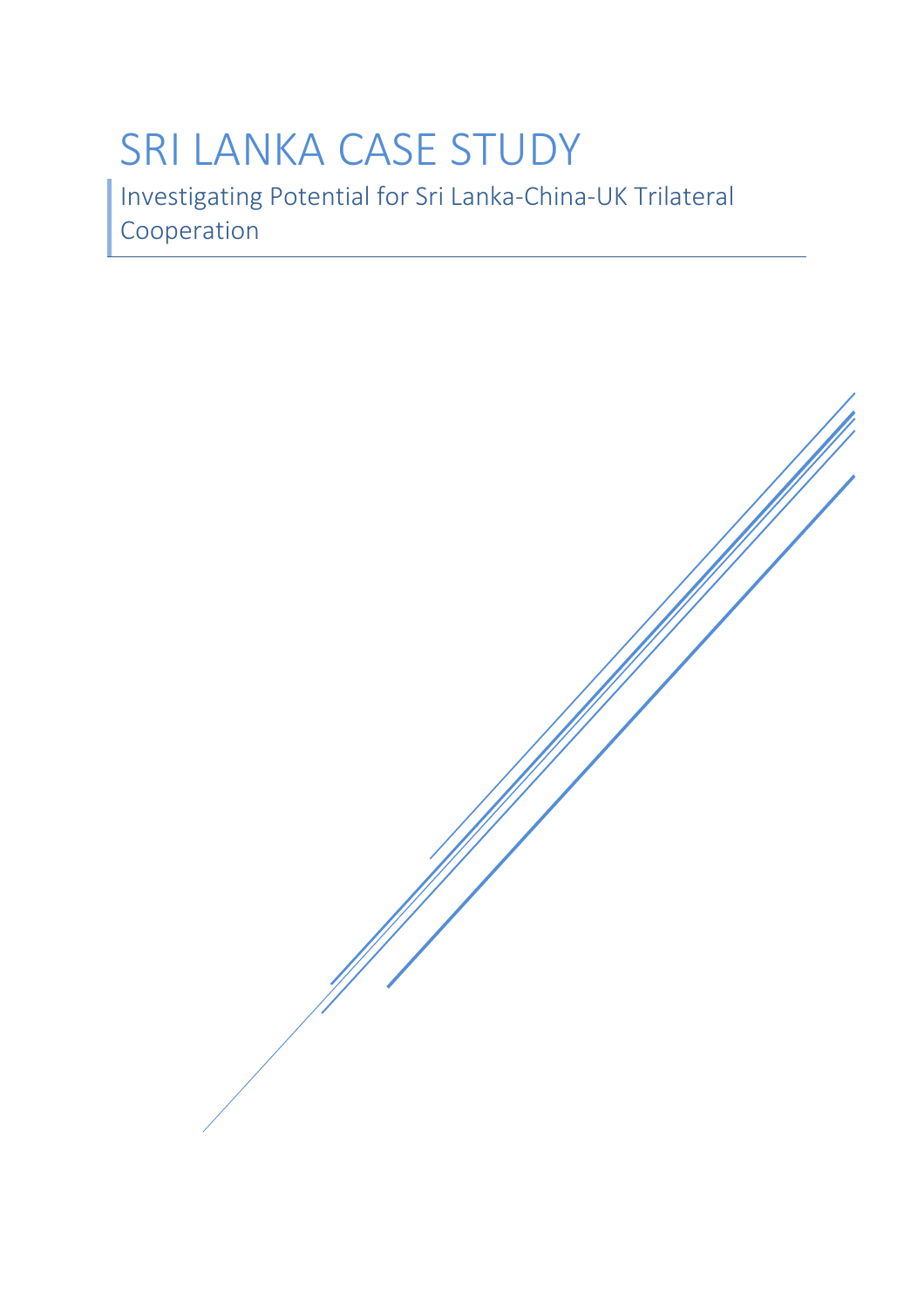# <span id="page-1-0"></span>Prelims

## **Proofreader**

Martin Gardner

## **Citation**

Gu, J. and Chua, P.F. (2020) *Sri Lanka Case Study: Investigating Potential for Sri Lanka-China-UK Trilateral Cooperation*, Brighton: Institute of Development Studies

## **Authors**

Jing Gu and Pei Fang Chua

## **Published**

5 May 2020

### **Funding acknowledgements and disclaimers**

This report is supported by the Center for International Knowledge on Development's (CIKD) China–UK Partnership Programme on Knowledge for Development.



No potential conflict of interest was reported by authors.

## **Copyright**

© Institute of Development Studies 2020

## **Google Scholar ID**

Jing Gu: <https://goo.gl/dmO4Qm>

### **Licensing**



This is an Open Access report distributed under the terms of the Creative Commons Attribution 4.0 International licence (CC BY), which permits

unrestricted use, distribution, and reproduction in any medium, provided the original authors and source are credited and any modifications or adaptations are indicated. <http://creativecommons.org/licenses/by/4.0/legalcode>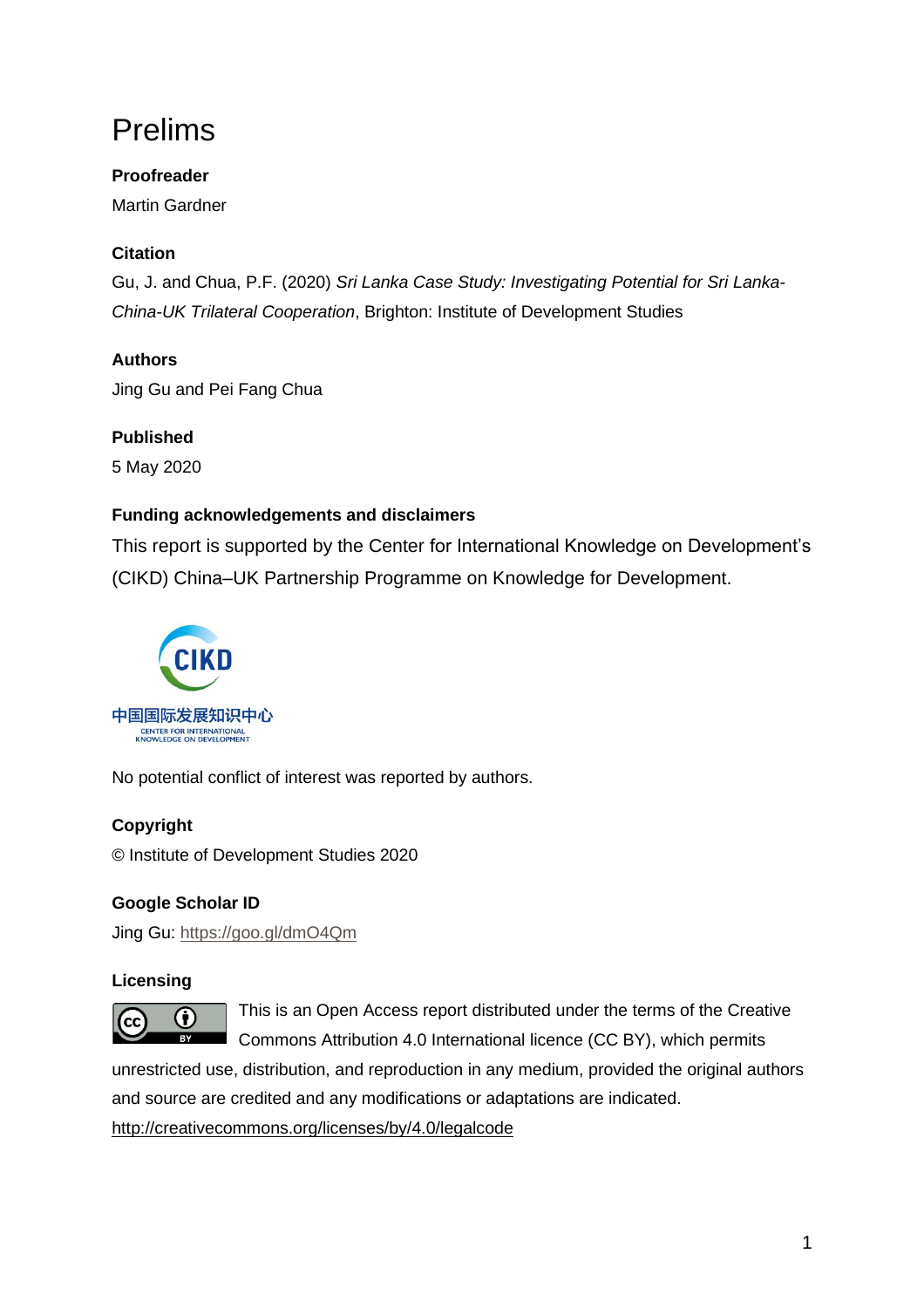# <span id="page-2-0"></span>**Table of Contents**

| 3.2.2.2 Challenges with the BRI: transparency, accountability and participation  17 |  |
|-------------------------------------------------------------------------------------|--|
|                                                                                     |  |
| 3.3 Potential opportunities for Sri Lanka: South-South cooperation  19              |  |
| 3.3.1.1 Creating concrete platforms for exchanges and cooperation  19               |  |
|                                                                                     |  |
|                                                                                     |  |
|                                                                                     |  |
|                                                                                     |  |
|                                                                                     |  |
|                                                                                     |  |
|                                                                                     |  |
|                                                                                     |  |
|                                                                                     |  |
|                                                                                     |  |
|                                                                                     |  |
|                                                                                     |  |
| 5 Policy recommendations for China-UK-Sri Lanka cooperation 30                      |  |
|                                                                                     |  |
|                                                                                     |  |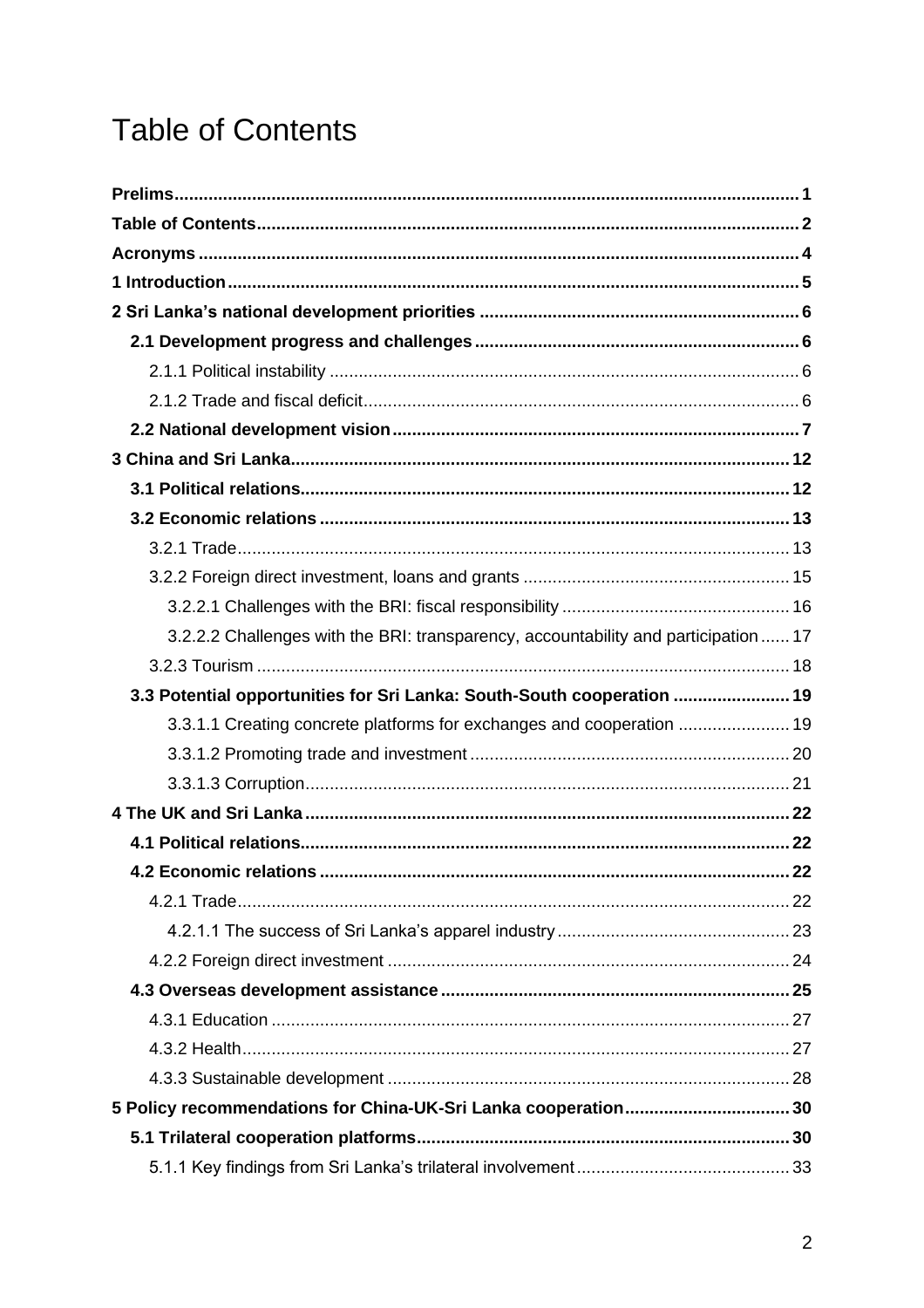| 5.1.1.3 Sri Lankan politics will greatly affect the implementation of development |  |
|-----------------------------------------------------------------------------------|--|
|                                                                                   |  |
| 5.1.1.4 There is a need to continue to innovate to create better monitoring and   |  |
|                                                                                   |  |
|                                                                                   |  |
|                                                                                   |  |
|                                                                                   |  |
|                                                                                   |  |
|                                                                                   |  |
|                                                                                   |  |
|                                                                                   |  |
|                                                                                   |  |
|                                                                                   |  |
|                                                                                   |  |
|                                                                                   |  |
|                                                                                   |  |

# **Table of Tables**

| Table 1: Sri Lanka's national development vision and future pathways                  |  |
|---------------------------------------------------------------------------------------|--|
|                                                                                       |  |
|                                                                                       |  |
| Table 4: Recent trilateral cooperation projects of relevance involving Sri Lanka, the |  |
|                                                                                       |  |
| Table 5: Recommendations for trilateral cooperation with Sri Lanka 38                 |  |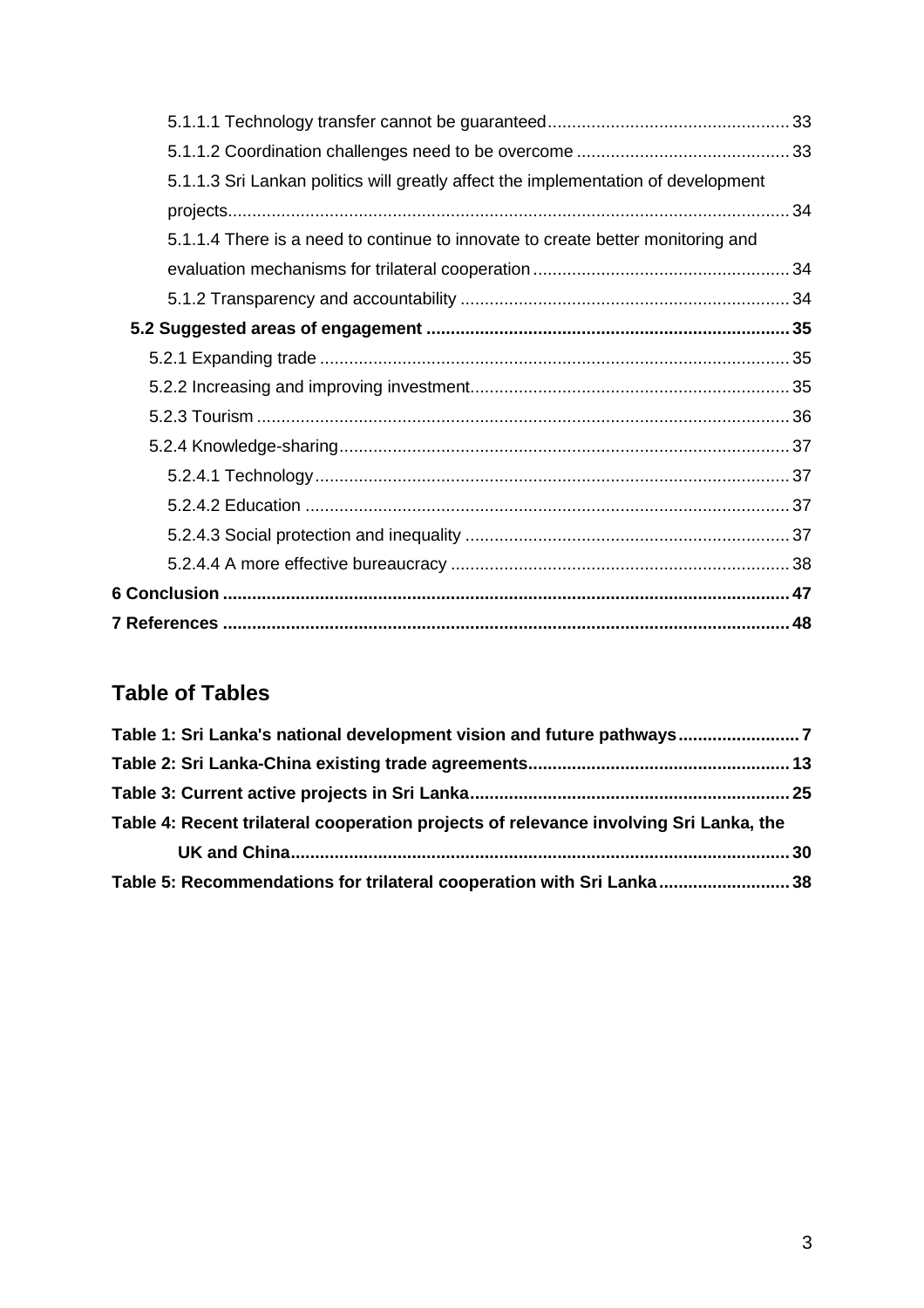# <span id="page-4-0"></span>Acronyms

| <b>APTA</b>   | Asia Pacific Trade Agreement                                    |
|---------------|-----------------------------------------------------------------|
| <b>BRI</b>    | <b>Belt and Road Initiative</b>                                 |
| <b>CHEC</b>   | China Harbour Engineering Co., Ltd                              |
| <b>DEFRA</b>  | UK Department for Environment, Food and Rural Affairs           |
| <b>DFID</b>   | UK Department for International Development                     |
| <b>EIA</b>    | <b>Environmental Impact Assessment</b>                          |
| <b>EU</b>     | European Union                                                  |
| <b>FAO</b>    | Food and Agricultural Organization of the United Nations        |
| <b>FCO</b>    | UK Foreign and Commonwealth Office                              |
| <b>FDI</b>    | Foreign Direct Investment                                       |
| <b>FTA</b>    | Free Trade Agreement                                            |
| GSP+          | <b>Generalised Scheme of Preferences</b>                        |
| <b>ILO</b>    | International Labour Organization                               |
| <b>IMF</b>    | <b>International Monetary Fund</b>                              |
| <b>IPPC</b>   | <b>International Plant Protection Convention</b>                |
| <b>NGO</b>    | Non-governmental Organization                                   |
| <b>OHCHR</b>  | Office of the United Nations High Commissioner for Human Rights |
| <b>SLTDA</b>  | Sri Lanka Tourism Development Authority                         |
| <b>SLTPB</b>  | Sri Lanka Tourism Promotion Bureau                              |
| <b>SMEs</b>   | Small- and Medium-sized Enterprises                             |
| <b>UK</b>     | United Kingdom                                                  |
| <b>UN</b>     | <b>United Nations</b>                                           |
| <b>UNCRC</b>  | United Nations Convention on the Rights of the Child            |
| <b>UNCTAD</b> | United Nations Conference on Trade and Development              |
| <b>UNDP</b>   | United Nations' Development Programme                           |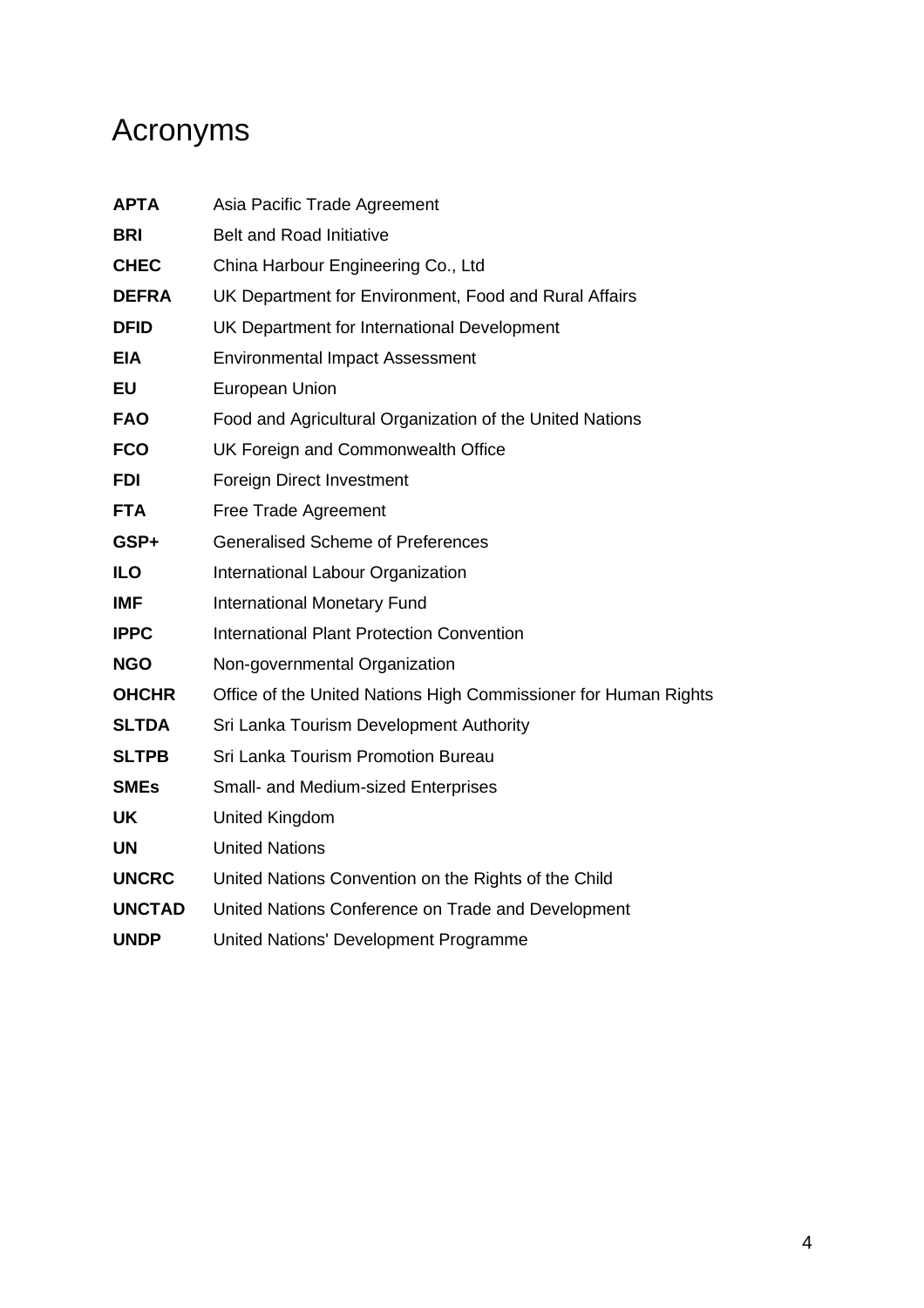# <span id="page-5-0"></span>1 Introduction

In international development today, we see a surge of South-South cooperation, that is, the response of countries in the *Global South* to the longstanding hegemony of countries in the *Global North* (Gray and Gills 2016). Trilateral cooperation is a form of innovative South-South cooperation that 'involves development actors mainly from the global South and also a wide range of actors, drawing from their respective strengths and working towards a common goal' (Han 2016: 2). The United Kingdom (UK) and China have increasingly piloted trilateral cooperation (*ibid*). This paper will explore the potential trilateral cooperation between the UK, China and Sri Lanka.

The UK and China can both be important partners for Sri Lanka in development. As the UK navigates Brexit, there are opportunities for Sri Lanka, as a Commonwealth member state, to increase trade and investment with the UK. The UK Government has expressed interest in 'increasing economic, political and other ties with Commonwealth member countries… [as] an important priority' (Commonwealth Secretariat 2020: np). Sri Lanka and China have enjoyed diplomatic ties that have lasted over 60 years (Deyshappriya 2019: 365), with China playing a significant role in financing large infrastructural projects such as the Norochcholai Power Station, Mattala Airport, Hambantota Port and the Colombo Port City (Deyshappriya 2019: 368). Furthermore, Sri Lanka can also take advantage of relations with the UK and China to draw on their experiences of development through South-South cooperation and knowledge-sharing.

This report is structured as follows. In chapter 2, we set out Sri Lanka's national development vision as articulated by current President Gotabaya Rajapaksa. We also contextualise Sri Lanka's development trajectory in its national politics. In chapter 3, we present current Chinese engagements in Sri Lanka, and identify synergies with Sri Lanka's national development plans. In chapter 4, we examine the relationship between the UK and Sri Lanka, highlighting the political challenges and opportunities post-Brexit. In chapter 5, we propose areas in which China, the UK and Sri Lanka can cooperate in to advance Sri Lanka's national vision of development and reflect on the potential challenges we anticipate. Chapter 6 provides concluding comments.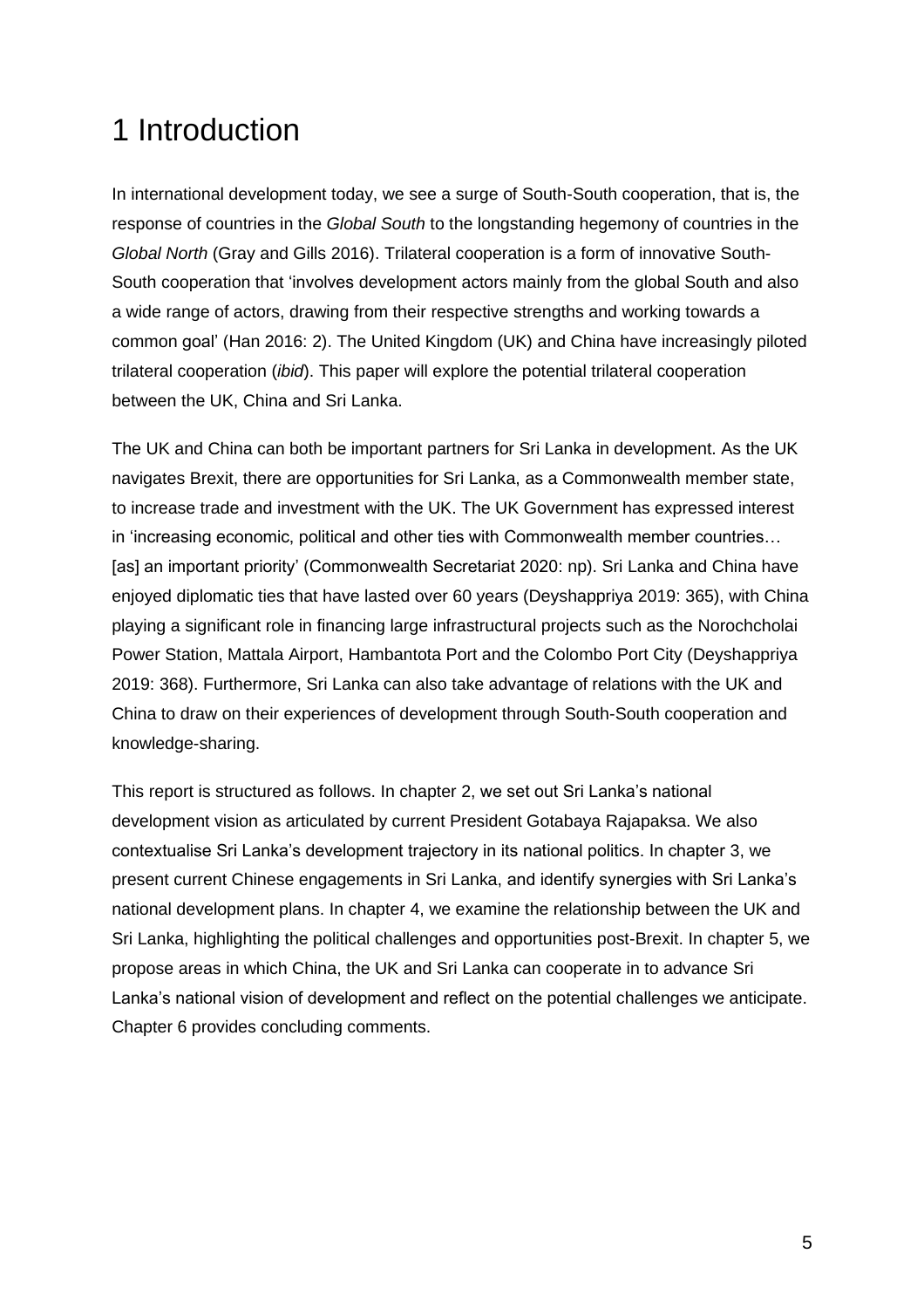# <span id="page-6-0"></span>2 Sri Lanka's national development priorities

To understand Sri Lanka's development trajectory, it is imperative to understand its political history. This chapter sets out the persistent challenges that Sri Lanka has faced: ethnic conflict leading to political instability and a long-running fiscal deficit. Then, the current administration's national development vision is drawn upon.

# <span id="page-6-1"></span>**2.1 Development progress and challenges**

## <span id="page-6-2"></span>2.1.1 Political instability

The World Bank (n.d.) classes Sri Lanka as a *middle-income country* that shows much promise despite a long-running civil war that only ended in 2009 and a tumultuous route toward post-conflict development. Former President Mahinda Rajapaksa presided over the end of the civil war period, but as Venugopal points out, Sri Lanka 'is post-war, not postconflict' (2018: 2). Focusing on economic development alone without conscious reconciliatory efforts inflamed prior ethnic tensions between the Tamils and the Sinhalese majority. This led to the democratic election of Sirisena (2015) who promised political stability, governmental reforms and constitutional amendments guaranteeing democracy.

The political power in Sri Lanka has since then shifted back to the nationalist right with the Presidential election of Gotabaya Rajapaksa. This has multi-fold implications for development in Sri Lanka:

- (i) Political instability can slow or contract economic growth (Central Bank of Sri Lanka 2018);
- (ii) The Rajapaksa administration has recently withdrawn from the 2015 UN Resolution that indicated reformative intentions on Sri Lanka's human rights record, as well as a commitment to reconciliation (The Associated Press 2020). This distances Sri Lanka from traditional development cooperation partners such as the United Nations (UN), the International Monetary Fund (IMF), the World Bank as well as states like the UK; and
- (iii) The Rajapaksa government has been historically fiscally irresponsible when commissioning infrastructure projects and may continue behaving so (Moramudali 2019a).

## <span id="page-6-3"></span>2.1.2 Trade and fiscal deficit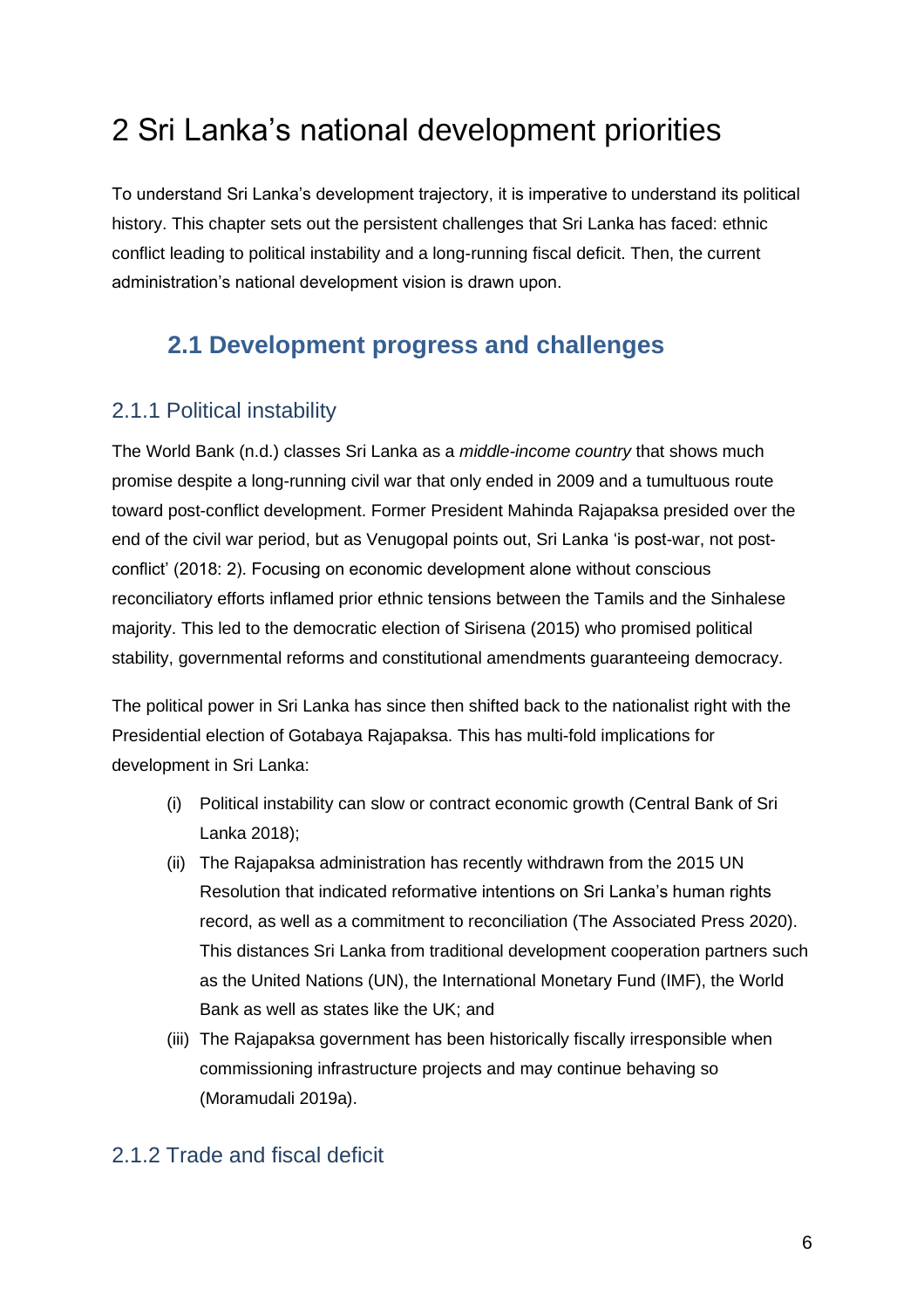A persistent economic problem that Sri Lanka has been facing since the 1970s relate to deficits in its fiscal budget (Dissanayake 2016) and trade (Jariya and Hassan 2018). The Asian Development Bank (Weerakoon, Kumar and Dime 2019) characterises Sri Lanka's macroeconomy as *volatile* and *vulnerable* to recurrent balance of payments crisis. Both deficits limit the government's ability to intervene in the market to improve export revenue or encourage domestic consumption and limit its ability to use fiscal policy as an economic tool. In the long run, Dissanayake (2016: 246) found that Sri Lankan budget deficits can also lead to inflation. The recurrent crises have led Sri Lanka to seek bailouts from banks such as the International Monetary Fund (2019).

A trade deficit contributes to Sri Lanka's weak fiscal position. In terms of imports, Sri Lanka largely relies on India, China and the United Arab Emirates (COMTRADE n.d.). The US is Sri Lanka's largest export market, followed by the UK and India (COMTRADE n.d). The UK and China will prove valuable in helping Sri Lanka improve its trade revenue.

# <span id="page-7-0"></span>**2.2 National development vision**

Unlike some other countries, Sri Lanka does not have an official national development agenda. The most recent document that makes reference to Sri Lanka's national development, the *Report on Sustainable Sri Lanka 2030 Vision and Strategic Path* was commissioned under the government of former President Sirisena. Since then, Gotabaya Rajapaksa has been elected as Sri Lanka's President. Despite the absence of an official development strategy, we found that Rajapaksa's manifesto provided a strong basis of Sri Lanka's national development agenda. It was inappropriate to use any earlier document, particularly as many points and policies raised in Rajapaksa's manifesto were precisely in opposition to that of the previous administration.

Sri Lanka's national development vision announced by President Rajapaksa prioritises national security, aiming 'to create a productive citizen, a happy family, a disciplined society and a prosperous nation' (Rajapaksa 2020: np).

| <b>Priorities</b> | <b>Future Pathways and Strategies</b>                              |  |
|-------------------|--------------------------------------------------------------------|--|
| National          | Strong working links with foreign agencies, opportunities to train |  |
| security          | locally and abroad, ICT equipment and training for personnel       |  |

|  | Table 1: Sri Lanka's national development vision and future pathways |
|--|----------------------------------------------------------------------|
|--|----------------------------------------------------------------------|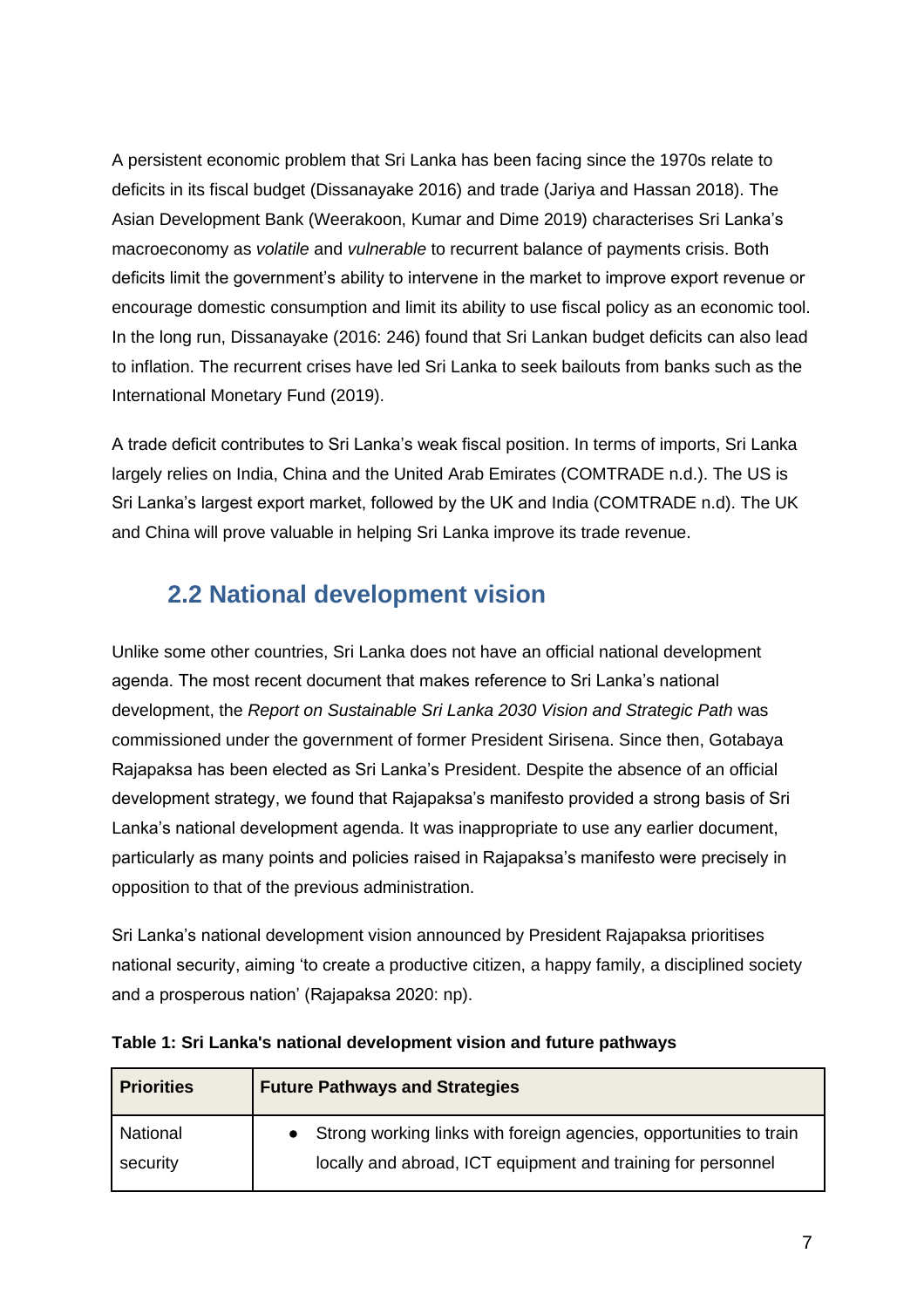|                                                                   | Legal protection, housing and welfare concessions for personnel<br>Life-long salaries for disabled soldiers<br>Ensuring transparency and meritocratic advancement<br>Increased training and recruitment<br>Upgrading technology to reduce drug trafficking; creation of<br>$\bullet$<br>rehabilitation programmes                                                                                                                                                                                                                                                                                             |
|-------------------------------------------------------------------|---------------------------------------------------------------------------------------------------------------------------------------------------------------------------------------------------------------------------------------------------------------------------------------------------------------------------------------------------------------------------------------------------------------------------------------------------------------------------------------------------------------------------------------------------------------------------------------------------------------|
| Cooperative,<br>non-aligned<br>foreign policy                     | Ensure national ownership of strategic assets and economically<br>important natural resources<br>Work with all friendly nations on equal terms<br>Focus on reciprocal commercial ties and trade relationships with<br>Asia<br>Work on regional security with neighbours<br>Acknowledge the standing of developed countries in commerce<br>and trade<br>Enhance trade relationships with the Middle East, Vietnam,<br>Indonesia, Malaysia, South Korea, the Philippines, and Singapore                                                                                                                         |
| An<br>administration<br>free from<br>corruption                   | Delivering justice on the Central Bank Bond scam and 20 other<br>$\bullet$<br>major financial crimes<br>Punitive measures for corrupt officials including expulsion from<br>the party and judicial procedures<br>Online procurement system for all public investments and<br>expenditure, determination of taxes, awarding of contracts, etc.<br>Using technology to eliminate corruption<br>To make state-owned enterprises profitable and financially<br>independent. Eradicate all forms of malpractices and corruption.<br>Appointments to be based on merit. Mandatory requirement of<br>forensic audits |
| A new<br>constitution that<br>fulfils the wishes<br>of the people | A Parliamentary Select Committee will be appointed to engage<br>with the people, political leaders and civil society groups to<br>prepare a new constitution<br>Appointment of officials on a basis of merit<br>Increase bureaucratic efficiency by removing red tape<br>Restructuring cabinet ministers to meet the SDGs<br>Establishment of an Inter-Religious Advisory Council to prevent                                                                                                                                                                                                                  |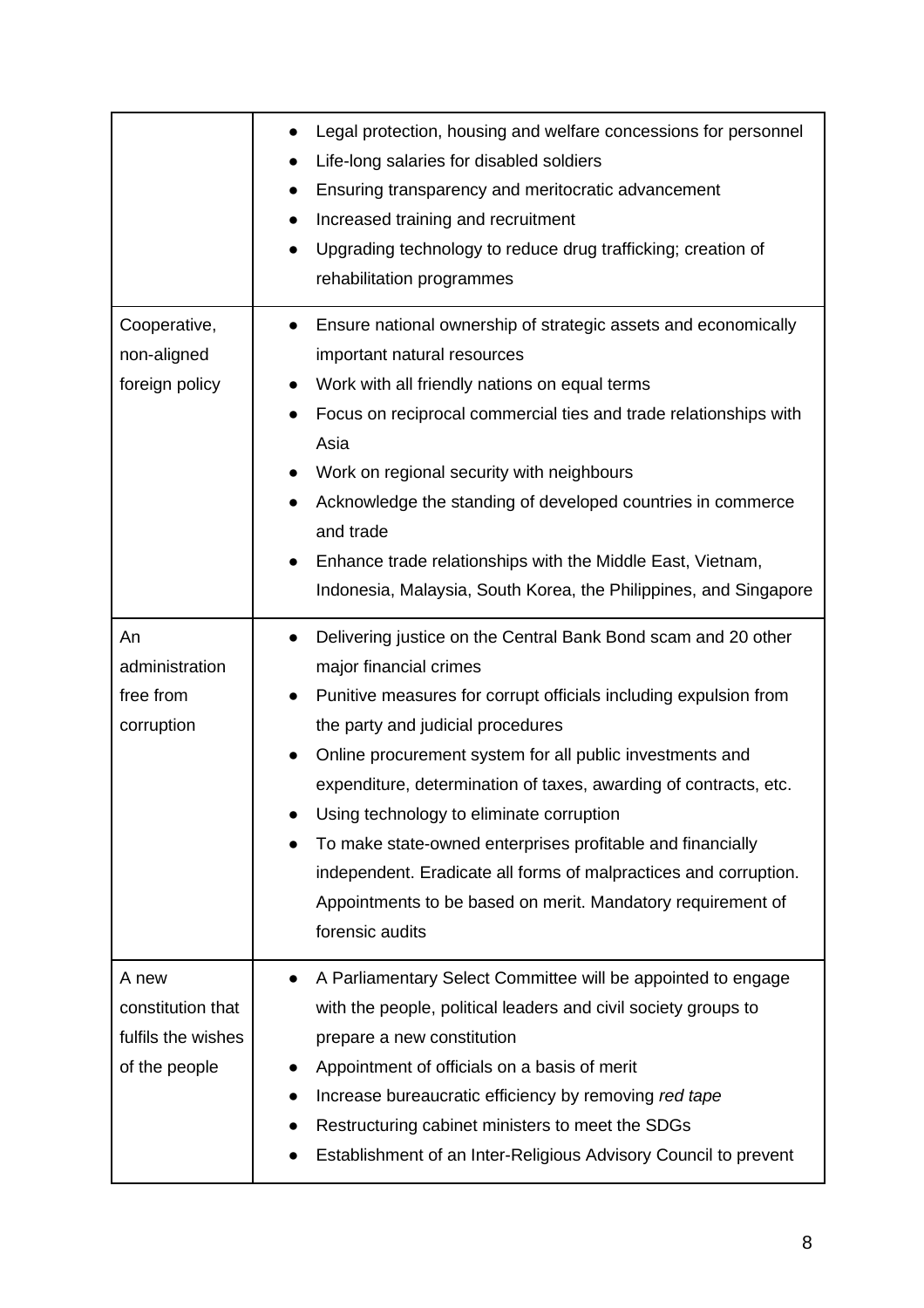|                                                           | minor tensions between religious and ethnic groups from growing<br>Establishment of a National Land Commission to prepare a proper<br>land use policy<br>Bridging the communication gap by making it compulsory for<br>Sinhalese students to learn Tamil and vice versa<br>Legislation to curb election related expenditure                                                                                                                                                                                                                                                                                                                                                                                                                                                                                      |
|-----------------------------------------------------------|------------------------------------------------------------------------------------------------------------------------------------------------------------------------------------------------------------------------------------------------------------------------------------------------------------------------------------------------------------------------------------------------------------------------------------------------------------------------------------------------------------------------------------------------------------------------------------------------------------------------------------------------------------------------------------------------------------------------------------------------------------------------------------------------------------------|
| A productive<br>citzenry and<br>vibrant human<br>resource | Areas of focus: health, youth, women, differently abled and<br>disabled, elderly<br>Culture of Working for the Country<br>Provide adequate and affordable housing. Continue the urban<br>$\bullet$<br>regeneration programme and extend it to rural communities                                                                                                                                                                                                                                                                                                                                                                                                                                                                                                                                                  |
| People centric<br>economic<br>development                 | Macroeconomic targets: average economic growth of at least 6.5<br>$\bullet$<br>per cent, per capita income of more than US\$6,500,<br>unemployment rate of less than 4 per cent, single digit interest<br>rate, and stable exchange rate<br>Manage foreign indebtedness by promoting domestic<br>investments, reducing import expenditure and raising export<br>incomes. Eliminate all unnecessary government expenditures,<br>develop the economy through domestic resource-based exports<br>and import substitution. Encourage social enterprise<br>Develop agriculture, fisheries, milk, chicken and egg, tourism,<br>apparel and construction sectors<br>Implement the Business Revival Programme<br>Increase domestic production of sugar for self-sufficiency<br>Expanding and depoliticising cooperatives |
| Technology-<br>based society                              | Maximise the use of the Internet of Things, Artificial Intelligence,<br>Biotechnology, Robotics, Augmented Reality, Cloud Computing,<br>Nanotechnology and 3D Printing<br>Mobile and digital payment systems (local and international)<br>New legislation for data protection, cybersecurity and intellectual<br>property rights<br>Encourage IT entrepreneurship<br>Obtaining public services via the Internet<br>Digital monitoring and administrative centres                                                                                                                                                                                                                                                                                                                                                 |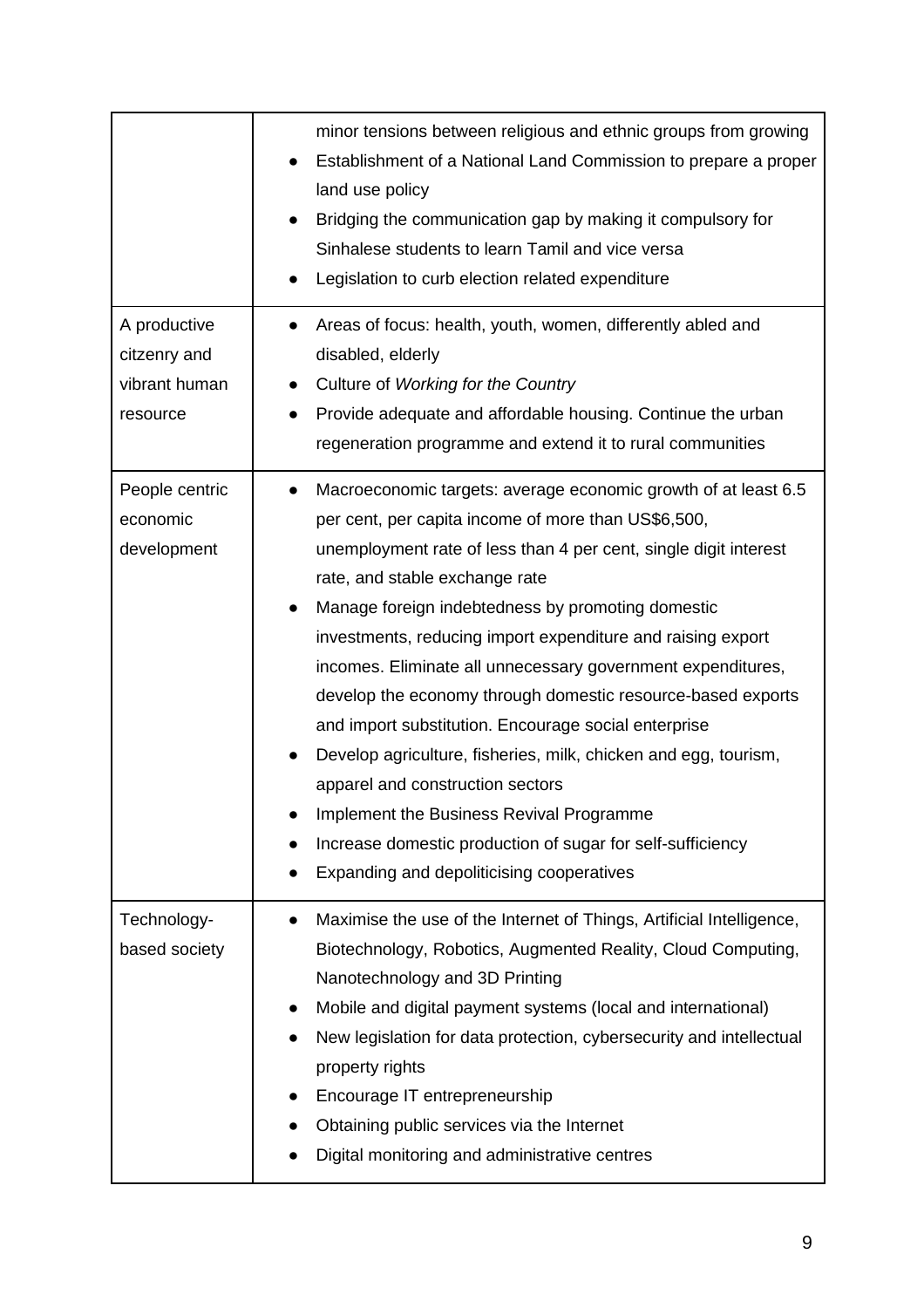| Development of   | Bridge the urban-rural divide by providing services and                                                                                                                                                                                                                                                                                                                                                                                                                                                                                                                                                              |
|------------------|----------------------------------------------------------------------------------------------------------------------------------------------------------------------------------------------------------------------------------------------------------------------------------------------------------------------------------------------------------------------------------------------------------------------------------------------------------------------------------------------------------------------------------------------------------------------------------------------------------------------|
| physical         | infrastructure facilities equally. Integrate all major cities, townships                                                                                                                                                                                                                                                                                                                                                                                                                                                                                                                                             |
| resources        | and business zones for agro industrialisation and to create better<br>links for the tourism sector<br>Develop a Light Rail Transit system and a Metro Rail system to<br>link satellite cities in Colombo, ensure bus transport system<br>complies with Green Transport, complete unfinished roadworks<br>and feasibility studies<br>Upgrade Port of Colombo to double capacity, develop revisit<br>Hambantota port arrangements with the Chinese, develop airports<br>Move toward renewable energy; provide clean and safe drinking<br>water; reduce elephant-human conflict and improve disaster<br>warning systems |
| Sustainable      | Sustainable agriculture, animal husbandry through the                                                                                                                                                                                                                                                                                                                                                                                                                                                                                                                                                                |
| environmental    | introduction of scientific method                                                                                                                                                                                                                                                                                                                                                                                                                                                                                                                                                                                    |
| management       | Circular economy to be promoted (Re-use, Recycle, Re-purpose)                                                                                                                                                                                                                                                                                                                                                                                                                                                                                                                                                        |
|                  | Minimise waste, improve waste management and introduce<br>$\bullet$                                                                                                                                                                                                                                                                                                                                                                                                                                                                                                                                                  |
|                  | sustainable consumption to children                                                                                                                                                                                                                                                                                                                                                                                                                                                                                                                                                                                  |
|                  | Increase national forest cover by 30 per cent<br>$\bullet$                                                                                                                                                                                                                                                                                                                                                                                                                                                                                                                                                           |
|                  | Large scale developments will not be allowed to be identified in                                                                                                                                                                                                                                                                                                                                                                                                                                                                                                                                                     |
|                  | environmentally sensitive areas                                                                                                                                                                                                                                                                                                                                                                                                                                                                                                                                                                                      |
|                  | Education programmes to increase awareness and to engage                                                                                                                                                                                                                                                                                                                                                                                                                                                                                                                                                             |
|                  | with communities                                                                                                                                                                                                                                                                                                                                                                                                                                                                                                                                                                                                     |
| Disciplined, law | Buddhism first and foremost, but in coexistence with other                                                                                                                                                                                                                                                                                                                                                                                                                                                                                                                                                           |
| abiding and      | religions                                                                                                                                                                                                                                                                                                                                                                                                                                                                                                                                                                                                            |
| values-based     | Rule of law is not to be challenged, but to be protected by the                                                                                                                                                                                                                                                                                                                                                                                                                                                                                                                                                      |
| society          | government                                                                                                                                                                                                                                                                                                                                                                                                                                                                                                                                                                                                           |
|                  | Freedom of speech and publication                                                                                                                                                                                                                                                                                                                                                                                                                                                                                                                                                                                    |
|                  | Conservation of historical heritage                                                                                                                                                                                                                                                                                                                                                                                                                                                                                                                                                                                  |
|                  | Social protection and welfare to address social inequality                                                                                                                                                                                                                                                                                                                                                                                                                                                                                                                                                           |

While there is potential for Sri Lanka to attain the vision set out in Rajapaksa's manifesto, the same structural problems persist. Firstly, any economic development will hinge upon the government's ability to maintain political stability. The constitutional crisis in 2018, for example, led to a slowed growth of 3.2 per cent (Central Bank of Sri Lanka 2018: np).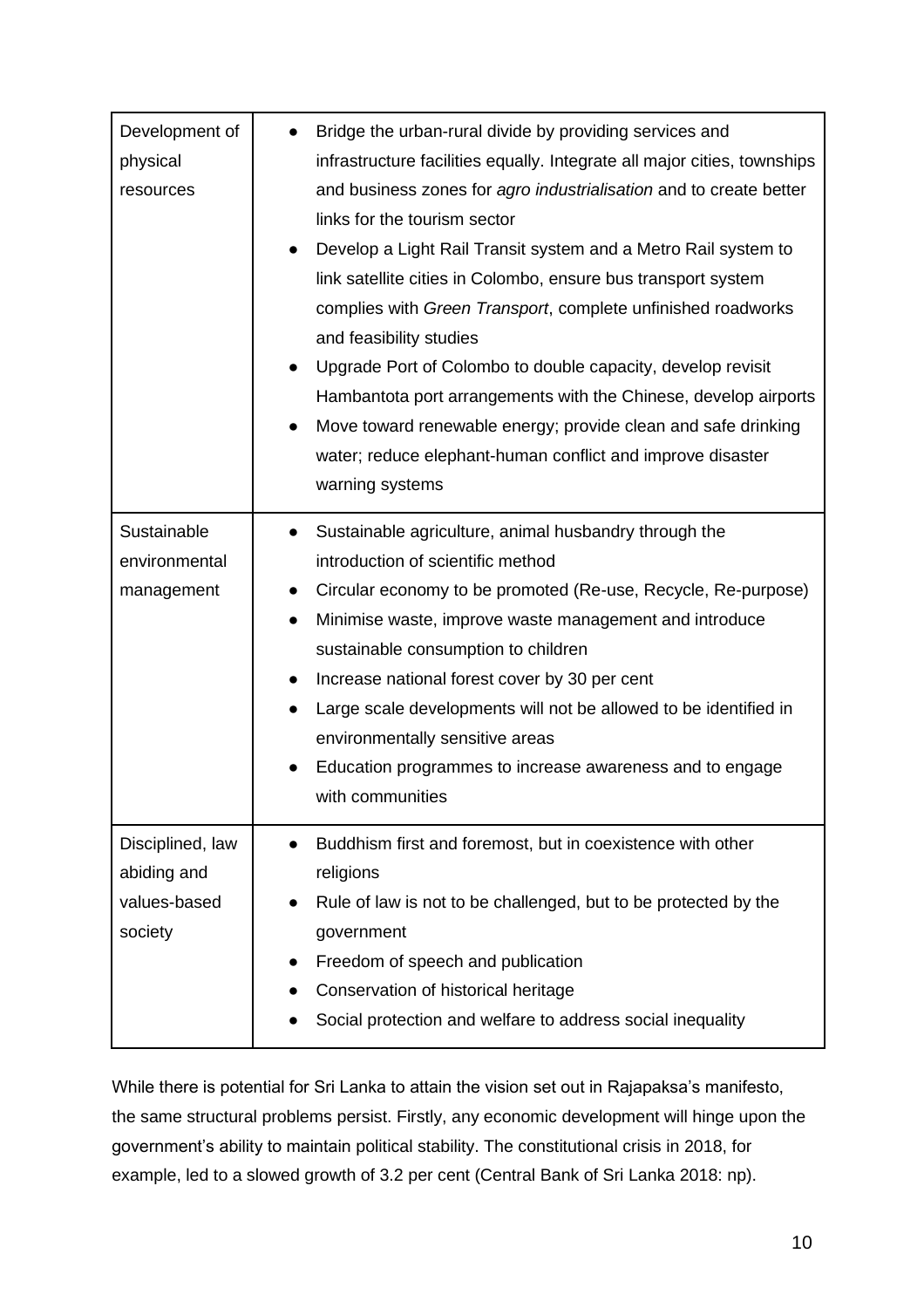Secondly, as the new government has pointed out, Sri Lanka has to grapple with its fiscal deficit while making productive investments that will better its fiscal position in the long run (Rajapaksa 2019: 36).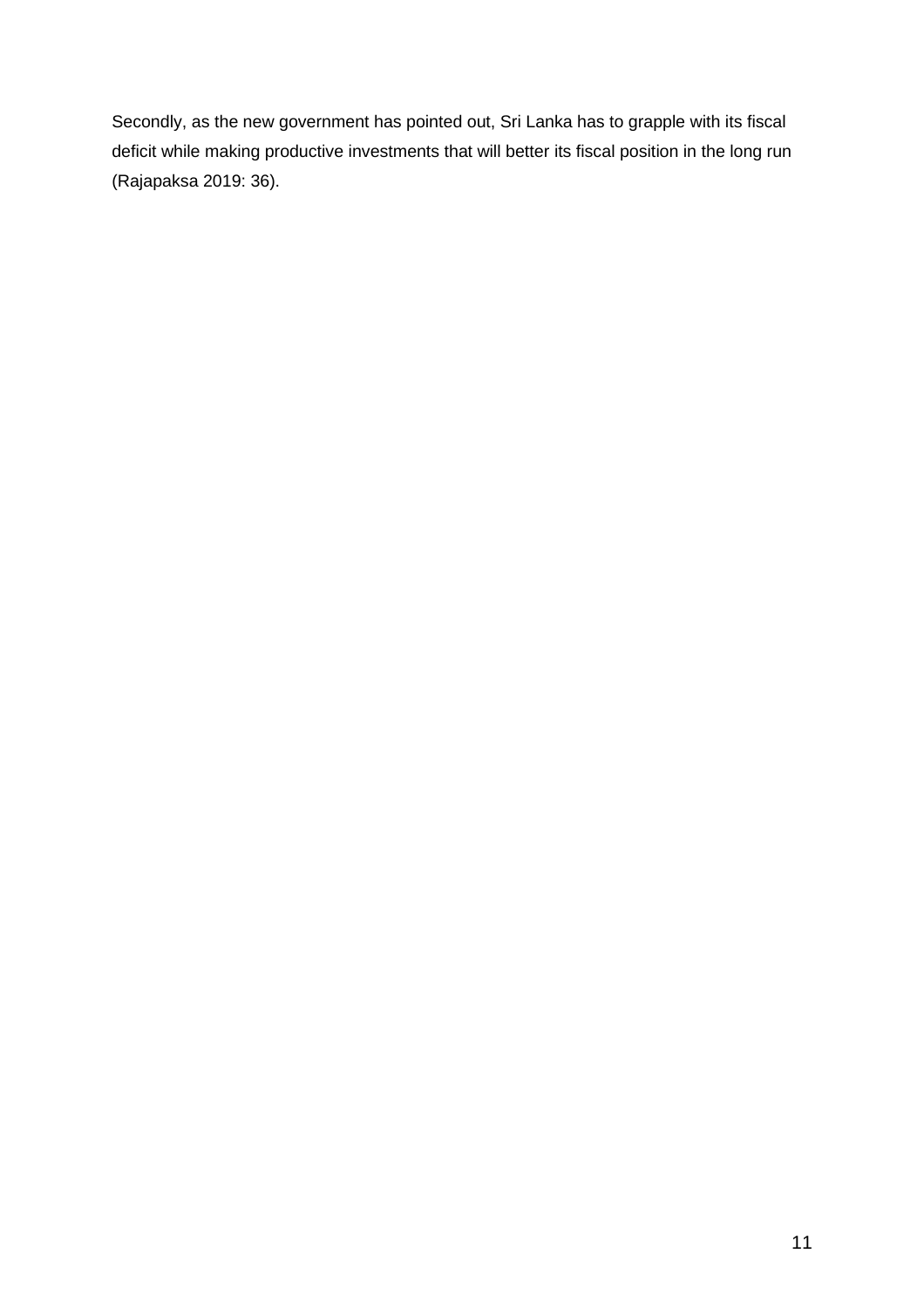# <span id="page-12-0"></span>3 China and Sri Lanka

China and Sri Lanka's bilateral relations date back over 20 centuries to the Ming Dynasty, when Chinese navigator Zheng He sailed to Sri Lanka for trade and cultural exchanges (Kelegama 2014: 132). Sri Lanka was one of the first countries to recognise and support the People's Republic of China (Wang and Ye 2019: 483). Economic relations between the two countries deepened in recent years. Former Sri Lankan President Mahinda Rajapaksa signed eight bilateral agreements and Memorandums of Understanding with the Chinese government in a landmark visit in 2007 (Kelegema 2014: 132-133). Between 2003 and 2016, Deyshappriya (2019: 367-368) accounted for at least 35 high profile meetings between Sri Lanka and China.

# <span id="page-12-1"></span>**3.1 Political relations**

There is a political aspect to contemporary China and Sri Lanka's relations. When the Sri Lankan government was accused of humans rights violations by the Liberation Tigers of Tamil Eelam at the UN, China supported the Sri Lankan government and later even provided military arms (Wang and Ye 2019: 485). The dynamism of China-Sri Lankan relations are also largely dependent on domestic Sri Lankan politics. Sirisena's successful election in 2015 against then incumbent Mahinda Rajapska was partly based on a criticism of the Colombo Port City Project (Wang and Ye 2019: 490). Sri Lanka was warm to Chinese investment under the leadership of President Mahinda Rajapska, particularly in large infrastructure projects. The Hambantota port financed by China's Export-Import Bank caused much international furore and raised national concerns over Sri Lanka's independence. Due to a persistent balance of payment deficit, the Sri Lankan government under the leadership of Sirisena faced a crisis as it struggled to service upcoming debt payments 'due to the maturity of international sovereign bonds' and chose to lease out the Hambantota port to China Merchant Port Holdings Limited for 99 years for US\$1.12 billion (Moramudali 2019a: np). International media such as *The New York Times* termed Xi's One Belt One Road Initiative a 'debt trap for vulnerable countries around the world, fuelling corruption and autocratic behaviour in struggling democracies' (Abi-Habib 2018: np).

No matter China's intentions, how Sri Lankans view China will have an impact on future bilateral relations. While the Rajapska brothers came into power late last year due to their strong stance on national security and domestic political stability, Gotabaya's manifesto demonstrates an awareness of concerns over Sri Lanka's sovereignty. In particular, the policy direction to have a 'friendly and non-aligned foreign policy' reassures Sri Lankans that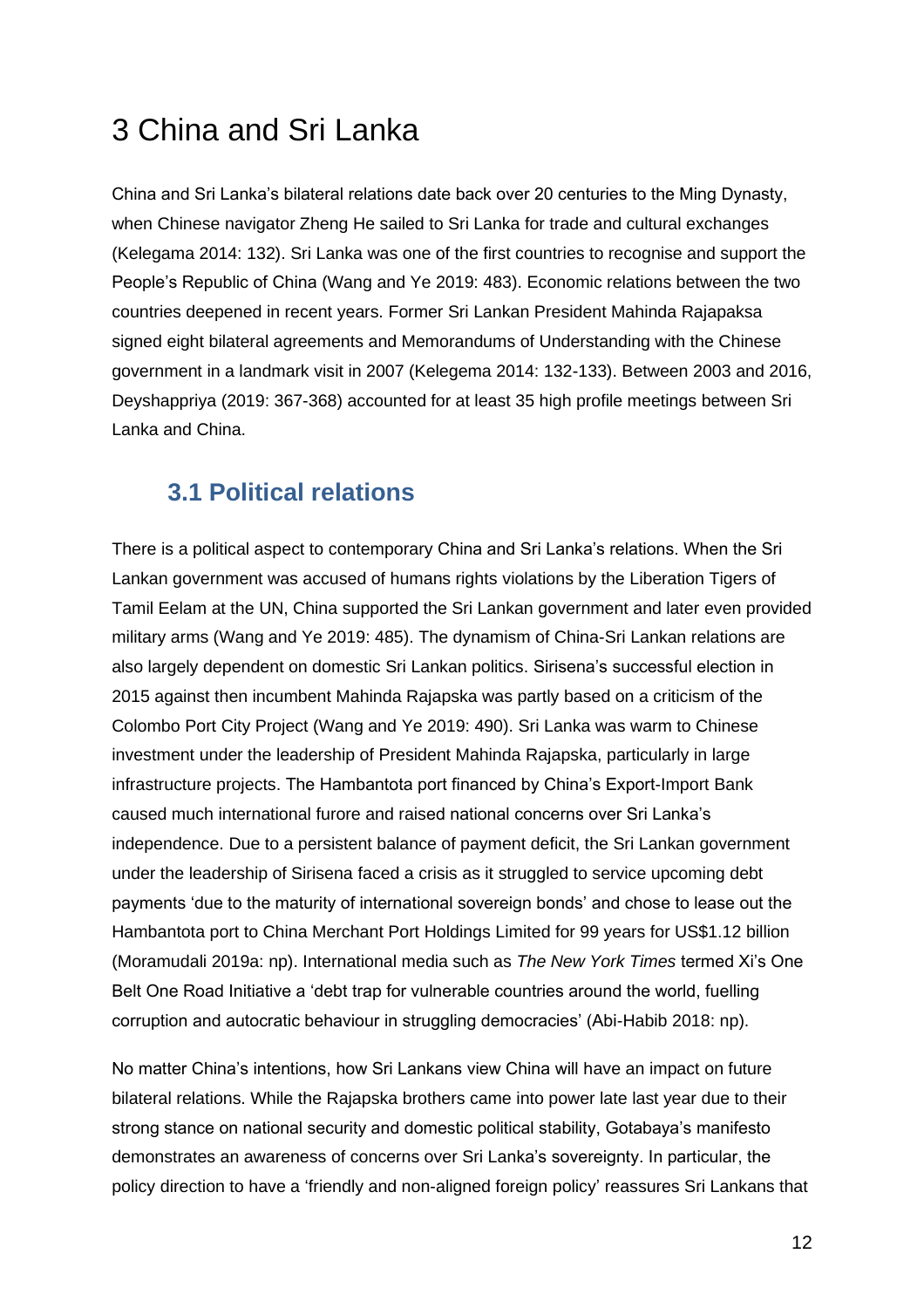the government 'will be mindful of…national sovereignty… [and] ensure that ownership of strategic assets and economically important national resources are not transferred to any foreign country' (Rajapaksa 2019: 15). This means that while the Rajapaksa brothers are back in power, we can anticipate more moderate relations with China than during their previous tenure.

# <span id="page-13-0"></span>**3.2 Economic relations**

China and Sri Lanka have enjoyed dynamic economic relations, with cooperation deepening in areas of trade, investments, infrastructure building via the Belt and Road Initiative (BRI) and tourism. We explore the four aspects and propose how cooperation can be deepened in the South-South model.

## <span id="page-13-1"></span>3.2.1 Trade

Currently, there exist several formal agreements between Sri Lanka and China designed to enhance trade and investment in Sri Lanka. China is an important trade partner of Sri Lanka, and Chinese imports can potentially help Sri Lanka overcome its balance of payments deficit in the long run.

| <b>Parties</b>                                                        | <b>Agreement</b>                                                                             | <b>Purpose</b>                      |
|-----------------------------------------------------------------------|----------------------------------------------------------------------------------------------|-------------------------------------|
| Bangladesh, China, India,<br>Republic of Korea, Laos<br>and Sri Lanka | Asia Pacific Trade Agreement                                                                 | Preferential<br><b>Exports</b>      |
| Sri Lanka and China                                                   | Memorandum of Understanding (MOU) on<br>customs cooperation<br>MOU on quarantine cooperation | Ease of trade<br>and<br>investments |
|                                                                       | MOU on Trade and Economic Cooperation<br>(prelude to setting up of FTA)                      |                                     |
|                                                                       | Sri Lanka-China Joint Committee for Trade<br>and Economic Cooperation                        |                                     |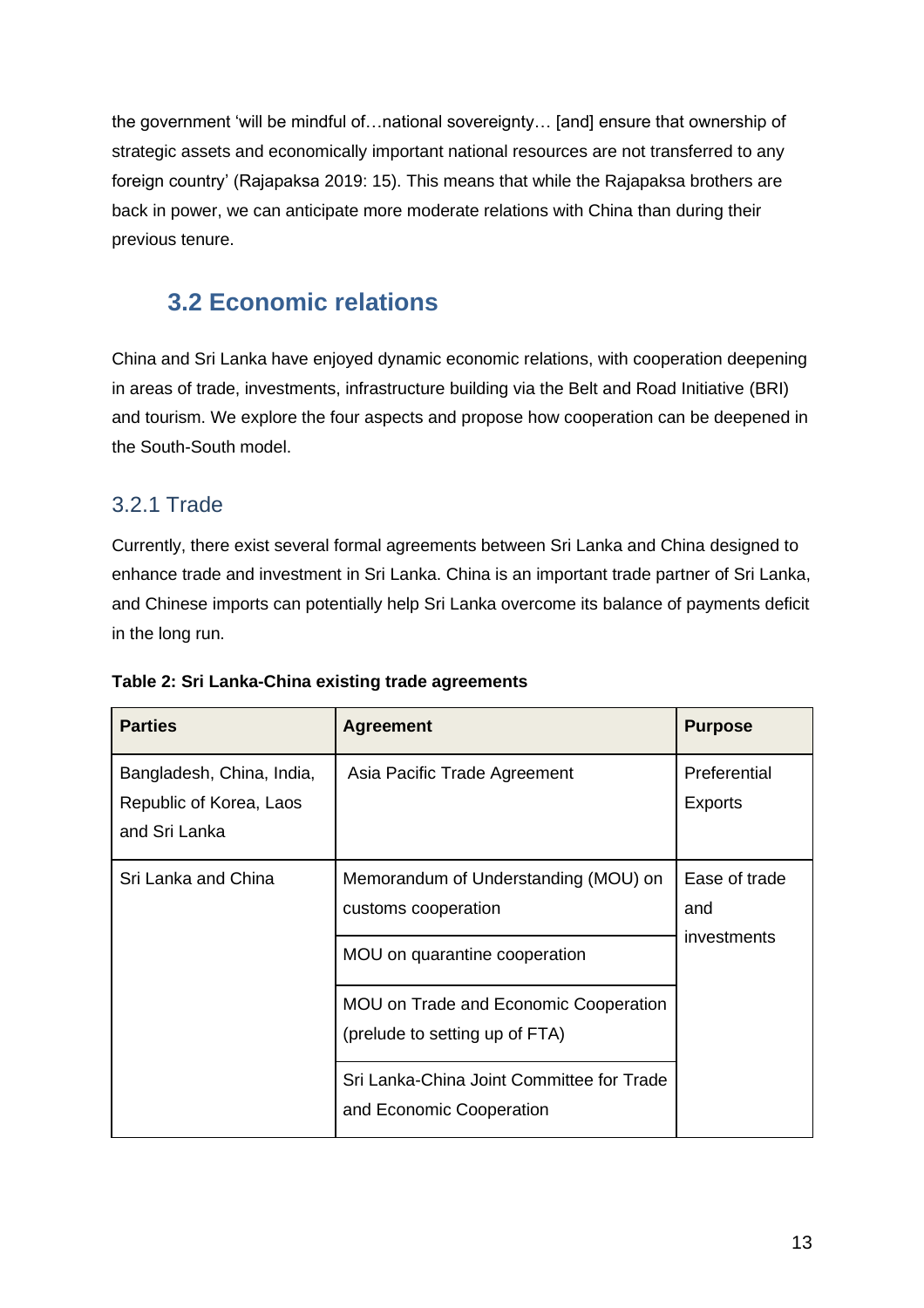|                                                                                  | Sri Lanka-China Business Cooperation<br>Council |                                                                           |
|----------------------------------------------------------------------------------|-------------------------------------------------|---------------------------------------------------------------------------|
| Sri Lanka, along with 20<br>other states were invited to<br>be founding members. | Asian Infrastructure Investment Bank            | Improving<br>connectivity,<br>investment in<br>infrastructure<br>projects |

Other than the above formal agreements between Sri Lanka and China, the two countries have also attempted to enhance trade relations through negotiations on a possible free trade agreement (FTA). While the two states have not been able to come to an agreement, Sri Lanka has much to gain from securing an FTA with China. A 2014 report commissioned found that Sri Lanka will gain 542 potential exports to China under the new FTA, creating new market opportunities (Wijayasiri *et al.* 2014: 6). Even without an FTA in place, trade relations have deepened over the years. In 2016, China surpassed India momentarily to become Sri Lanka's largest import source (Moramudali 2019b).

Overall, the total trade turnover between China and Sri Lanka has increased over four-fold from US\$965.81 million in 2007 to US\$4,606.36 million in 2017 (The Embassy of Sri Lanka in the People's Republic of China 2019). However, the balance of trade is strongly in China's favour, with Sri Lanka suffering an expanding trade deficit from -US\$894.57 million to - US\$3,776.08 million in the same decade.

Sri Lanka's trade deficit can be explained by an increase in Chinese imports, and also a slow growth in its export market. China's trade deficit with Sri Lanka accounts for 26.4 per cent of Sri Lanka's total trade deficit, in comparison to India's 27.3 per cent in 2014 (Deyshappriya 2019: 371). However, as Kelegama (2014) points out, Sri Lanka's increasing trade deficit with China is not necessarily a bad thing. Sri Lanka's major imports from China include 'light vessels, petroleum products, automatic data processing machines, cotton, knitted or crocheted fabric, man-made staple fibers, textiles, vehicles and parts, mineral and chemical fertilizers, [and] plastic products' (The Embassy of Sri Lanka in the People's Republic of China 2019: np). Many of these imports are primary inputs in Sri Lanka's export market, primarily in the textiles and garment industry (Deyshappriya 2019: 389). Recent import growth can also be explained by the growth of imports in electronics and durable consumer products that Sri Lanka does not have a comparative advantage in producing (Deyshappriya 2019: 372). In comparison, China is not an important export destination for Sri Lanka, despite attempts by the Export Development Board to increase exports to China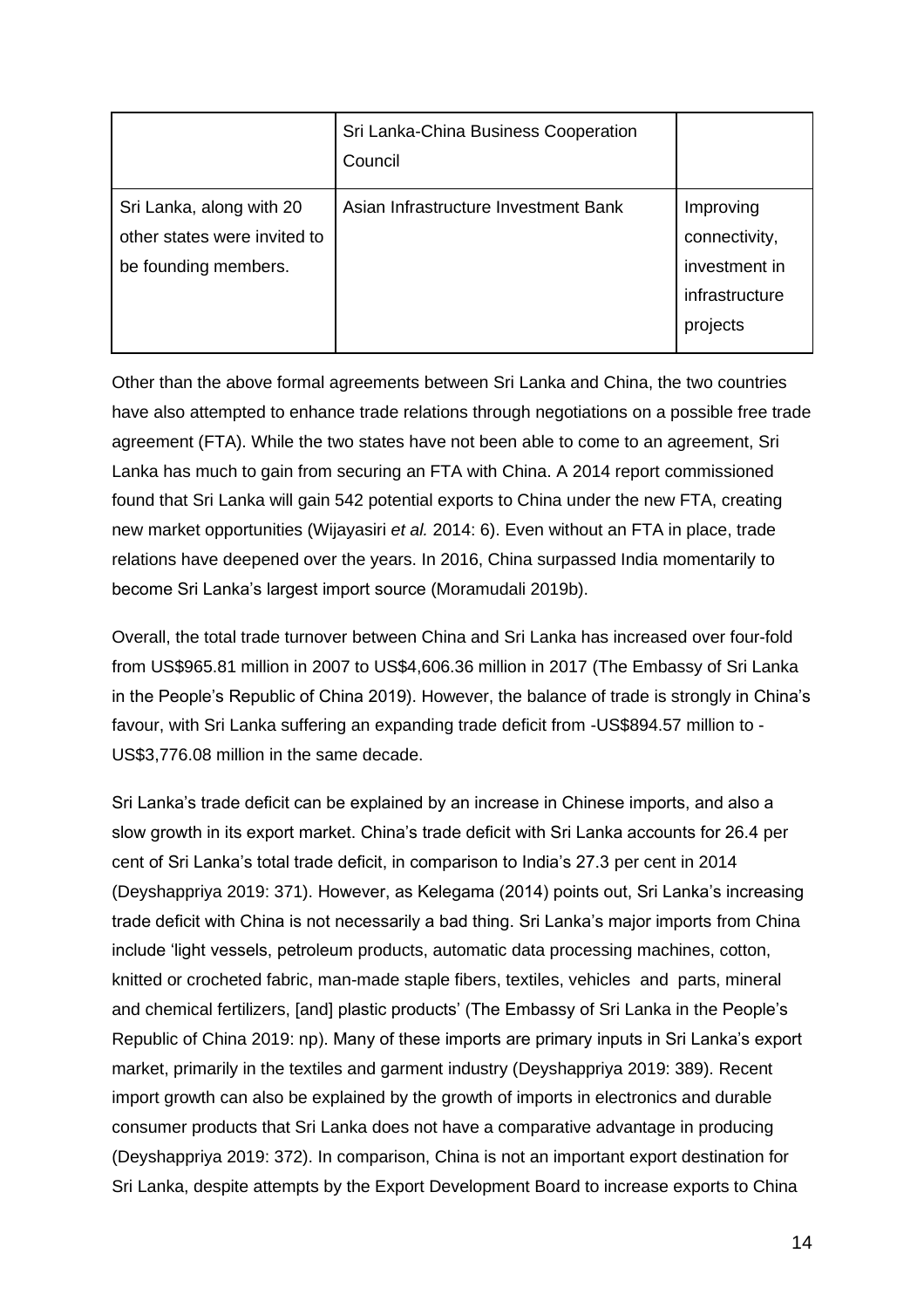(Sri Lanka Export Development Board 2018). The Export Development Board had identified 'apparel, solid or retreaded tyres, tea, coconut fibre, natural rubber, cinnamon, coconuts, fruits, nuts, edible plants preserved with sugar, pepper, frozen fish, excluding fillets and gloves' as products with the greatest export potential, but laments the 'miscommunication and lack of negotiation skills of Sri Lankan SMEs [small-medium enterprises]' (Sri Lanka Export Development Board 2018: np).

Notably, while China is one of Sri Lanka's largest importers, China's exports to Sri Lanka only account for 0.16 per cent of its exports (The Embassy of Sri Lanka in the People's Republic of China 2019) due to the different scales of economies of the two states.

Currently, Sri Lanka is attempting to improve its export volume to China through the following measures:

- The Sri Lankan Export Development Board, which has recruited an international consultancy to better match Sri Lankan exports to Chinese traders (Sri Lanka Export Development Board 2018);
- Developing high technology agriculture through subsidies, loans, land reformations and the introduction of a product quality inspection system and geographical information certificates recognised internationally (Rajapaksa 2019); and
- Reforming the tax system for the apparel industry (Rajapaksa 2019: 38).

## <span id="page-15-0"></span>3.2.2 Foreign direct investment, loans and grants

China is also one of Sri Lanka's largest source of foreign direct investment (FDI) and government debt. According to the IMF, official Chinese loans to the Sri Lankan government amounted to approximately US\$3 billion at the end of 2018; about 9 per cent of Sri Lanka's external government debt (2019: 10). In comparison, Sri Lanka owes 13 per cent of its debt to the Asian Development Bank, 10 per cent to Japan and 10 per cent to the World Bank (International Monetary Fund 2019: 10). In terms of volume, China has been the largest source of FDI since 2012 (Deyshappriya 2017). The Sri Lanka-Chinese Business Cooperation Council, a private sector initiative, has actively directed Chinese investment to Sri Lanka by holding fairs and 'events such as the Kunming Trade Fair in 2011 and 2013, and "How to do Business in China" seminars' (Deyshappriya 2017: np). Additionally, the Sri Lankan government has initiated a scheme in which Chinese investors can obtain a 'Second Home' passport if they 'invest at least US\$25 million' (Fernando in Deyshappriya 2019: 374).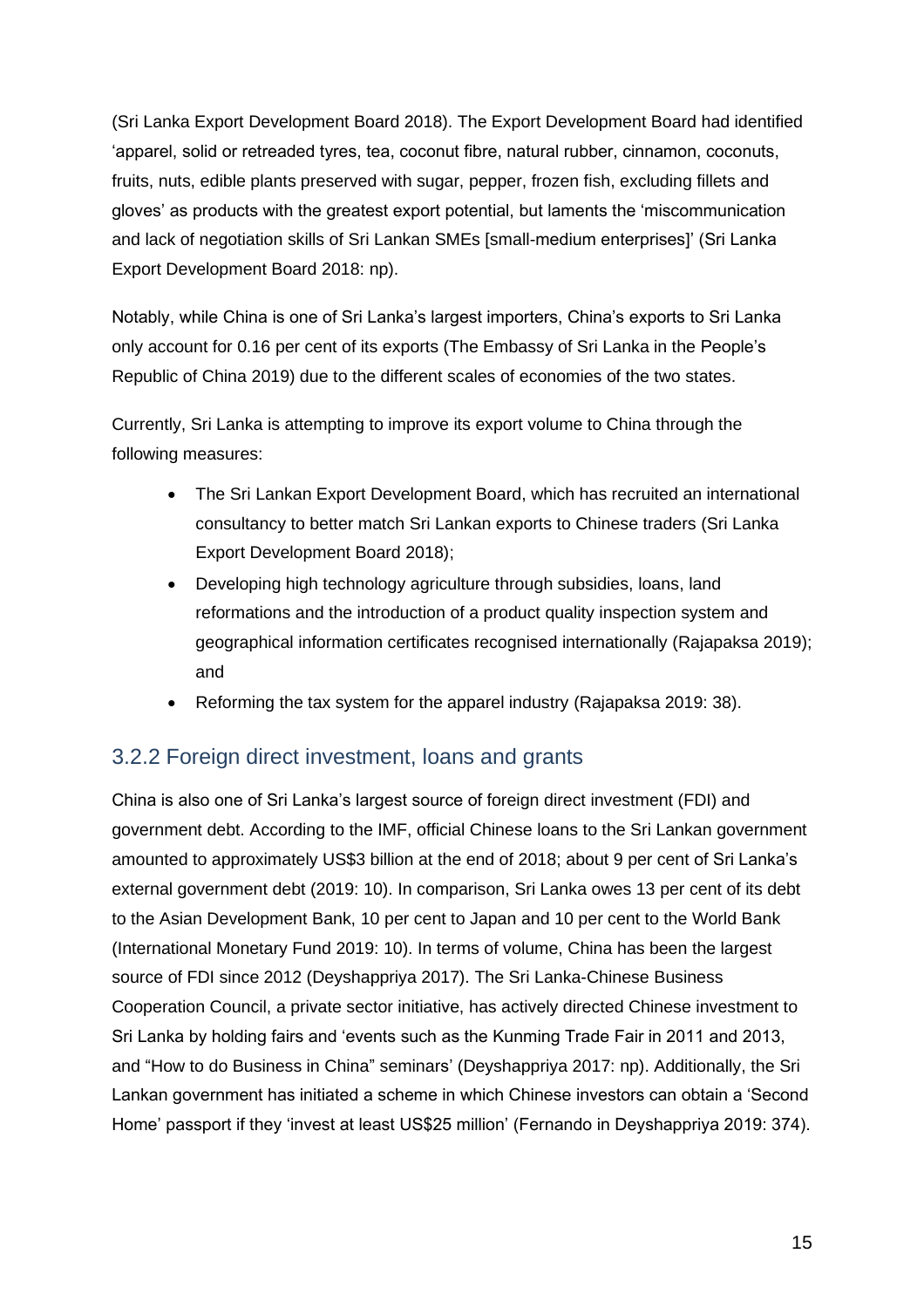Chinese FDI in Sri Lanka has been 'directed mostly towards infrastructure development including transportation and power and energy' (Deyshappriya 2017: np). This can potentially be aligned with President Gotabaya Rajapska's vision of developing a 'peoplecentric economy' (2019: 36). More specifically, better infrastructure for transport can help strengthen agriculture exports, improve urban-rural connectivity and position Colombo as a global financial, investment and banking hub. Physical infrastructure will also be key in protecting vulnerable populations from the effects of climate change, delivering judicial processes, maintaining religious sites and delivering social protection. President Gotabaya Rajapska's manifesto (2019) mentions *infrastructure* 21 times, illustrating the importance of infrastructure development for Sri Lanka's national development. In 2017, Chinese official development assistance and FDI totalled to over US\$14 billion in Sri Lanka. The concept of connectivity in China's BRI synchronises with Sri Lanka's strategic position in the Indian Ocean: major port projects, international airports as well as road and rail networks have been planned to be connected to Special Economic Zones that will 'transform Sri Lanka into a shipping, aviation and a logistics hub' (Arif and Rafique 2017: 4-5).

The BRI is an integral part of the economic relations between Sri Lanka and China. The BRI envisions two routes: one on land between China and Europe via Russia and the other maritime route links China to Southeast Asian countries and beyond (The State Council 2015). Other than the US\$8 billion in financing through the BRI, the Asian Infrastructure Investment Bank had also proposed funding of up to US\$32 billion for further infrastructure projects in Sri Lanka (Wijayasiri and Senaratne 2018: 387). Notable BRI projects include the Colombo International Financial City, the Hambanota Port, the Colombo Port Expansion and the Mattala Rajapaksa International Airport. Considering Sri Lanka's infrastructure gap, the BRI has potential to bring about much socio-economic development in Sri Lanka by increasing connectivity within the nation, and also between the nation and its neighbours (Wijayasiri and Seratne 2018: 387-389).

#### <span id="page-16-0"></span>**3.2.2.1 Challenges with the BRI: fiscal responsibility**

However, even as these infrastructural projects hold promise for Sri Lanka's development, it remains crucial that the Sri Lankan government can take advantage of these investments by providing an attractive investor climate, strengthening its export value and improving governance mechanisms. Moreover, prudent fiscal decisions need to be made going forward. While majority of the loans for the Hambantota port project were concessionary, poor governmental decisions to construct the port, despite 'persistent fiscal and current account deficits', led the government to lease out the port (Moramudali 2020: np). Sri Lanka's government made the choice to pay off debts that were due to its non-Chinese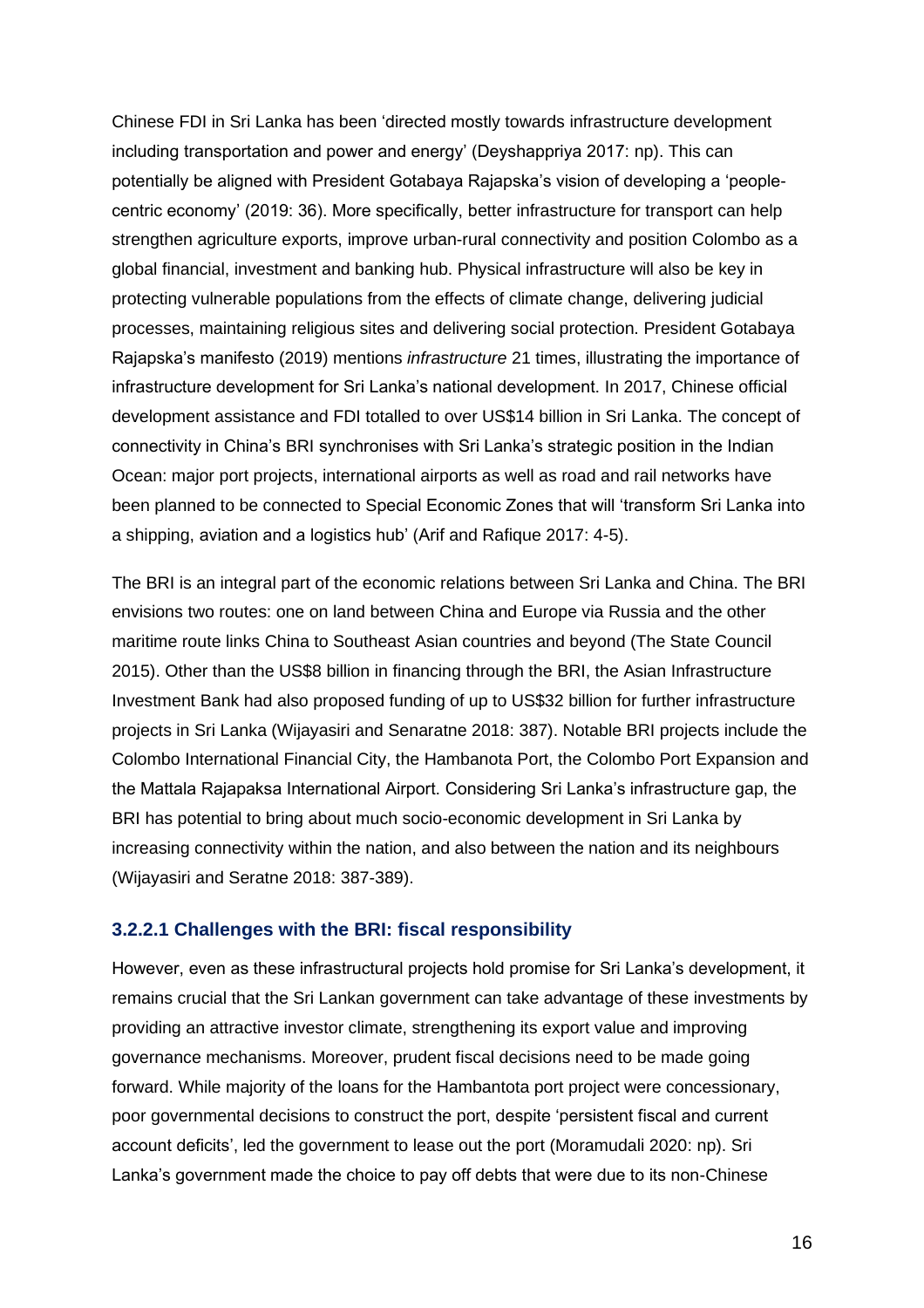creditors - its Chinese loans were not due for repayment yet. However, international media such as *The New York Times* termed Xi's One Belt One Road Initiative a 'debt trap for vulnerable countries around the world, fuelling corruption and autocratic behaviour in struggling democracies' (Abi-Habib 2018: np).

Another factor to consider would be the need to manage mega-projects and to make measured decisions about their locations: they may not immediately be profit-making, if at all (Moramudali 2020). The Mattala Rajapaksa International Airport has been named the *World's Emptiest International Airport*; the *white elephant* project (Shepard 2016). White elephant projects refer to 'projects that are politically motivated and economically unsustainable' (Parks 2018: np). The then President, Mahinda Rajapaksa, made a decision to build a transport hub in Mattalla, his hometown, but the location of the airport and lack of commercial infrastructure meant that the project ultimately failed to reach its ambitions (Shepard 2016).

#### <span id="page-17-0"></span>**3.2.2.2 Challenges with the BRI: transparency, accountability and participation**

For inclusive, sustainable growth, infrastructural projects will also need to consider the possible environmental and social impacts. For instance, locals have complained that there has been a lack of public consultation and transparency in infrastructural deals between Sri Lanka and China. Villagers have been protesting against the 15,000-acre investment zone in Beragama that was to be handed over to the Chinese, of which villagers viewed to be the most fertile (Perera 2018). Environmental assessment reports have also claimed that the highway linking the Mattala Rajapaksa International Airport and the Hambantota port 'cuts through key elephant corridors', with 'between 15-20% of the island's elephant population' living in the area (*ibid*: np). Protestors are worried about the effects of land reclamation projects, such as 'coastal erosion, landslide threats, noise and air pollution' (*ibid*)*.* From the Chinese perspective, however, these struggles were 'principally a reflection of the political struggles in Sri Lanka' (Wang and Ye 2019: 493). The general manager of China Harbour Engineering Co., Ltd (CHEC), Zhang Xiaoqiang, on the subject of environmental impact assessments (EIA) in the Colombo Port City Project, reflected that:

- (i) the EIA is the responsibility of the Sri Lankan government;
- (ii) the approval authority of the EIA belongs to its Ministry of Coastal Resources; and
- (iii) the Sri Lankan government should complete all the EIA before handing it over to CHEC. The government had already handed over all the EIA certificates to CHEC and notified them in writing that the relevant formalities were clear and complete.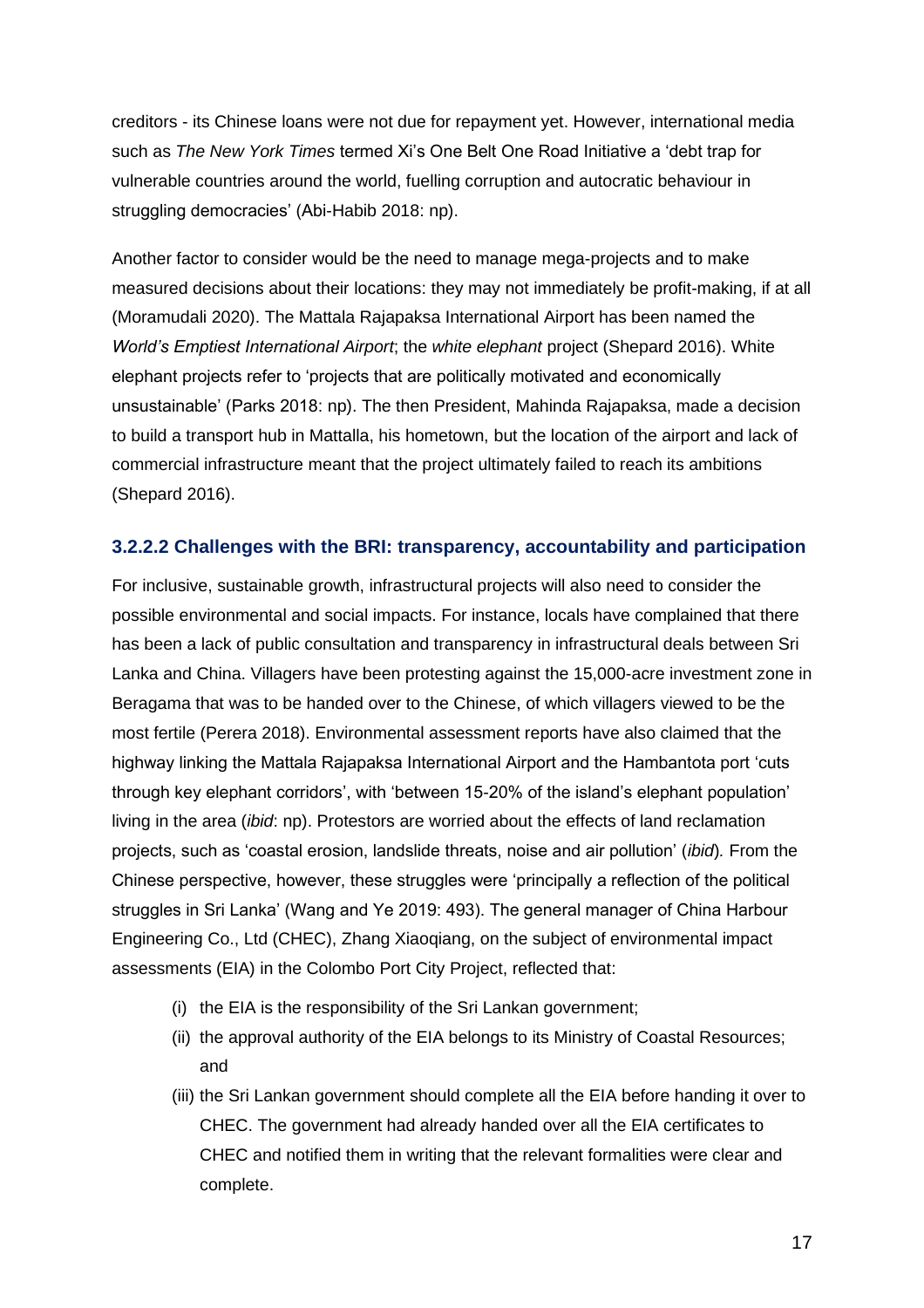(in Wang and Ye 2019: 493).

What this reflects is that there is a need for clear chains of responsibility and accountability, with relevant documents made available to all stakeholders and the public, so as to avoid misunderstanding. Official communications such as strategic meetings and dialogue need to be held periodically and documented. Less official means of communication should also be encouraged, to facilitate mutual understanding.

While China is the largest foreign direct investor in Sri Lanka, Chinese FDI in Sri Lanka only amounts to 0.10 per cent of China's GDP. Comparatively, other South Asian countries such as 'Afghanistan and Maldives had stocks worth 2.36% and 0.48% of GDP respectively' (Deyshappriya 2017: np). There is greater potential for Sri Lanka to attract a greater proportion of Chinese FDI. Yet, although China views investment in infrastructural development to be the way forward for economic development, the implementation of these development projects will depend largely on Sri Lankan domestic politics.

### <span id="page-18-0"></span>3.2.3 Tourism

The government of Sri Lanka views tourism to be a pivotal sector in driving Sri Lanka's national development. It will be attempting to build 'a tourism development programme with the intention of increasing annual tourist arrivals to 7 million people… [and] to annually add a foreign exchange inflow of USD\$10 billion to the domestic economy' (Rajapaksa 2019: 44). The Chinese market is important to the Sri Lankan economy: in 2018, China was the second largest source markets of tourists with a share of 11.3 per cent and 265,965 arrivals (Sri Lanka Tourism Development Authority (SLTDA) 2018: 21). Chinese tourists were also the largest spenders by far, spending US\$277.3 billion, trailed by US visitors who spent US\$144.2 billion (*ibid*: 14). The Sri Lankan government has launched measures such as free visas on arrival and the reduction of airport taxes to encourage Chinese tourists to visit (*Daily FT* 2019). The Tourism Ministry of Sri Lanka had also launched numerous publicity campaigns across China, trained people in Mandarin and started discussions with budget airlines to initiate direct flights between the two countries (*Xinhua* 2019a). While we may see tourism revenue fall (and global economic growth contract) in the short term in the aftermath of the coronavirus COVID-19, the Chinese market shows promise for the Sri Lanka tourism industry in the long-term. In comparison to other destinations in Asia, 'current Chinese tourist arrivals to Sri Lanka are negligible' (Deyshappriya 2019: 387). Only 0.06 per cent of Chinese tourists visit Sri Lanka, as opposed to 41.05 per cent for Hong Kong, 25.7 per cent for Macau and 4.33 per cent for South Korea (Deyshappriya 2019: 387). The growth rate of Chinese tourists in Sri Lanka, however, has increased enormously, growing by 99 per cent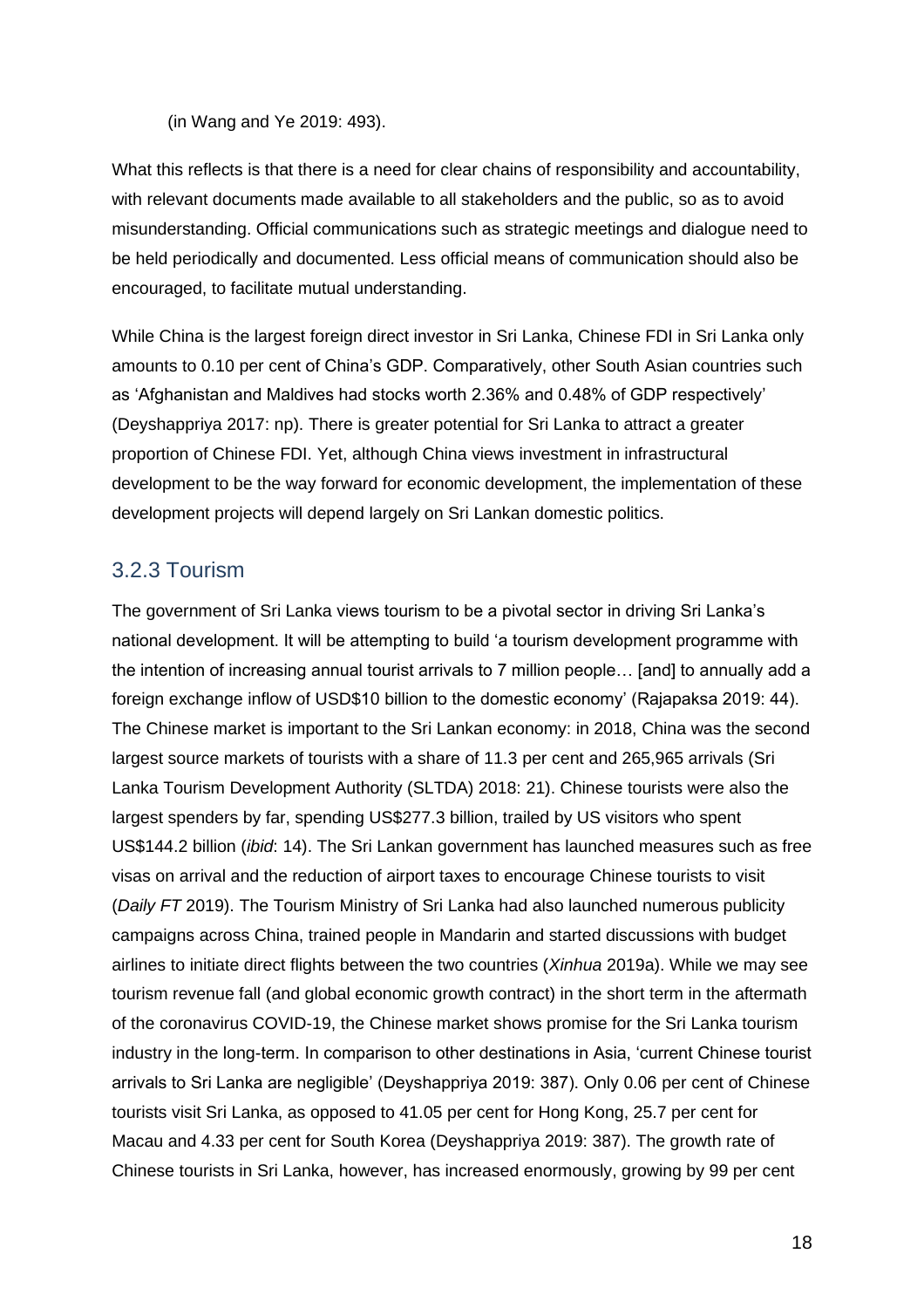from 2012-2013. This implies that Sri Lanka's tourism industry can be capitalised upon effectively by attracting more Chinese visitors.

# <span id="page-19-0"></span>**3.3 Potential opportunities for Sri Lanka: South-South cooperation**

Currently, Sri Lanka is involved in the following South-South trilateral cooperative programmes with China:

- Trilateral Cooperation on Renewable Energy between Sri Lanka, Ethiopia and China (*Mission News* 2019);
- The Food and Agriculture Organisation of the United Nations and the World Food Programme are brokering a South-South and triangular cooperation pilot in Sri Lanka with the support of China to improve 'agricultural services…[enhance] access to markets and… [equip] smallholder farmers with innovative tools and technology in post-harvest management' (World Food Programme 2019: 13);
- United Nations Conference on Trade and Development (UNCTAD) is responsible for implementing the project South-South Integration and the SDGs: Enhancing Structural Transformation in Key Countries of the Belt and Road Initiative. Beneficiaries include Ethiopia, Indonesia and Sri Lanka (UNCTAD n.d.);
- International Plant Protection Convention (IPPC) China South-South Cooperation Project: 'to develop phytosanitary capacity in some One Belt, One Road countries… [and to set] up pilot sites for demonstrating new technologies and products related to plant health' (Food and Agricultural Organization of the United Nations (FAO) 2019);
- The establishment of the Sri Lanka-China Business Council to facilitate visas, trade fairs, industry exchanges, technical support, et cetera (Sri Lanka-China Business Council 2015); and
- Education exchanges through a large range of both long- and short-term scholarships (The Embassy of Sri Lanka in the People's Republic of China 2019).

### <span id="page-19-1"></span>**3.3.1.1 Creating concrete platforms for exchanges and cooperation**

Other than the formalised agreements between China and Sri Lanka, there are also opportunities for Sri Lanka to take advantage of its relationship with China, particularly with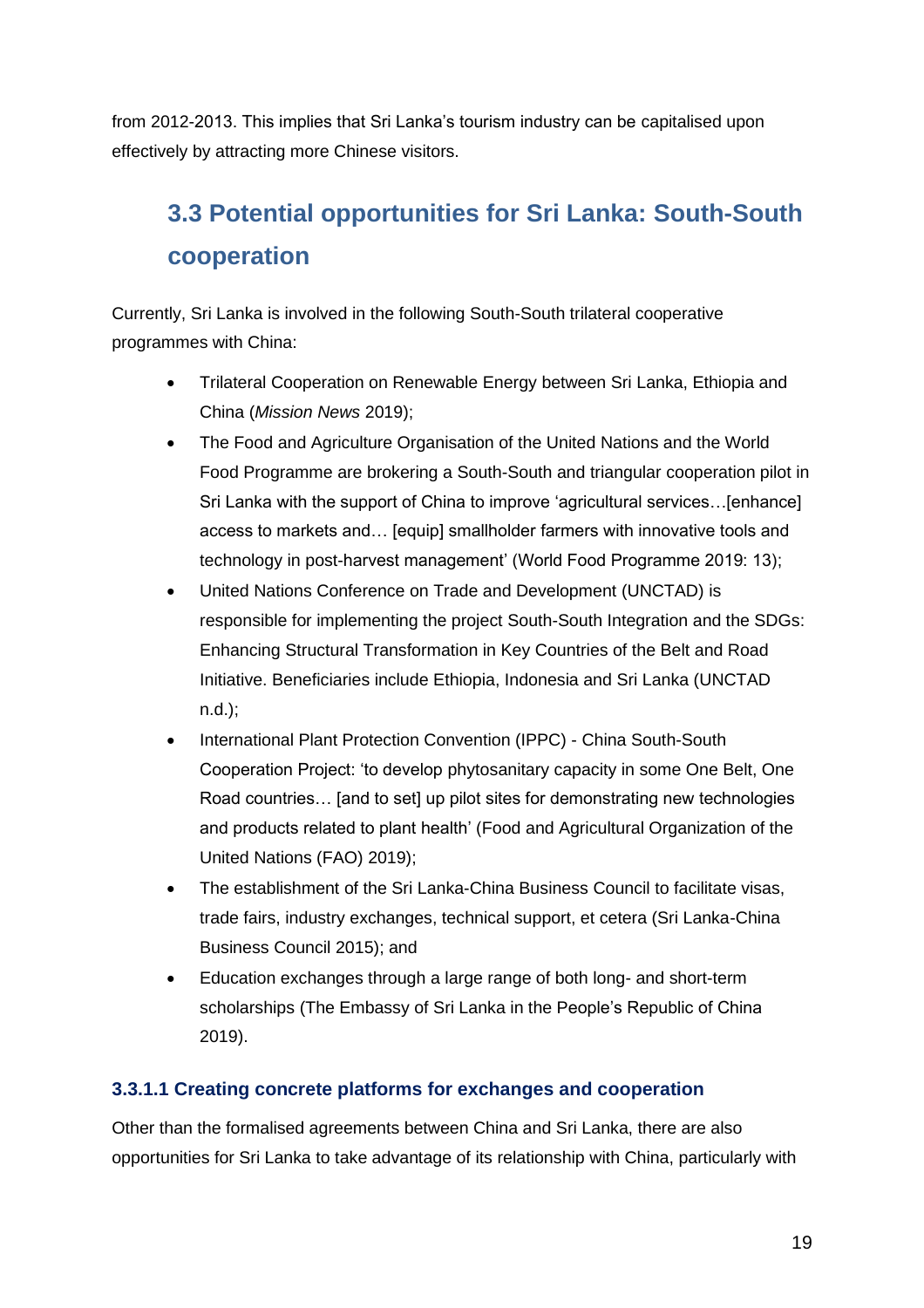respect to its goals of achieving a technology-based society, export strengthening, and job creation, as well as the management of state-owned enterprises and administrative corruption. In a recent meeting between Chinese Foreign Minister Wang Yi, Sri Lankan President Gotabaya Rajapaksa and Prime Minister Mahinda Rajapaksa, Sri Lanka expressed support of the BRI. China expressed its support for Sri Lanka, and 'called on the two sides to strengthen exchanges and cooperation in the fields of agriculture, technology, education and tourism' (Chinese Embassy UK 2020: np). However, exchanges and cooperation in these fields are presumed to be facilitated through One Belt One Road initiatives, which are not systematically designed for this express purpose.

China can cooperate with Sri Lanka expressly on its goals. For instance, in agriculture, China has agreed to provide training for Sri Lankan officials at training institutes in China in food technology, particularly in the preservation of fruits and vegetables (Embassy of Sri Lanka 2019). China has also expressed a willingness to exchange agricultural technology, knowledge and experience with Sri Lanka, including technologies on rice production, crop diversification etc. (Embassy of Sri Lanka 2019). For Sri Lanka to fully take advantage of this potential technology transfer that will drive up productivity, Sri Lanka and China have to actively create concrete platforms for knowledge exchanges.

#### <span id="page-20-0"></span>**3.3.1.2 Promoting trade and investment**

In expanding trade relations, China can work with the Sri Lankan government and local Chinese small- and medium-sized enterprises (SMEs) to raise awareness of Sri Lankan products eligible for concessions under the Asia Pacific Trade Agreement (APTA). Kelegama (2014: 138) proposes that 'most exporters are not aware of APTA concessions' and that 'major export products to China… are already eligible for duty cuts… but exporters are not using these concessions.' The Sri Lankan government will have to work on raising awareness of products under APTA. Meanwhile, the Chinese government can help encourage the import of Sri Lankan products by promoting Sri Lankan specialty goods like tea and coconut products.

Sri Lanka can also take advantage of the Sri Lanka-China Business Council as well as the currently available education exchanges with China to create a workforce that can better understand Chinese working practices and better negotiate with Chinese firms. As mentioned, Sri Lanka can potentially expand its export market in China but requires businesses to be able to go through with export deals. There can be further public-private partnerships that link up young promising scholars, giving them the opportunity to study and/or work in China, and incubating them as future leaders of businesses. Since 2015,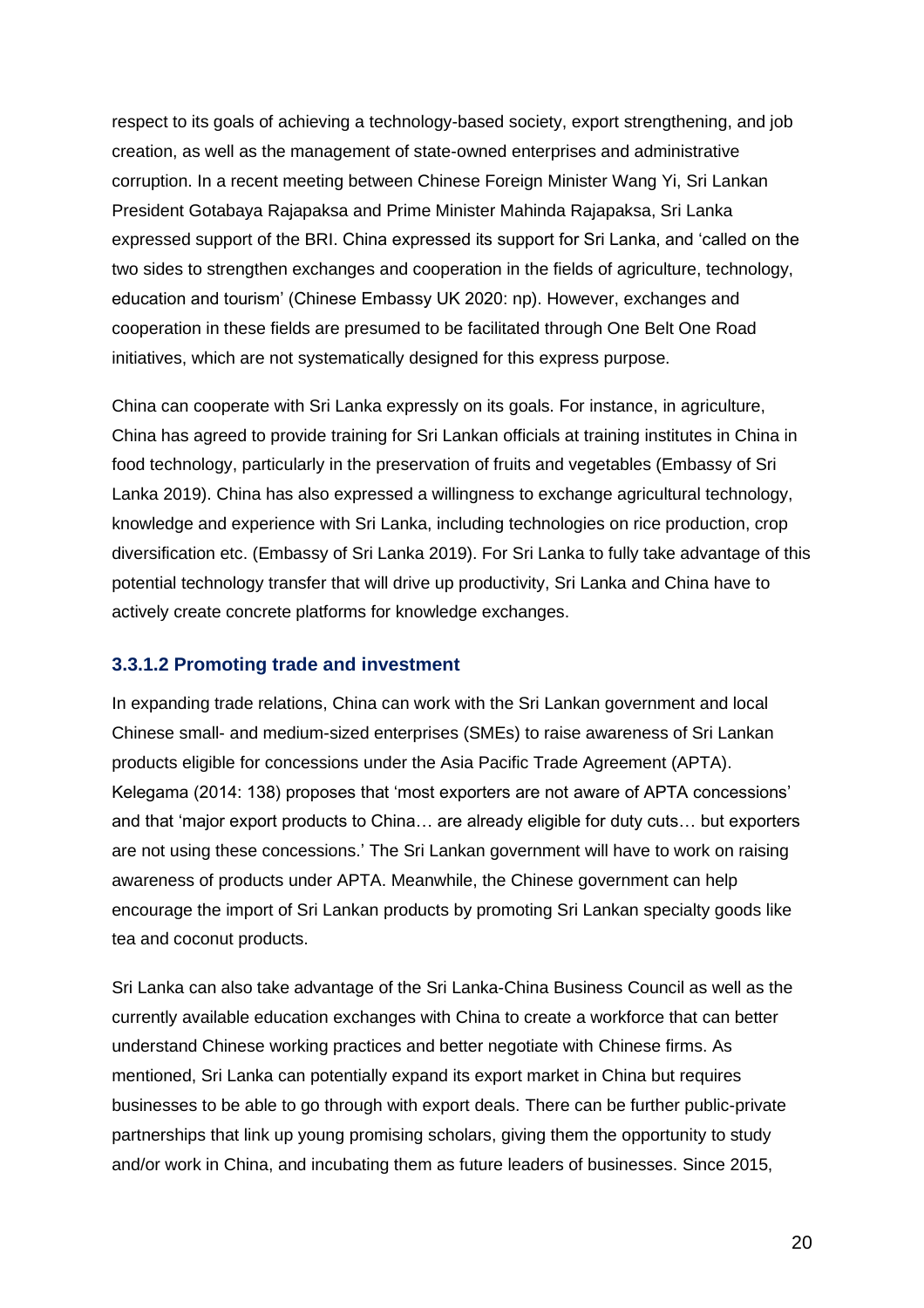China has granted over 1200 scholarships, training opportunities and internships to Sri Lankan students (Xianliang 2017). Current programmes are already underway but can be deepened. For example, students can be matched to scholarships studying business or commerce in China, or to internships with Chinese companies. Seeds for the Future, Huawei Sri Lanka's corporate social responsibility programme, aims to nurture young talent in the industry to drive the digital economy in Sri Lanka: Ten students are selected annually to spend two weeks in China at Huawei to learn about the company's operationalisation, and are also given opportunities to experience Chinese culture and learn about Chinese history while they are there (*Xinhua* 2019b). In the long run, this will help equip at least a group of Sri Lankans with the skills to negotiate with Chinese businesses and consumers.

### <span id="page-21-0"></span>**3.3.1.3 Corruption**

Lastly, as Sri Lanka aims to manage its state-owned enterprises more efficiently and weed out corruption, China can share its experience of utilising state-owned enterprises to drive economic development. While Chinese state-owned enterprises have been used by the state to drive social change (Guluzade 2019), what is similar between Sri Lanka and China is the conviction that the public sector should not be privatised but yet should be marketoriented. By sharing its experience, China may help Sri Lankan leaders deal with the same dilemma.

In this chapter, we explored Sri Lanka's historical and current engagements with China. We proposed greater engagement with China in a few areas through the South-South model to boost Sri Lanka's economic development directly. In the next chapter, we turn to Sri Lanka's relationship with the UK.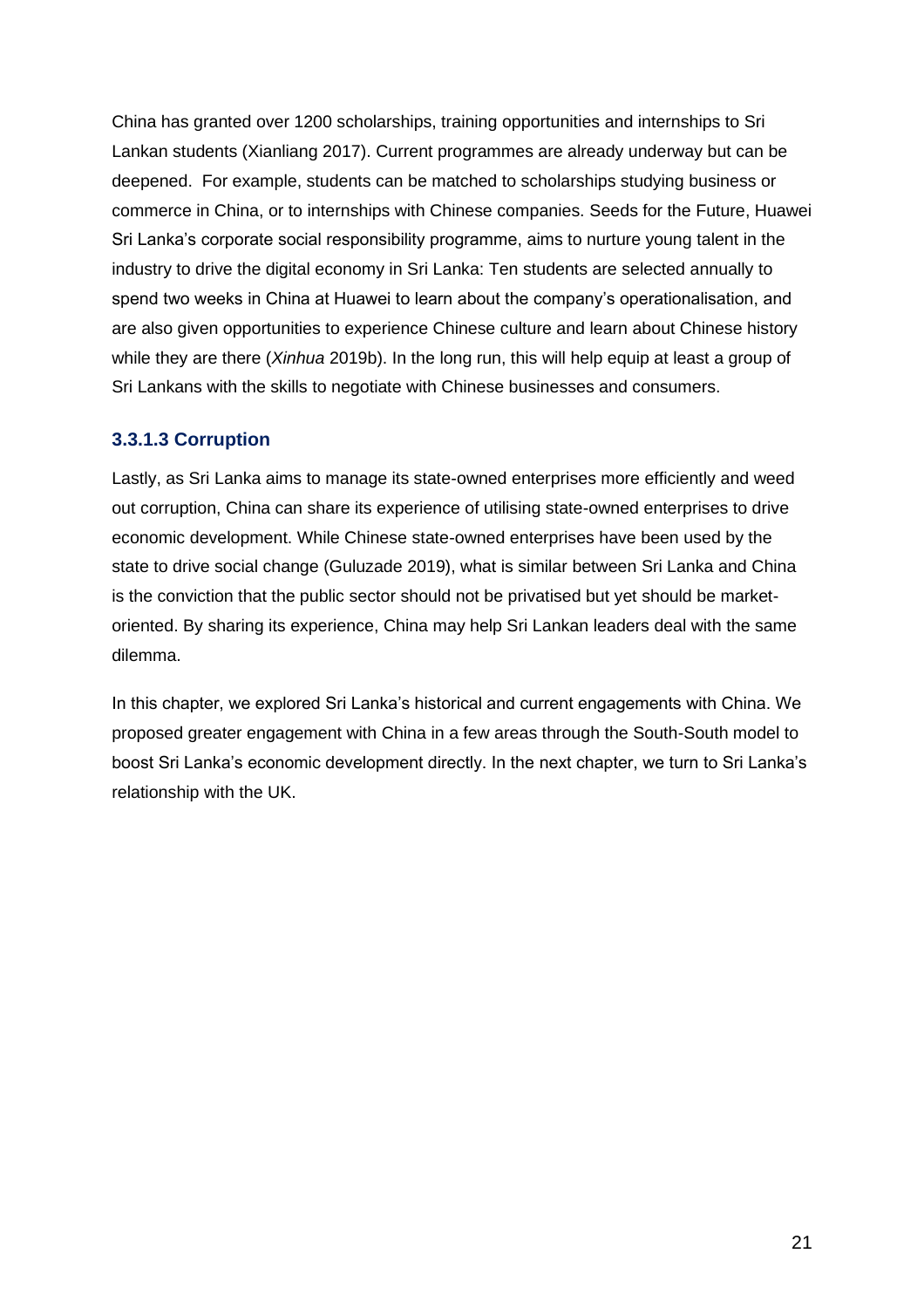# <span id="page-22-0"></span>4 The UK and Sri Lanka

In this chapter, we explore Sri Lanka and the UK's relationship. We highlight their political and economic relations and posit that future relations will be dependent on the political will (or lack thereof) of the Sri Lankan government to uphold human rights as well as the UK's perceived economic interest in the country post-Brexit.

# <span id="page-22-1"></span>**4.1 Political relations**

Sri Lanka and the UK share a colonial history: in 1815, the British managed to control almost all of Sri Lanka, then named Ceylon, and Sri Lanka gained independence only in 1948 (Kandaudahewa 2015: 54). As Ratnapalan (2016: 544) posits, 'the public face of British decolonization with respect to independent South Asia… was one of modernization and partnership. The Commonwealth… was reconceptualized as "a world-wide experiment in nation building"' against the backdrop of communism expanding its reach (Ratnaplan 2016: 544).

The strategic compromise between Britain's then post-war strategy and Ceylon's then leaders' needing to attain independence meant that Ceylon maintained friendly relations with the UK. In April 1985, then British Prime Minister Margaret Thatcher inaugurated Victoria Dam, which cost US\$145.38 million in British grant aid (Department for International Development (DFID) 2004: 1). While DFID closed its bilateral progamme with Sri Lanka in 2006 when Sri Lanka became a middle-income country, DFID still contributes to the Conflict Prevention Fund in Sri Lanka amounting to about US\$2.57 million per annum (DFID n.d.a).

# <span id="page-22-2"></span>**4.2 Economic relations**

## <span id="page-22-3"></span>4.2.1 Trade

As the UK navigates Brexit, it is particularly important for Sri Lanka to maintain trade relations with the UK, due to its healthy trade surplus (Ward 2020: 10). The UK is also one of the top five countries that Sri Lanka has a positive balance of trade with (Department of Commerce 2017: 10). While Sri Lankan exports to the UK have fallen slightly from US\$1,077.18 million in 2013 to US\$1035.14 million in 2017 (Department of Commerce 2017: 12), over 30 per cent of Sri Lankan exports to the European Union (EU) market goes to the UK (Razzaque, Vickers and Goel 2016: 5). In total, the UK accounts for 9.8 per cent of Sri Lanka's exports (Razzaque, Vickers and Goel 2016: 3). The EU is a comparatively larger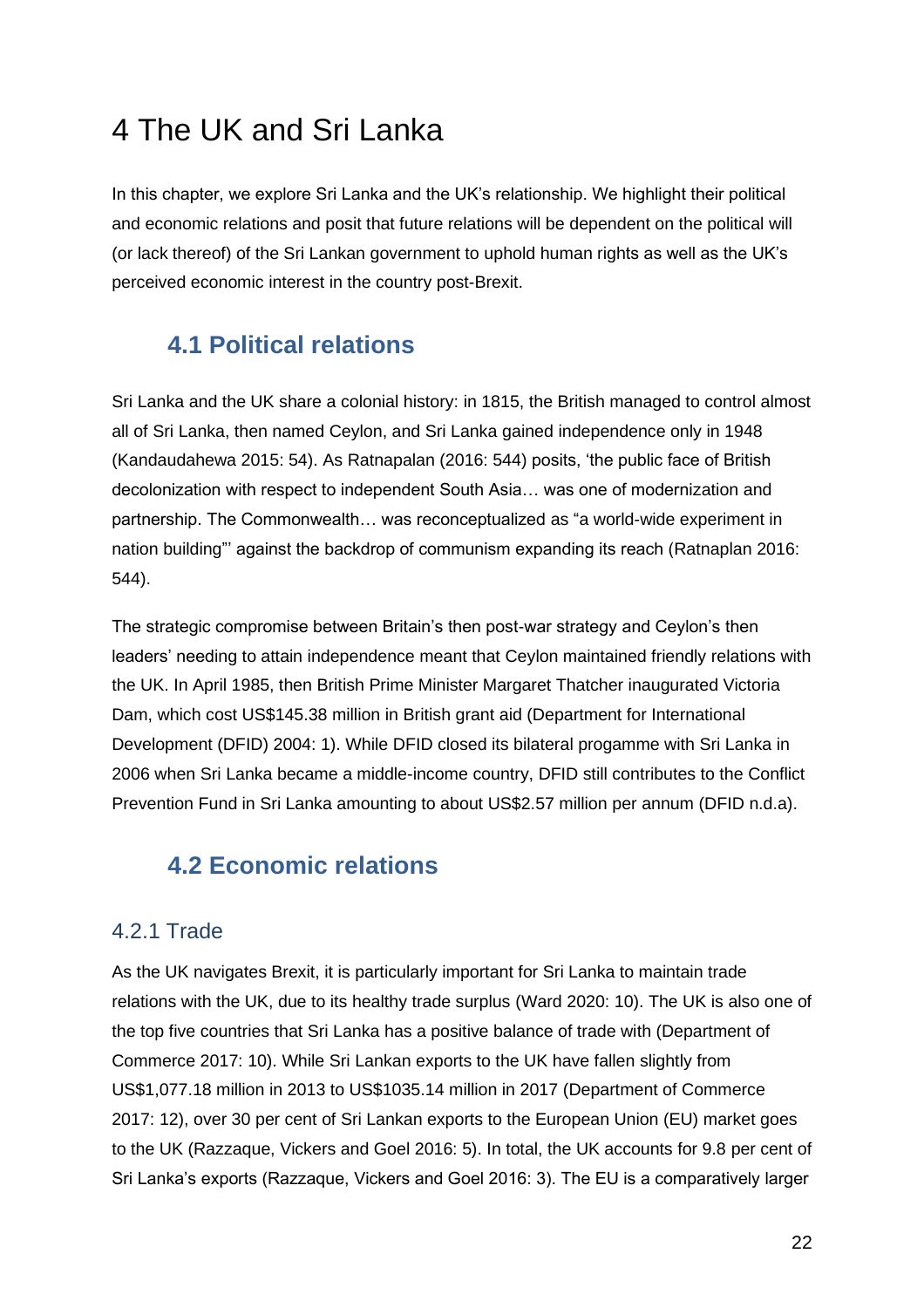market, coming in after India as Sri Lanka's second-largest trading partner (European Commission 2019). As the UK and the EU work out the terms of Brexit, there are opportunities for the Sri Lankan government to improve trade relations with both the UK and the EU. Under the EU's Generalised Scheme of Preferences Plus (GSP+), Sri Lanka's exports were granted greater access to the EU market in 2017, on the condition that 'Sri Lanka…[advances] human and labour rights and…[work] towards sustainable development' (European Commission 2019). Prospects of Sri Lanka's eligibility in the scheme are bleak after its recent withdrawal from the 2015 UN Resolution that demonstrated its commitment to **'**promoting reconciliation, accountability and human rights' (Office of the United Nations High Commissioner for Human Rights (OHCHR) 2014: np). Even without the political turn of events, it is important for Sri Lanka to negotiate its trade position with both the EU and the UK in the long-term as the country will not be eligible for the Generalised Scheme of Preferences (GSP+) once the World Bank classifies it as an upper middle-income country.

#### <span id="page-23-0"></span>**4.2.1.1 The success of Sri Lanka's apparel industry**

Sri Lanka's exports to the EU and the UK are dominated by its textiles and clothing industry, accounting for 82 per cent of total exports to the EU in 2016 (European Commission 2019). The apparel industry is Sri Lanka's 'principal manufacturing industry… [that brings] in 43 percent [sic] of the country's total export earnings' (Rajapaksa 2019: 35). The Sri Lankan government has laid out plans to carry out tax reforms and to allocate '200 acres of land… for the development of a garments town' (Rajapaksa 2019: 45). The apparel industry has proved resilient following the termination of the Multi-Fibre Arrangement in 2005, carving out a niche market for itself by attracting specialty international firms such as Victoria's Secret, Marks and Spencer, Sainsbury's, Tesco etc., that focused on a wide variety of small scale orders, which were compatible with the small-scale operations of Sri Lankan firms (Athukorala and Ekanayake 2017). In particular, Athukorala and Ekanayake (2017) have identified a shift towards high-end niche products such as lingerie, panties and fashion-basis casualwear. For the Sri Lankan apparel industry to remain competitive, the government has to keep adding value to its exports. One aspect which enabled this effort were Sri Lanka's labour market regulations that allowed the industry to align itself with 'ethical trade' norms internationally (*ibid*: 4). '[M]inimum wage legislation, restrictions on labour retrenchment, severance payments… trade union activism' and signing up to the International Labour Organisation Core Conventions were pivotal moments that made Sri Lanka's apparel workers more attractive (*ibid*: 4) The highly skilled and educated workforce in Sri Lanka also lent itself to quicker upskilling and workplace mobility than other countries and skilled workers are in demand from other countries' apparel industries, though it now faces competition from Asia (Lopez-Acevedo and Robertson 2016).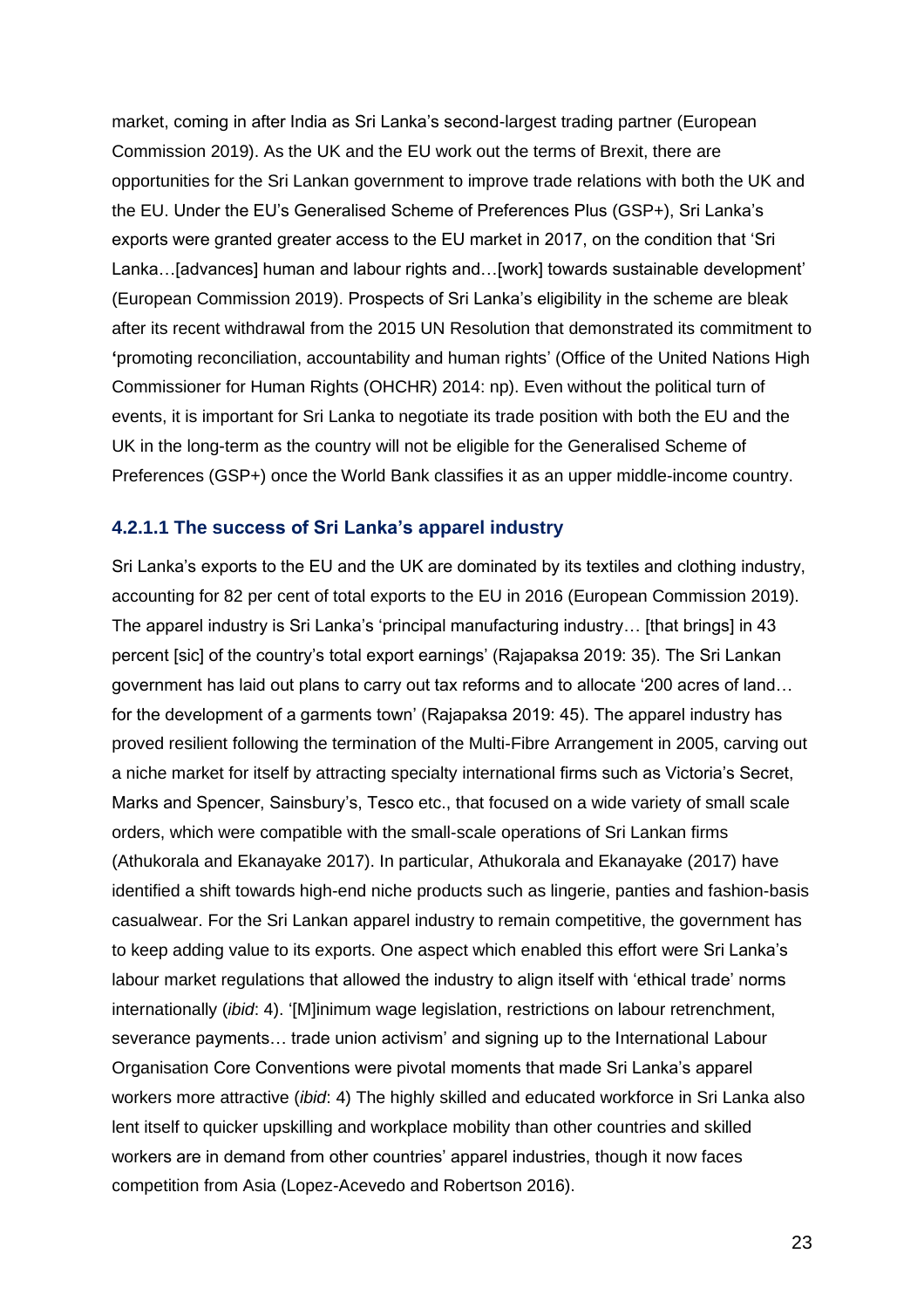Sri Lanka can strengthen its export position in relation to the UK and the EU by continuing to invest in human resource development and training in technology and innovation (Bruce 2013). Research projects such as Bruce's, present ways in which private firms in the textile and apparel industries, government and academic institution stakeholder groups can work together in informal associations that ensure that the model of cooperation is flexible, appropriately skilled for the job market and regulated at suitable scales (*ibid*). As long as the Brexit transitions result in a politically stable UK, Sri Lanka can capitalise on its current comparative advantages in the textile and apparel industry to seek a more favourable balance of payment.

### <span id="page-24-0"></span>4.2.2 Foreign direct investment

UK-Sri Lankan engagements on FDI have largely been led by private firms and Sri Lanka. Recent efforts include the Invest Sri Lanka Forum organised in London by the Colombo Stock Exchange in association with the Sri Lanka High Commission in the UK and Bloomberg (Invest Sri Lanka - CSE 2018) as well as the Investment and Trade Opportunities in Sri Lanka event; a roundtable networking lunch hosted by the Sri Lankan High Commission in London to reach out to Sri Lankan diaspora in the UK (admingajaba 2019a) There have been higher level discussions as the UK prepares for Brexit such as the meeting between the UK Secretary of State for International Trade Liam Fox and the High Commissioner of Sri Lanka in the UK Manisha Gunasekera (admingajaba 2019b). In Fox's speech (2019) at the UK Trade and Export Finance Forum, he used Sri Lanka as a successful example of the UK's *Global Britain* strategy post-Brexit in infrastructure building. As the sole project amounts to US\$61.62 million directed toward building bridges in rural communities in Sri Lanka, the UK's contribution pales in insignificance in comparison to China's. In 2014, the UK was actually the second largest source of FDI (Deyshappriya 2017) but by 2018, Sri Lanka's largest investors were China, Hong Kong, India and Singapore (Santander 2019).

The lack of political direction in terms of increasing UK FDI can be partially explained by the following significant political events. Firstly, the UK is wary of pursuing close political relationships with Sri Lanka after the Mahinda administration has been accused of refusing to address human rights violations during its longstanding civil war. While the UK may hope to pursue closer economic ties with Sri Lanka post-Brexit, Sri Lanka's recent withdrawal from the 2015 UN Resolution which committed the country to investigations of alleged war crimes during the civil war (The Associated Press 2020) will likely force the UK to maintain distance. Secondly, after the 2011 scandal in which UK Conservative MP Liam Fox was forced to quit over close connections with Sri Lanka and nepotist behaviour (Burke 2011), the UK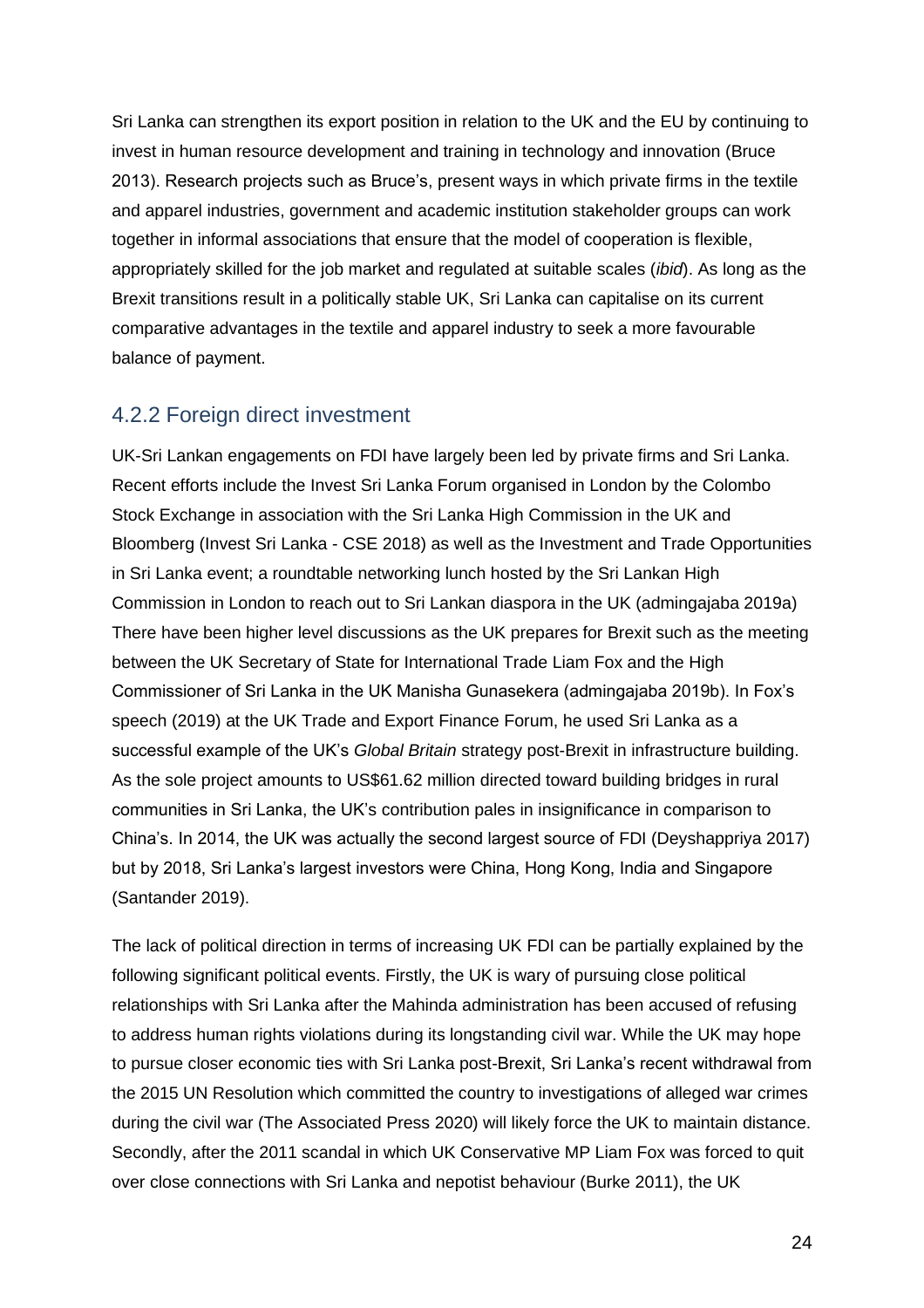government has had to manage its public image cautiously. The type of cooperation UK can offer Sri Lanka will be limited but there is much potential considering UK's large volume of investment up to 2014.

# <span id="page-25-0"></span>**4.3 Overseas development assistance**

The UK's interest in international development mainly lies in poorer and vulnerable regions (DFID n.d.b). Subsequently, development projects by DFID in Sri Lanka mainly lie in sectors like education, health, sustainable development and conflict. These projects tend to be small in scale and justified by Sri Lanka's Commonwealth links to the UK. We review ongoing projects in Sri Lanka and examine areas in which cooperation can be deepened to support Sri Lanka's national development goals.

| <b>UK</b><br>Department/Agency                                      | <b>Projects/Programmes</b>                                                                                                      |  |  |
|---------------------------------------------------------------------|---------------------------------------------------------------------------------------------------------------------------------|--|--|
| Department for<br>Environment, Food<br>and Rural Affairs<br>(DEFRA) | Avoiding<br>deforestation,<br>managing<br>critical<br>ecosystems<br>and<br>increasing resilience to climate change in Sri Lanka |  |  |
|                                                                     | Ecosystem conservation and management project additional<br>financing                                                           |  |  |
|                                                                     | Darwin Initiative Round 24                                                                                                      |  |  |
| Foreign and<br><b>Commonwealth Office</b>                           | <b>British Council</b>                                                                                                          |  |  |
| (FCO)                                                               | Chevening scholarships                                                                                                          |  |  |
|                                                                     | Supporting human rights, democracy<br>and the rules-based<br>international system in Sri Lanka                                  |  |  |
|                                                                     | Frontline diplomatic enabling activity in Sri Lanka                                                                             |  |  |
|                                                                     | Countering proliferation in Sri Lanka                                                                                           |  |  |
| Department of Health<br>and Social Care                             | Fleming Fund - country and regional grants and fellowships<br>programme                                                         |  |  |

#### **Table 3: Current active projects in Sri Lanka**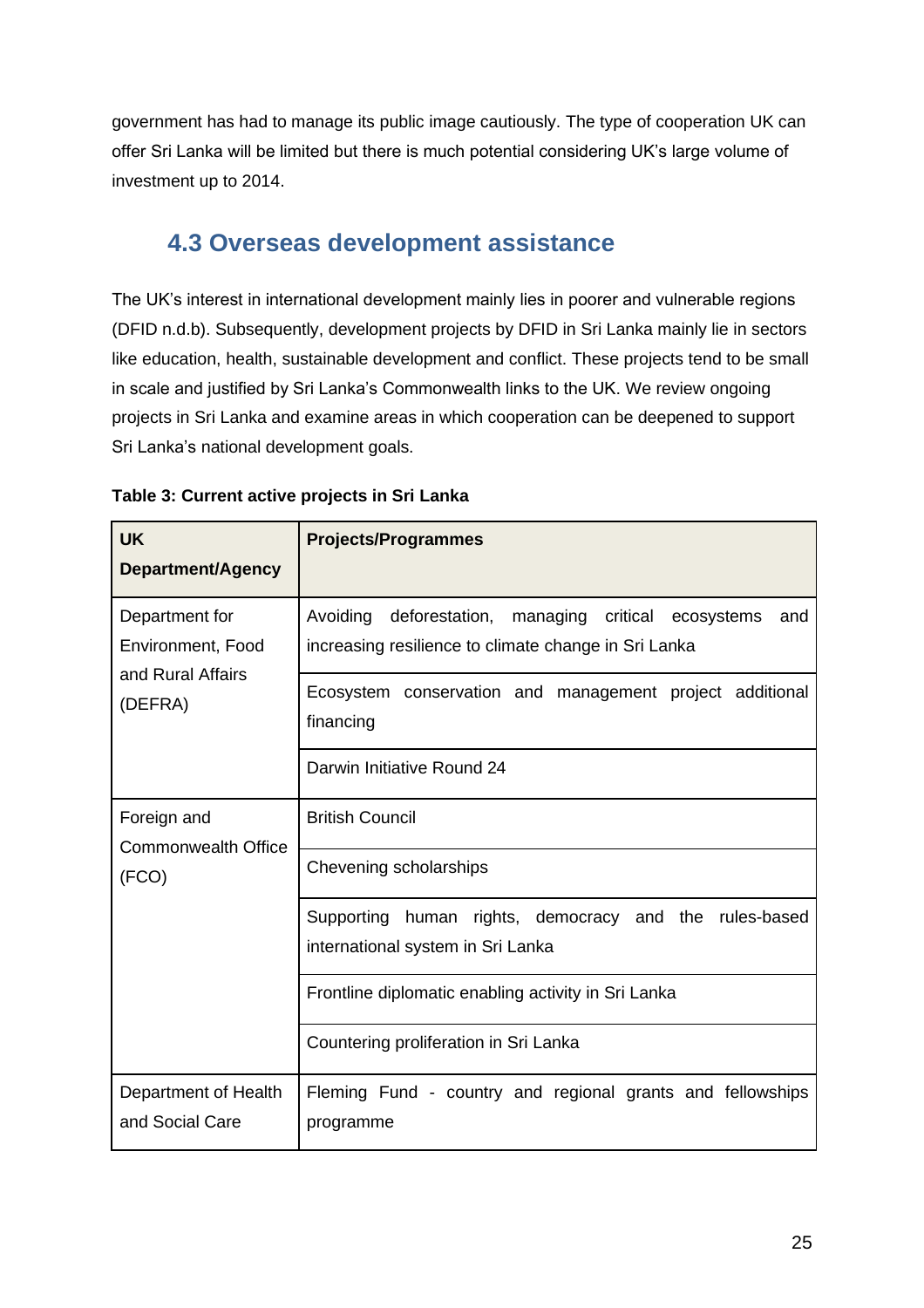| Conflict, Stability and    | Delivering increased stability and reducing the risk of a return to |
|----------------------------|---------------------------------------------------------------------|
| Security Fund and          | conflict. Mainly clearing land of mines and other unexploded        |
| Foreign and                | weapons                                                             |
| <b>Commonwealth Office</b> |                                                                     |

(DFID n.d.b. and FCO 2018)

Bilateral aid between the UK and Sri Lanka has not been unconditional either. As hostilities escalated between the government of Sri Lanka and the Liberation Tigers Tamil Eelam (an armed group seeking an independent state) during a ceasefire agreement, the 'UK suspended US\$3 million of debt relief' (Wheeler *et al.* 2012: 2). The changing political situations in both the UK and Sri Lanka will also alter the dynamics of bilateral relations. The Office of the UN High Commissioner for Human Rights Investigation Report on Sri Lanka in 2015 revealed human rights abuses and crimes by the government of Sri Lanka during the conflict with the Liberation Tigers Tamil Eelam. The UN Resolution 'Promoting Reconciliation, Accountability and Human Rights in Sri Lanka' was adopted, with 23 countries in favour including the UK (OHCHR 2014). As part of its core foreign policy, the UK stated its position that 'trade is important not only to the prosperity of the UK but to Sri Lanka... However, the UK's commitment to free trade goes hand in hand with... [its] commitment to human rights' (House of Lords Hansard 2014: np). While the OHCHR 2015 report submitted to the Human Rights Council recognised that the report was mandated under the leadership of Mahinda Rajapaksa and submitted in relation to the Sirisena government, which promised judicial reforms centred on good governance and human rights (OHCHR 2015: 3), the current political leadership has once again shifted back to the Rajapaksa family since late 2019. In early 2020, the Sri Lankan government withdrew its cosponsorship of the 2015 UN Resolution (The Associated Press 2020). In the UK, recent news indicated a foreseeable merger between DFID and the FCO (Worley 2020). This implies that UK's interest in Sri Lanka may move even further away from development assistance.

Other than projects in less contested areas such as education, health and sustainable environmental management, the UK's development projects in Sri Lanka are geared strongly toward conflict prevention and reconciliation. Notably, the contested nature of the citizenship of Tamil nationals in Sri Lanka originated from the fact that the British colonial government created class differentials by prioritising English-educated (mainly Tamil) elites over Sinhalese-educated Sri Lankan nationals (World Bank 2003). As the UK's development projects are already not geared toward overseas development aid in Sri Lanka with the exception of conflict prevention, there seems to be a foreseeable continuity in the near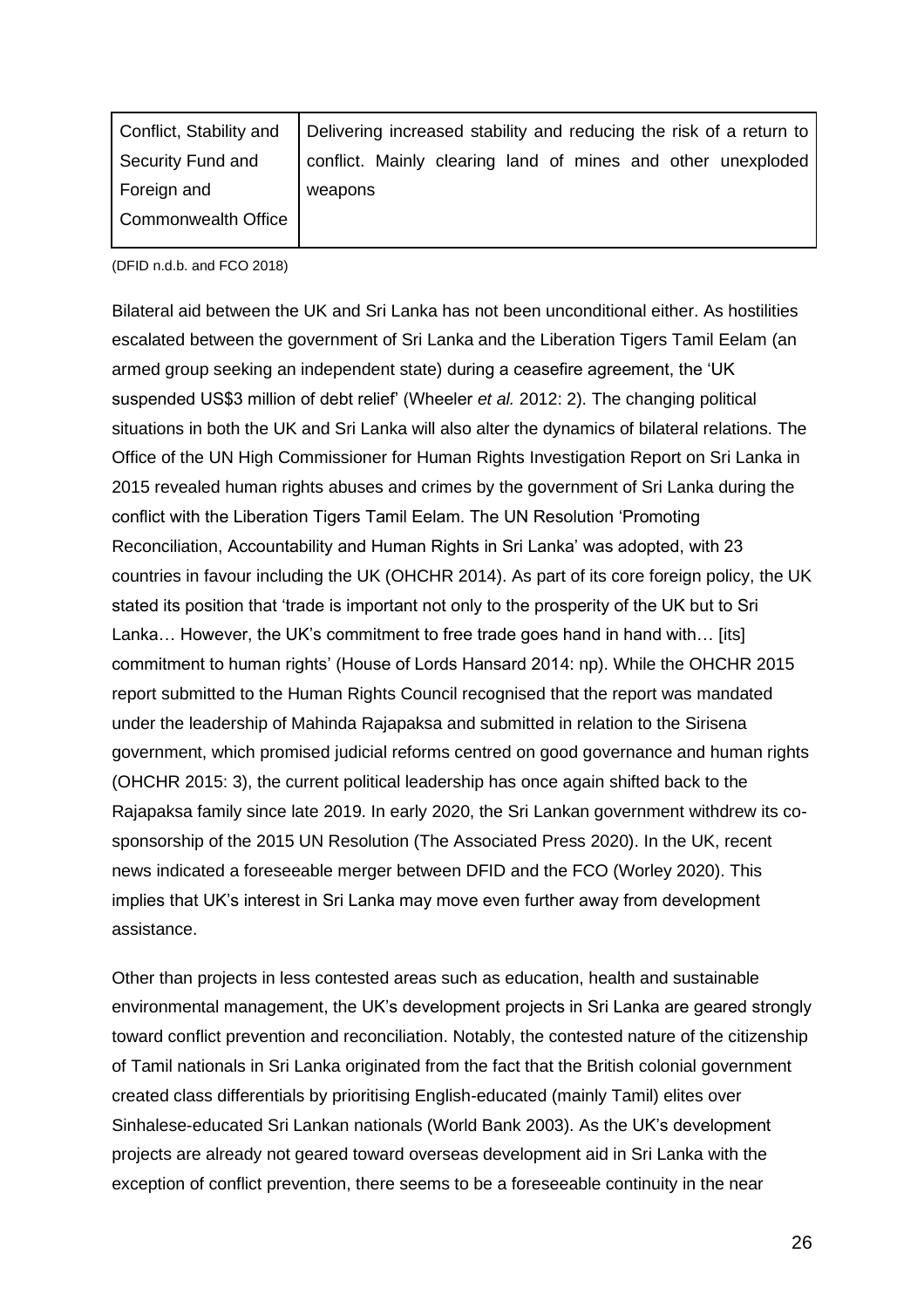future. As UK's development projects are not already geared toward overseas development aid in Sri Lanka with the exception of conflict prevention, there seems to be a foreseeable continuity in the near future.

## <span id="page-27-0"></span>4.3.1 Education

Educational exchanges between Sri Lanka and the UK take place in several forms. The British Council supports the Sri Lankan education sector through projects like TRANSFORM, sharing expertise and focusing on professionalisation, quality assurance and helping young people transition into employment; the promotion of the English language and best teaching practices; and improving access to education (British Council 2020). The British Council has also worked with the government of Sri Lanka in the above priority research areas in education (British Council 2020). Additionally, initiatives such as the Chevening Scholarships identify future leaders for further education in the UK (Chevening 2019). The Sri Lankan government has also recognised the low institutional capacities of universities in the country, seeking to make infrastructural investments 'to increase the intake of students' (Rajapaksa 2019: 21). In 2013, Sri Lanka only admitted 23,000 out of 223,000 students who sat for the university entrance exam. 12,000 students went abroad for university in the same year (D'Souza and Moore 2017: np). For overseas Sri Lankan university candidates, the UK is the third most popular option (D'Souza and Moore 2017). As the Sri Lankan government seeks to expand institutional capacities in the education sector to prepare for an increased intake of students, the government can leverage on education partnerships with the UK, to apply the expertise and experience of the UK in training teachers and designing institutions.

## <span id="page-27-1"></span>4.3.2 Health

Health in the form of human capital development also features in Rajapaksa's vision for Sri Lanka. Projects that foster research and educational partnerships between the UK and Sri Lanka can help build capacity in terms of healthcare resources (Dissanayake *et al*. 2006). For example, a project funded by the World Diabetes Foundation, the NHS and various health institutions in Sri Lanka helped create training and research links, as well as support Sri Lankan researchers 'in developing and writing project proposals and in securing funding' to great success (Dissanayake *et al.* 2006: 351). The Fleming Fund is another programme that helps low- and middle-income nations, including Sri Lanka, 'fight antimicrobial resistance' by encouraging the collection of data that can inform policies and practices (Fleming Fund 2018: np). Similar to the UK, Sri Lanka also has a universal healthcare system. Both systems face large patient numbers and long waiting lists. The UK and Sri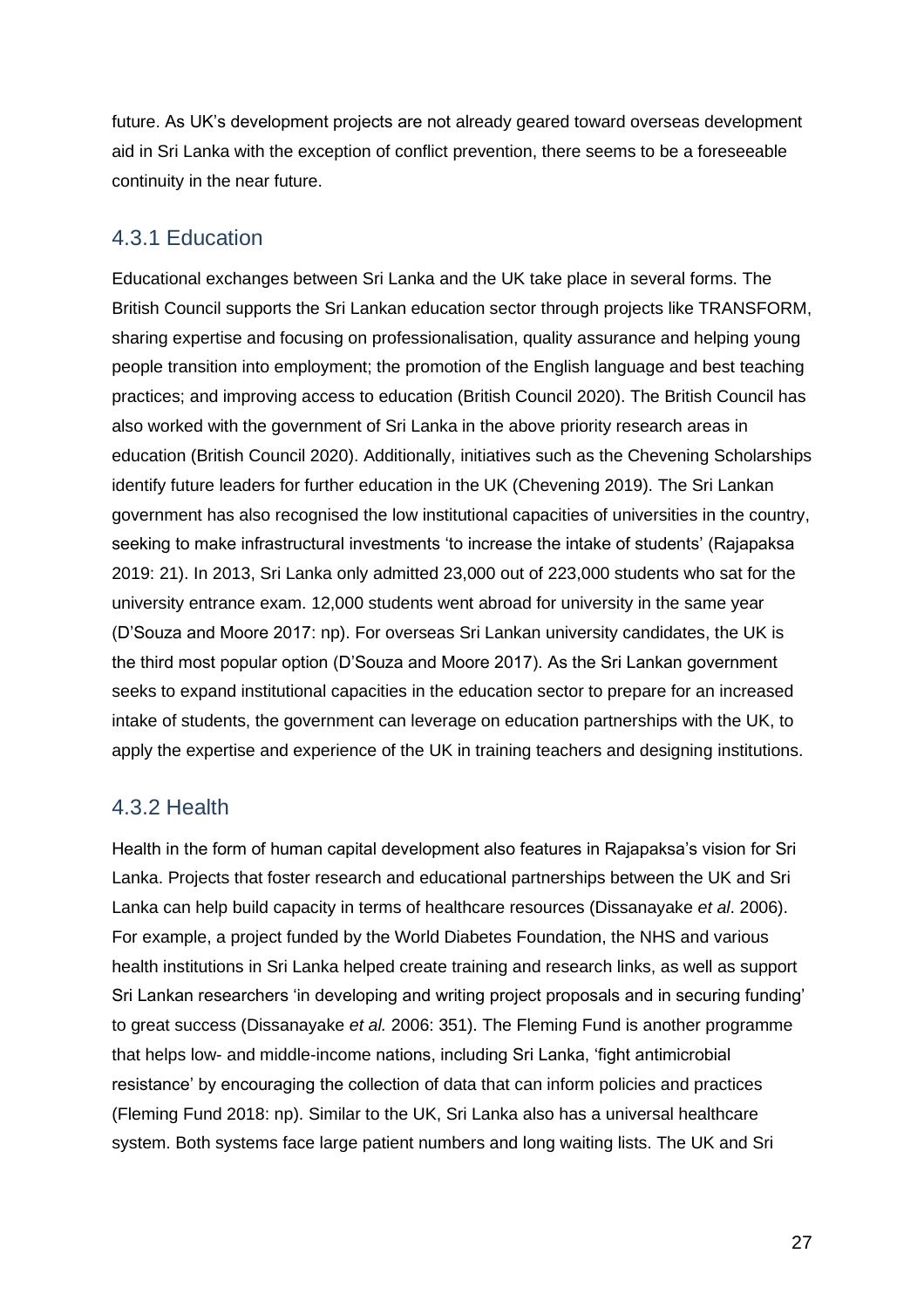Lanka can seek partnerships and knowledge sharing platforms to share their experiences so as to make both healthcare systems more efficient.

#### <span id="page-28-0"></span>4.3.3 Sustainable development

The UK's interest in conservation of the environment is tied to the nation's commitment to its own 25 Year Environment Plan. In Round 24, the Darwin initiative funded the project 'Livelihoods Insurance from Elephants in Kenya and Sri Lanka' (Darwin Initiative 2015: np), which helps Sri Lanka governments 'insure small-scale women and men farmers for damage caused by human-wildlife conflict, primarily from elephants' (Steele *et al.* 2019: 2). While the project is still ongoing, there are promises that it can contribute to Sri Lanka's vision of sustainable development and UK's aim of reducing the future risk of conflict in Sri Lanka. The program aims to target the 'North-central and North-western Province' and 'at least 10% female headed households' (Steele *et al.* 2019: 2), which happen to be some of the poorest and most vulnerable groups in Sri Lanka. This project is a form of social protection that complements the Sri Lanka government's social protection policies by increasing rural incomes. It also supplements the Sri Lankan vision to conserve environmental biodiversity by reducing the killing of elephants in the event of conflicts with humans. Eventually, the aim of the project is to convince the Sri Lankan government to roll out a national insurance scheme.

The World Bank-managed project on Ecosystem Conservation and Management funded by the UK also aims to reduce human-elephant conflict and is providing support for the Darwin initiative. However, it also has the broader remit of 'strengthening environmental protection by enhancing environmental governance, safeguarding natural habitats and biodiversity and restoring critically damaged ecosystems in ways that contribute to conservation, poverty alleviation and environmental sustainability' (World Bank 2009: 2). Primarily, the project will provide technical support to the Sri Lankan government on identifying critically important biodiversity hotspots and turning them into protected areas, capacity building of resource persons and improvements to infrastructure, develop nature-based tourism within protected areas and mainstreaming environmental concerns into Sri Lanka's development plans (World Bank 2009). The Sri Lankan government can potentially leverage on the project to not only help implement its sustainable environment policy, but also capitalise on the knowledge created in the project to help boost the tourism industry, particularly in protected areas, and in doing so generate income for rural families. This will also bring it toward more inclusive economic growth and reduce social, urban-rural inequality.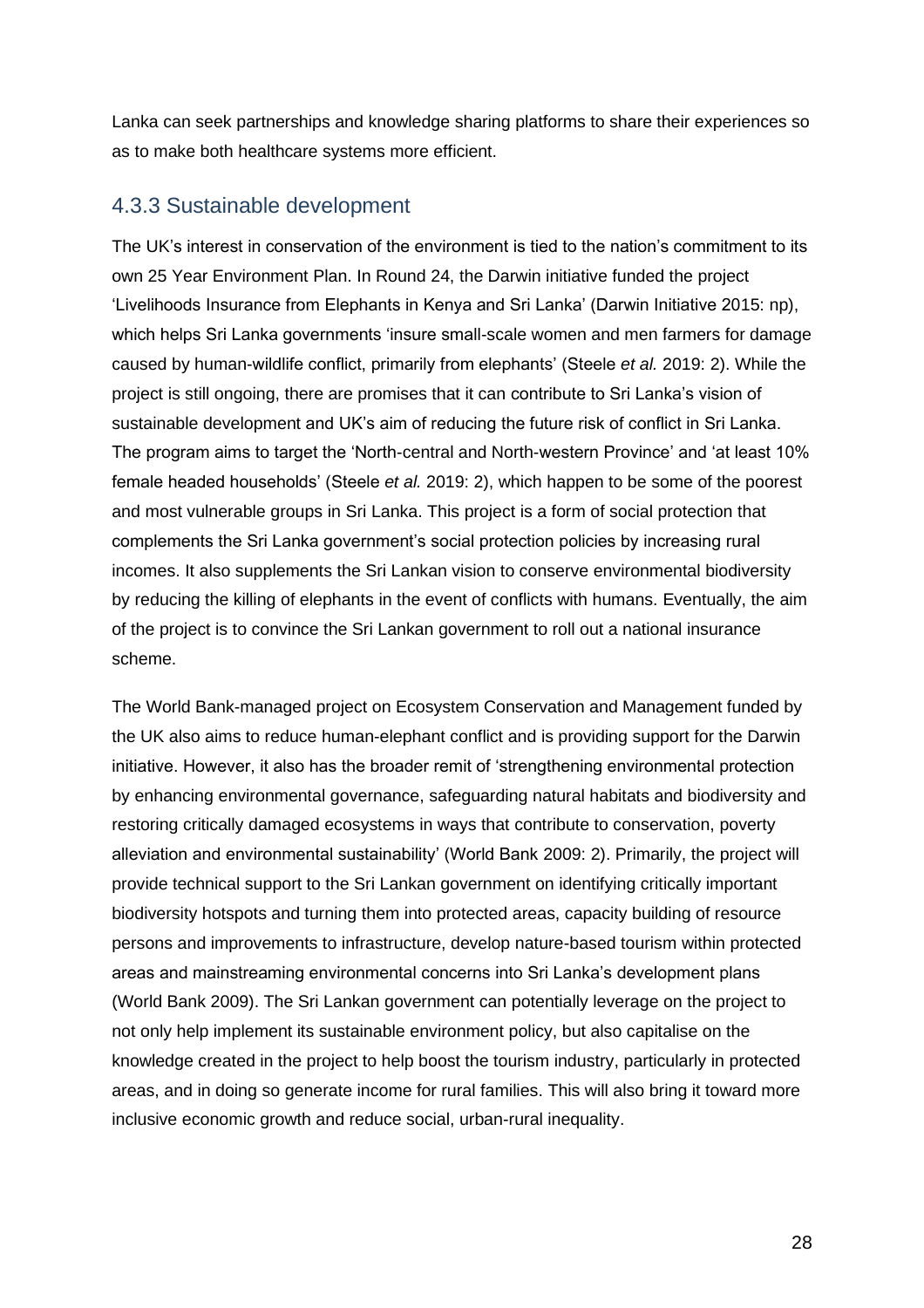This chapter presented the political and economic relations between the UK and Sri Lanka. While we emphasised the uncertainty belying future cooperation due to the political and economic developments in both countries, we anticipate there to be opportunities that the two countries can capitalise upon. In the next chapter, we propose recommendations for the possibility of a trilateral cooperation in Sri Lanka in the areas of trade, investment, tourism and knowledge-sharing.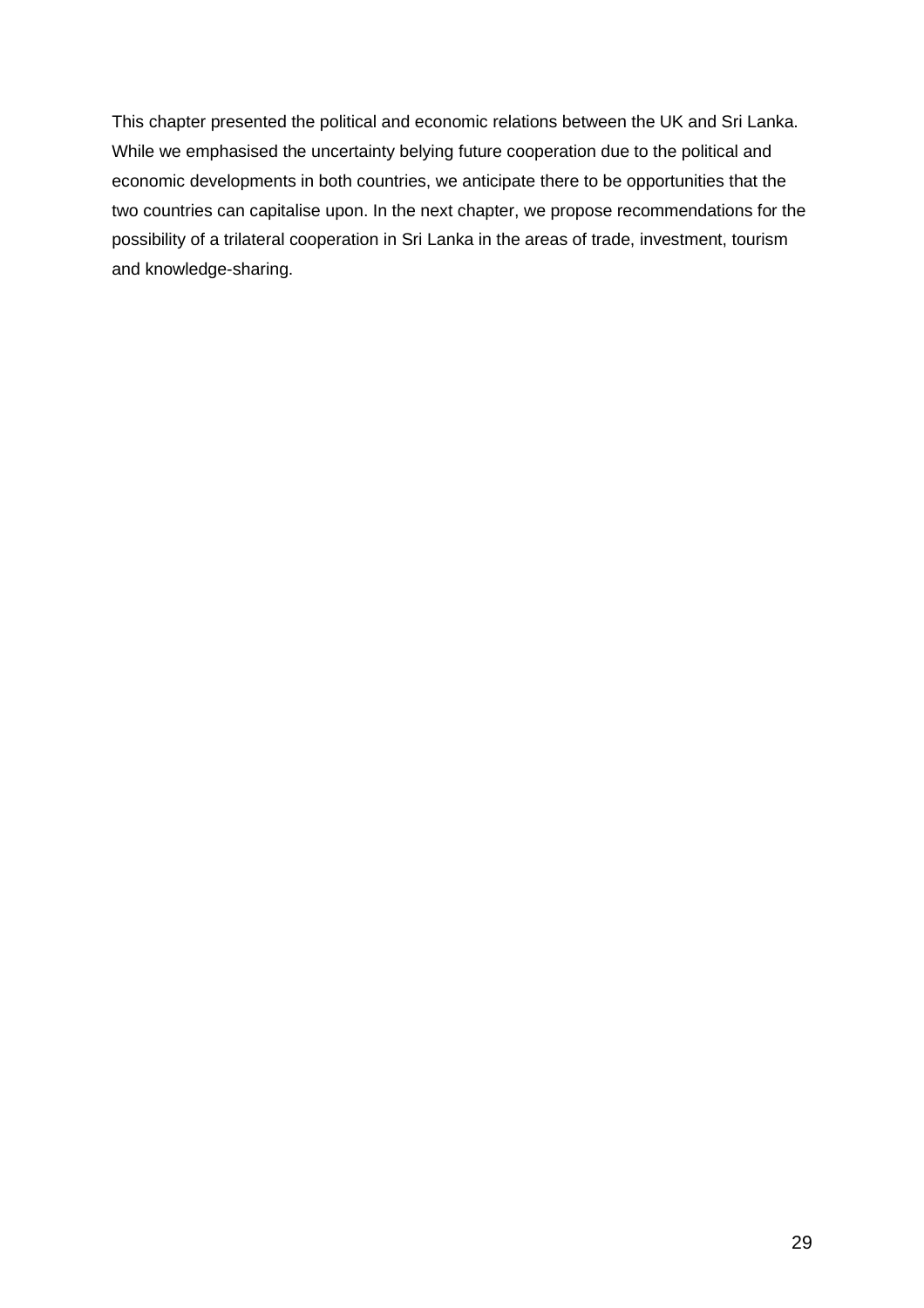# <span id="page-30-0"></span>5 Policy recommendations for China-UK-Sri Lanka cooperation

China and the UK play quite different but complementary roles in Sri Lanka's national development. This chapter will first explore the potential platforms for a trilateral cooperation between the UK, China and Sri Lanka by looking at existing trilateral cooperation mechanisms. Next, it examines the potential of China-UK cooperation in expanding trade, increasing investment and knowledge-sharing with Sri Lanka.

# <span id="page-30-1"></span>**5.1 Trilateral cooperation platforms**

Recent trilateral cooperation projects involving the UK, China and Sri Lanka were selected based on their relevance to Sri Lanka's national development priorities. They include:

| <b>Parties</b>                                                                                 | <b>Trilateral</b><br><b>Project</b>                                  | <b>Thematic</b><br>Area(s)/ | <b>Outcomes</b>                                                                                                                                                                                                                                                                               |
|------------------------------------------------------------------------------------------------|----------------------------------------------------------------------|-----------------------------|-----------------------------------------------------------------------------------------------------------------------------------------------------------------------------------------------------------------------------------------------------------------------------------------------|
|                                                                                                |                                                                      | <b>Criteria</b>             |                                                                                                                                                                                                                                                                                               |
| United<br><b>Nations</b><br>Development<br>Programme<br>(UNDP),<br>MOFCOM,<br><b>Sri Lanka</b> | *Trilateral<br>Cooperation on<br>Renewable<br>Energy in Sri<br>Lanka | Agriculture<br>Technology   | Demonstrated use of hybrid RET<br>$\bullet$<br>systems for energy savings and<br>GHG emission reduction in small &<br>medium sized agro-industry<br>including farm, agricultural<br>activities, and agro-processing<br>South-South knowledge and<br>experience exchanged<br>(UNDP China 2020) |
| FAO, Sri<br>Lanka, China                                                                       | *FAO-China<br>South-South<br>Cooperation<br>Programme                | Agriculture                 | Increase of fruit production and<br>trade<br>Capacity building and technical<br>support for value-addition<br>Increase farmers' income                                                                                                                                                        |

**Table 4: Recent trilateral cooperation projects of relevance involving Sri Lanka, the UK and China**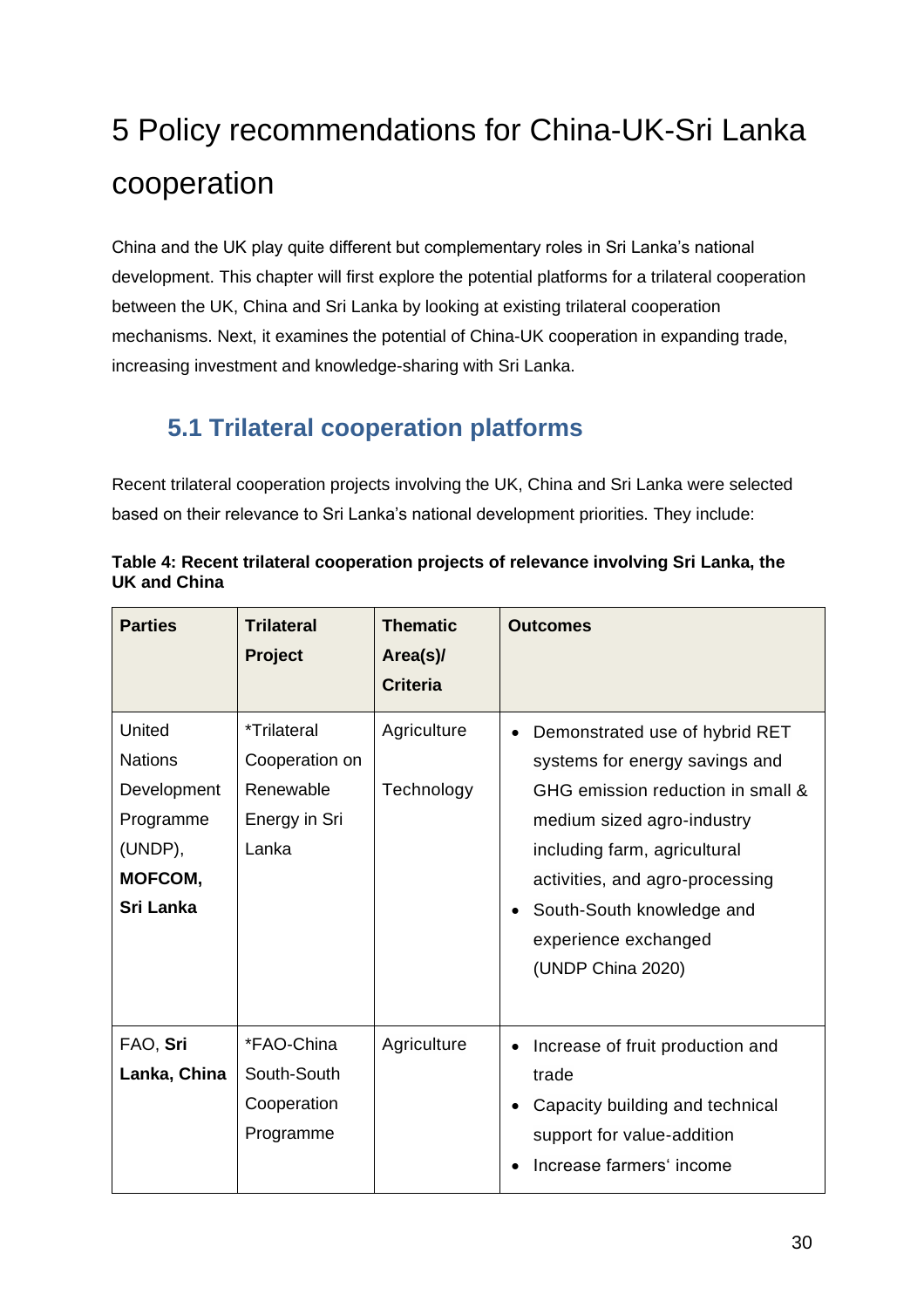|                                                         |                                                                                                            |                                                                  | (FAO 2018)                                                                                                                                                                                                                                                                                                                                                                                    |
|---------------------------------------------------------|------------------------------------------------------------------------------------------------------------|------------------------------------------------------------------|-----------------------------------------------------------------------------------------------------------------------------------------------------------------------------------------------------------------------------------------------------------------------------------------------------------------------------------------------------------------------------------------------|
| Ethiopia, Sri<br>Lanka, China<br>(with UNDP<br>support) | *Promoting<br>South-South<br>Cooperation in<br>Renewable<br>Energy:<br>Ethiopia, Sri<br>Lanka and<br>China | Physical<br>infrastructure:<br>renewable<br>energy<br>Technology | To promote sustainable energy<br>solutions by focusing on<br>demonstrating the applicability of<br>biogas and solar photovoltaic<br>technologies for communities in<br>Ethiopia and Sri Lanka<br>(UNDP Ethiopia 2019)                                                                                                                                                                         |
| China, UK,<br>Uganda and<br>Malawi                      | AgriTT:<br>introduction of<br>Chinese<br>technologies to<br>agricultural<br>sectors; UK<br>(DFID) support  | Agriculture<br>Technology                                        | Expansion of cassava cultivation in<br>$\bullet$<br>Western Uganda: increasing<br>productivity, improving processing<br>and harvesting, developing value-<br>added cassava products<br>Improve and expand aquaculture<br>practices for tilapia: decrease cost of<br>production by increasing efficiency<br>and lowering costs of inputs; improve<br>the tilapia value chain<br>(Buckley 2017) |
| Sri Lanka,<br>India, Japan                              | *Joint<br>development of<br>the Eastern<br>Container<br>Terminal at the<br>Colombo Port                    | Physical<br>infrastructure:<br>port<br>development               | Inconclusive but may be affected by<br>Gotabaya Rajapaksa's election and<br>previous experience with the<br>Hambanota port. Rajapaksa<br>emphasises national security and<br>ownership of strategic assets<br>(India Times 2019; The Straits<br><b>Times 2019)</b>                                                                                                                            |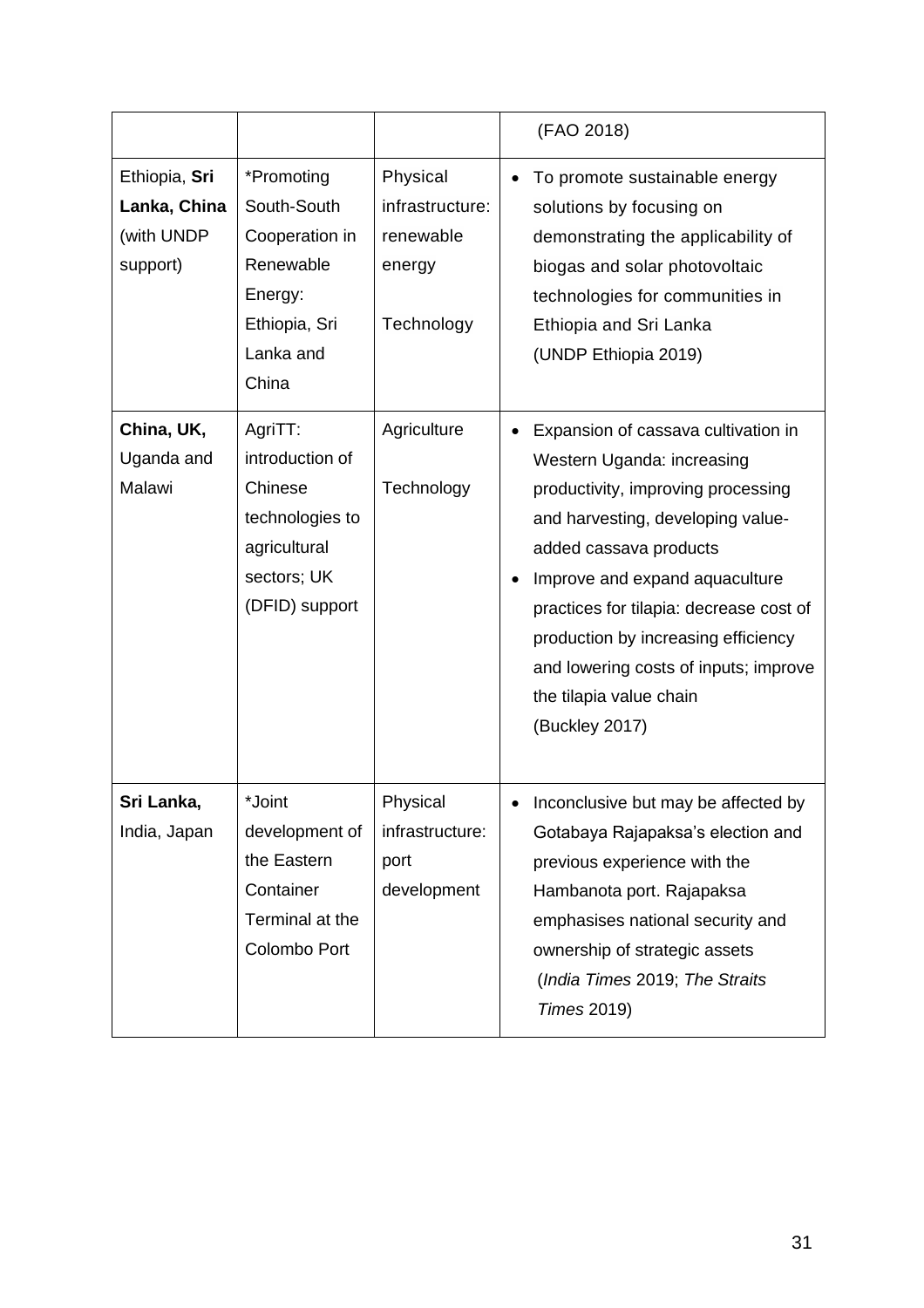| <b>UK, Brazil,</b> | Enhancing      | Friendly, non- | Importance of national contexts<br>$\bullet$      |
|--------------------|----------------|----------------|---------------------------------------------------|
| African Union      | Effective      | aligned        | Need for all three countries to have<br>$\bullet$ |
|                    | Development    | foreign policy | input from the beginning                          |
|                    | Cooperation    | for Sri Lanka: | Need to assess the partnership, to<br>$\bullet$   |
|                    | Between the    | recognising    | discuss challenges                                |
|                    | UK, Brazil and | the standing   | (Wilton Park 2016)                                |
|                    | Africa         | of developed   |                                                   |
|                    |                | countries like |                                                   |
|                    |                | the UK         |                                                   |
|                    |                |                |                                                   |
|                    |                | <b>Helps</b>   |                                                   |
|                    |                | maintain Sri   |                                                   |
|                    |                | Lanka's        |                                                   |
|                    |                | national       |                                                   |
|                    |                | sovereignty    |                                                   |
|                    |                |                |                                                   |

\*in progress, yet to be evaluated.

At a formal level, the trilateral cooperation can draw on current existing platforms. For instance, there is an ongoing project between the UNDP, Sri Lanka and China's Ministry of Commerce on the transfer of renewable energy technology to the small-medium enterprises in Sri Lanka to aid the country in reducing its greenhouse gas emissions (UNDP China 2020). China and the UK have also engaged in several trilateral projects, including in Africa and Asia (British Embassy Beijing 2017; Gu *et al.* 2017). Setting up successful trilateral platforms will involve learning from these experiences. Parties can leverage on existing partnerships, as well as documents such as the discussion paper released by UNDP (Han 2016) in reflection of trilateral cooperation with China to better anticipate and plan for challenges and to take advantage of opportunities.

Less official means of cooperation should also be encouraged, so as to facilitate mutual understanding. For example, exchanges between research and/or academic institutions, or through education programmes that currently exist between all three countries can help identify mutual concerns. Trilateral dialogues involving both the public and private sectors can be held around policy areas including the expansion of trade, sustainable development, poverty reduction, education, innovation and health. Research institutions can also collaborate and investigate Sri Lanka's model of development in comparison to other South Asian states: physical infrastructure development largely supported by China and overseas development aid that focus on international norms of governance as espoused by the UK.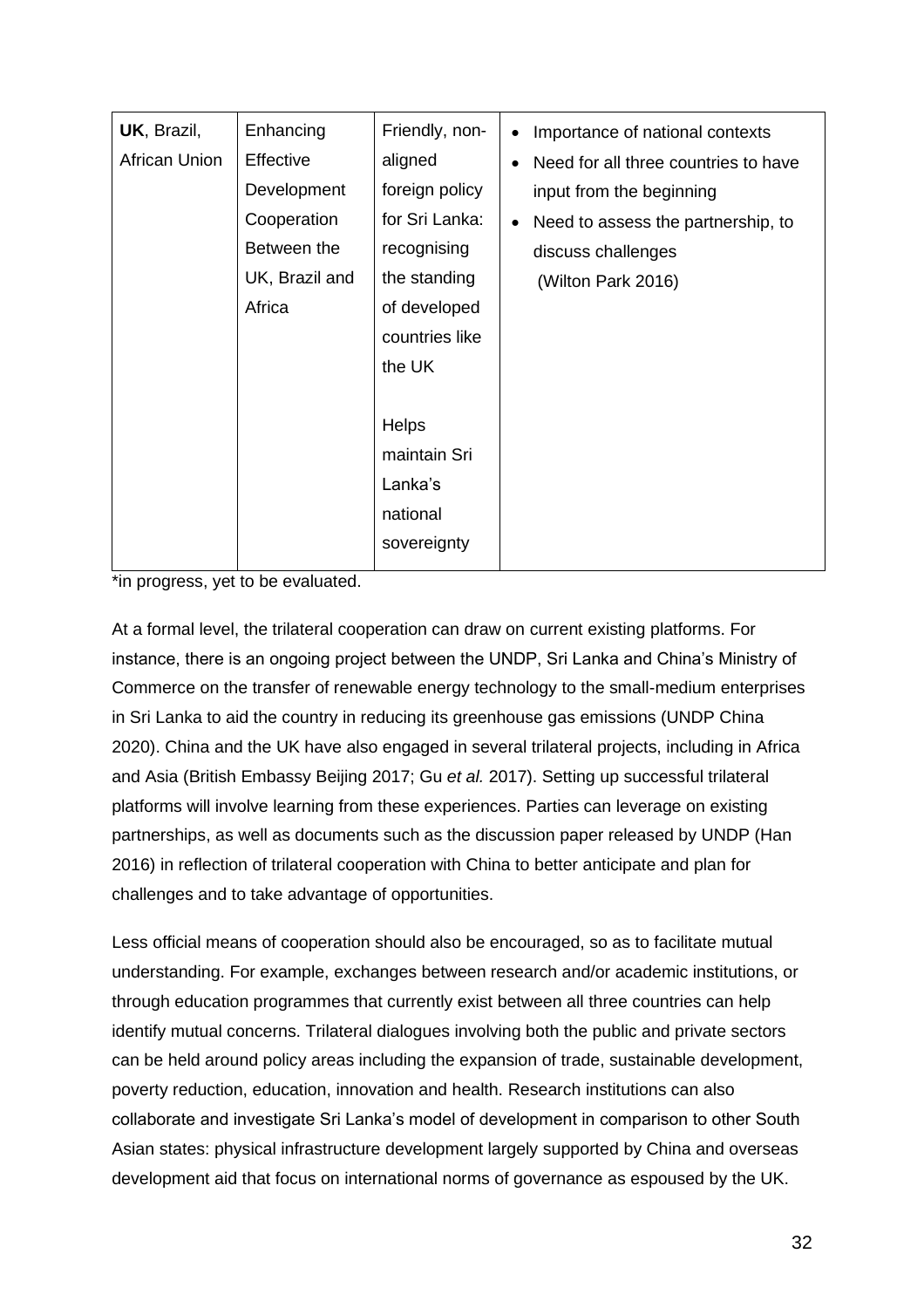Through project evaluations and secondary research, we found that the following were important issues that need to be considered in operationalising trilateral cooperation with Sri Lanka.

## <span id="page-33-0"></span>5.1.1 Key findings from Sri Lanka's trilateral involvement

### <span id="page-33-1"></span>**5.1.1.1 Technology transfer cannot be guaranteed**

Chinese technical assistance may not necessarily be adaptable to local contexts, for example in terms of scale, safety standards, energy source and logistical arrangements (Zhou 2018).

There needs to be a holistic focus on sectors: focusing on technology alone will lead to a fragmented approach to value chain improvements, leaving out the private sector, socioeconomic factors and the market (Buckley 2017).

Technologies also need to be suited to the target audience and national needs. They need to be able to attract investors, easily taken up by locals and sustainable in the long run *(ibid*). This necessitates a deeper understanding of the country at the national, local and community levels.

### <span id="page-33-2"></span>**5.1.1.2 Coordination challenges need to be overcome**

While South-South cooperation can contribute to a more horizontal relationship in comparison to traditional developmental aid approaches, the actual situation depends on the execution of the project. Firstly, China and the UK need to both commit to realising a more horizontal relationship with the third country (Zhou 2018). Secondly, disagreements over issues of financial management, management structure and compliance of regulations place funders in undeniable positions of power (*ibid*).

All three countries should have inputs from the inception of the project, all the way through to monitoring and evaluation to have true ownership of the project (Wilton Park 2016). This brings up challenges of institutional capacities, especially considering that development agencies may have a large number of projects to oversee. Having to come to consensus is also time-consuming: spaces for dialogue have to be created and partners have to be acutely aware of power relations.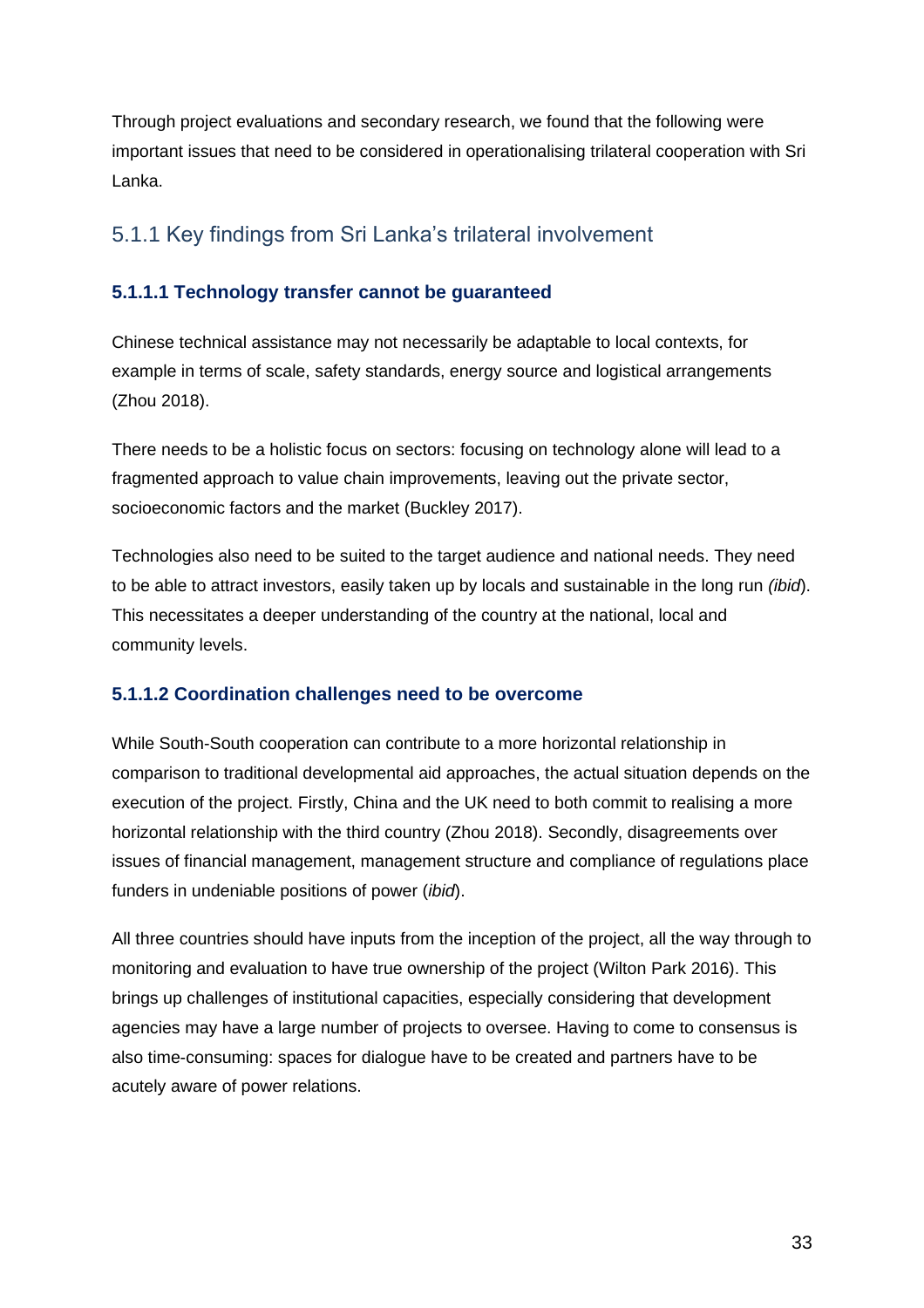# <span id="page-34-0"></span>**5.1.1.3 Sri Lankan politics will greatly affect the implementation of development projects**

Sri Lanka's national politics is a significant factor in determining the success of the partnership with the UK and China. The former Sirisena government had signed a deal with India and Japan to develop the Eastern Container Terminal at the Colombo Port trilaterally. However, the project has been inconclusive due to the change in administration (*India Times* 2019; *The Straits Times* 2019), which has traditionally leaned toward India and Japan's regional strategic opponent China. There are now several factors at play in determining the Sri Lankan's government willingness to work with China and the UK: the perception of the threat to national sovereignty/security, the danger of debt traps and the image of the incumbent government.

## <span id="page-34-1"></span>**5.1.1.4 There is a need to continue to innovate to create better monitoring and evaluation mechanisms for trilateral cooperation**

Monitoring and evaluation for trilateral cooperation can be tricky, particularly as 'the substantive value of each partner involved' is difficult to demonstrate (UNDP 2016: 13). Expected results such as mutual learning and technical support can also be difficult to measure. Current tools designed to evaluate North-South cooperation may be inadequate for evaluating South-South cooperation.

### <span id="page-34-2"></span>**5.1.2 Transparency and accountability**

For trilateral cooperation to be effective, all parties will have to commit to transparency and accountability. This may prove challenging, considering the need to coordinate three different bureaucracies which are all complex in their own ways and subject to politics of their time.

For example, data on Chinese engagements in Sri Lanka is difficult to obtain. While the Embassy of Sri Lanka in China has a website in which the main formal agreements between Sri Lanka and China have been listed, little information can be found regarding the specifics of each project. Consequently, information regarding Sri Lankan-Chinese engagements are supplemented by press releases in which politicians publicly commit to certain types of cooperation. However, even then, concrete strategies or plans are not announced. The contrasting claims regarding the responsibility of conducting environmental impact assessments, as well as the validity of the ones conducted, for example, were disputed in the Colombo Port City Project (Wang and Ye 2019: 493). In comparison to China, the UK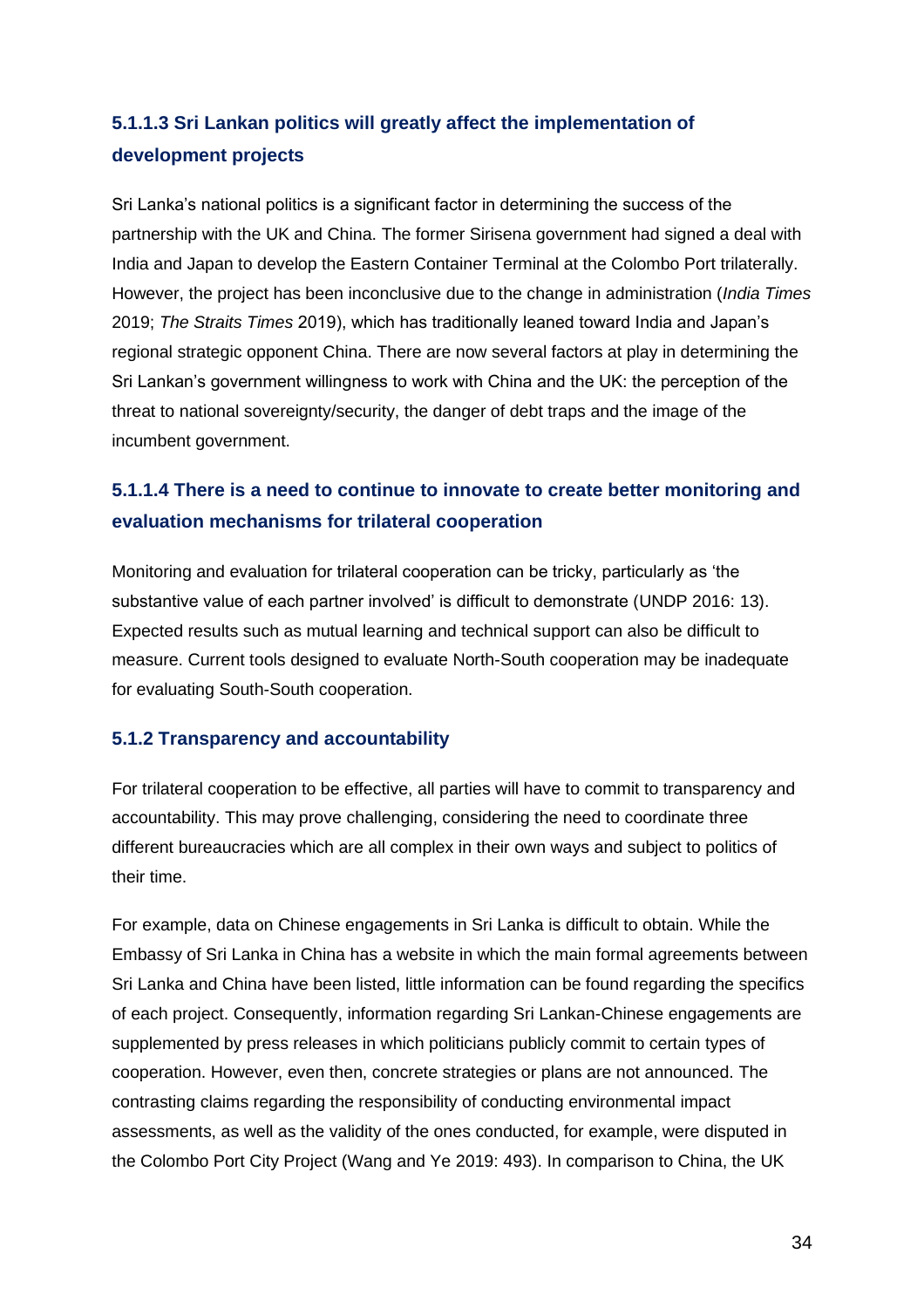has been open and transparent about its relationship with Sri Lanka. All publicly funded projects are openly accessible on DFID's website, with links to partners and key documents uploaded.

Going forward, it will be important for collaboration between Sri Lanka, China and the UK to be open and transparent. Additionally, there needs to be clear chains of responsibility and accountability, with relevant documents made available to all stakeholders and the public, so as to avoid misunderstanding. Ideally, all documents should be translated into Sinhalese, Tamil, English and Mandarin. Official communications such as strategic meetings and dialogue need to be held periodically and documented.

# <span id="page-35-0"></span>**5.2 Suggested areas of engagement**

Here we suggest how trilateral cooperation can benefit Sri Lanka by expanding trade and investments, boosting tourism and facilitate knowledge transfer.

## <span id="page-35-1"></span>5.2.1 Expanding trade

Sri Lanka has a trade deficit with China, but a trade surplus with the UK. China and the UK are connected to Sri Lanka by a global supply chain of the apparel industry. Dominant Chinese imports to Sri Lanka include raw materials for the textile industry, which are transformed into apparel that is exported to the UK. China and the UK can work together to strengthen this supply chain. The UK can work with China and Sri Lanka and involve producers, manufacturers and businesses directly in the supply chain to streamline the process and potentially cut costs. To increase trade directly, the UK and China can also actively lower trade barriers with Sri Lanka. For example, the UK and China can market Sri Lanka as a nation of ethical manufacturers, highlighting their adoption of the International Labour Oraganization (ILO) Core Conventions. The UK can also draw upon its colonial ties with Sri Lanka, as well as Sri Lanka's position within the Commonwealth to encourage trade with the nation (Commonwealth Secretariat 2017). More importantly, the UK has to protect Sri Lanka's GSP+ position as it exits from the EU and look into trade agreements with Sri Lanka after the transition. China can also similarly draw on Sri Lanka's position in the BRI, as well as its historical relations (both cultural and political) to help Sri Lanka market its products to Chinese consumers. Sri Lanka can also look forward to continuing talks regarding an FTA with China.

## <span id="page-35-2"></span>5.2.2 Increasing and improving investment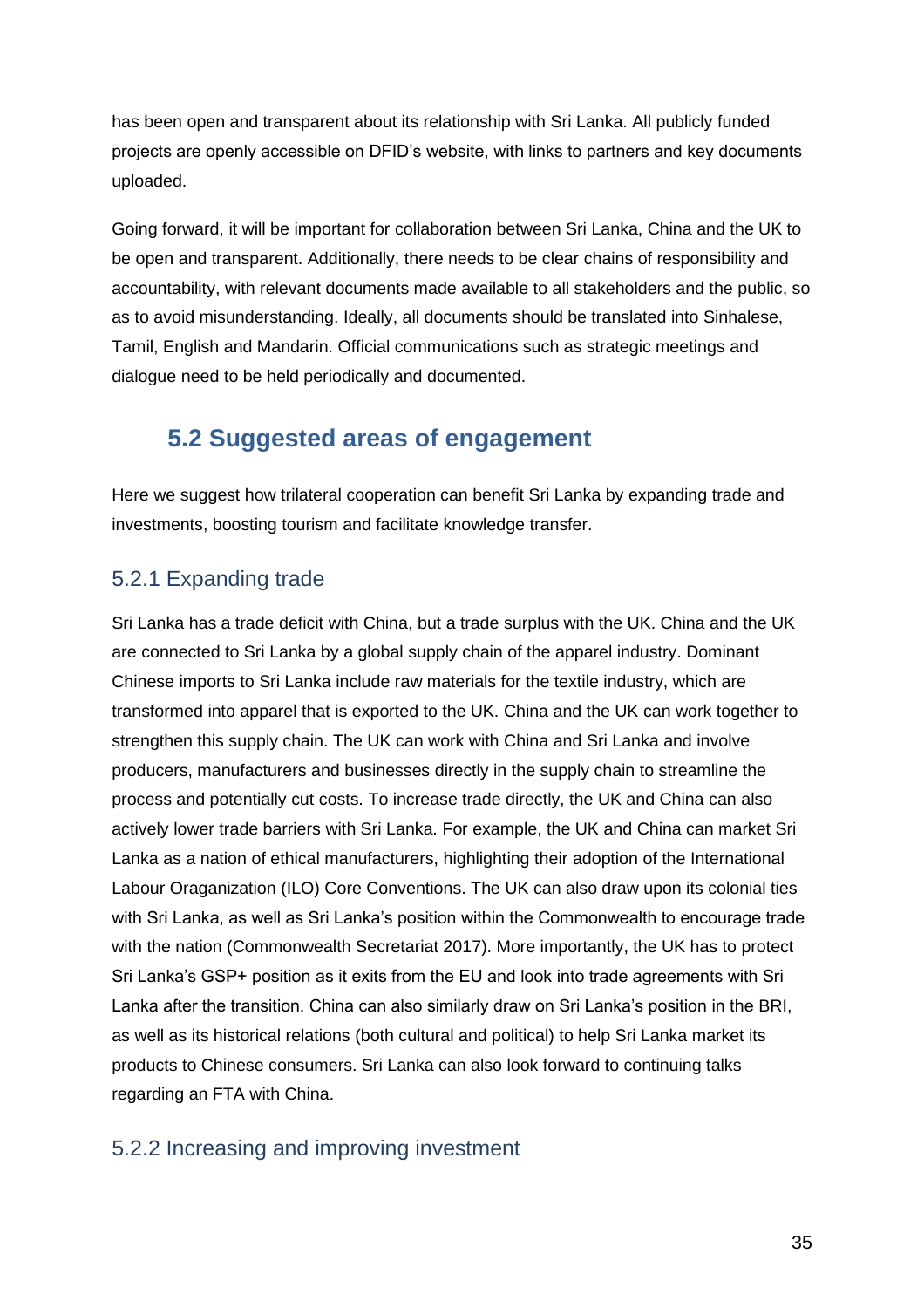China and the UK can work together to help Sri Lanka increase FDI inflows. Firstly, both countries can simplify the process of obtaining visas for Sri Lankan nationals to attend business-related conferences and/or for learning purposes (e.g. study visas, work visas). This will facilitate the ease of travel and make Sri Lanka more attractive to British and Chinese investors. Secondly, China and the UK can provide technical support to the Sri Lankan government to help improve their rating on indexes such as the *Doing Business* index, on which Sri Lanka currently ranks 99<sup>th</sup>, with a score of 61.8. Thirdly, the UK can market Sri Lanka as a gateway to Asia to its investors, in view of Brexit, while China can market Sri Lanka as a trading hub by drawing on its strategic geographic position in the One Belt One Road initiative. Fourthly, the UK can provide training support for companies investing in Sri Lanka, particularly in the textile and apparel industry, to upskill workers and develop greater human capital. China can also support companies investing in Sri Lanka to provide training opportunities for local Sri Lankan workers by creating programmes in collaboration with the Sri Lankan government. Finally, the UK and China can work together to ensure that infrastructural projects meet international standards and comply with environmental standards by providing their expertise on construction and biodiversity impacts. For example, research collaborations into impacts on the local community can be carried out. However, this will largely depend on cooperation from the Sri Lankan government, and a political willingness for inclusive economic growth.

### <span id="page-36-0"></span>5.2.3 Tourism

Currently, the Tourism Ministry of Sri Lanka has launched numerous publicity campaigns across China, trained people in Mandarin and started discussions with budget airlines to start direct flights between the two countries (*Xinhua* 2019a). The government of Sri Lanka also slashed airline prices following the Easter Sunday attacks last year to help attract British tourists (Wilson 2019). Additionally, the Sri Lanka Promotion Bureau has just begun a campaign promoting tourism internationally, and one of its first collaboration is with UK ITV, the 'oldest commercial British free-to-air television network' (Sri Lanka Tourism Promotion Bureau (SLTPB) 2020: np).

Both the UK and China can play important roles in boosting Sri Lanka's tourism industry. As mentioned, Chinese tourists are the second largest source market and biggest spenders for Sri Lanka. However, British tourists account for the third largest source market, albeit lagging behind in spending in comparison to Chinese tourists (SLTDA 2018: 21). China and the UK can assist Sri Lanka in expanding its tourism industry in a sustainable way. Sri Lanka is one of the world's 35 biodiversity hotspots, and both China and the UK have a stake in committing to environmental conservation in light of advancing global ecological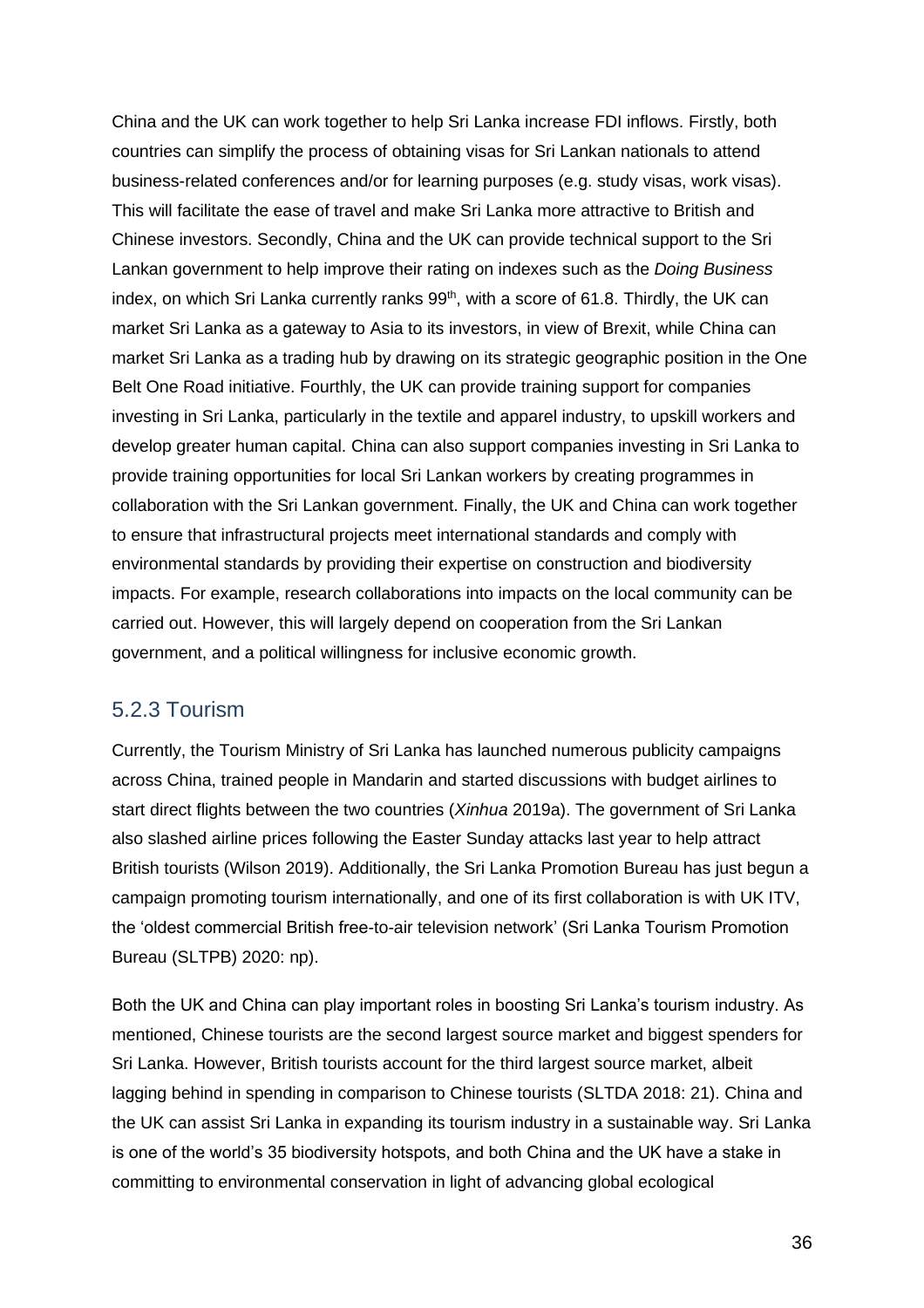degradation. Both China and the UK can help provide expertise based on their experiences. Chinese residents have been increasingly concerned about the environment and China has managed to *green* major tourist destinations such as Hangzhou (Sutcliffe 2015). The UK has also funded a number of successful programmes including the Go Lakes Travel programme (Lake District National Park n.d.).

## <span id="page-37-0"></span>5.2.4 Knowledge-sharing

### <span id="page-37-1"></span>**5.2.4.1 Technology**

One of the ways in which Sri Lanka is seeking to increase productivity is to enhance the use of technology in agriculture to increase productivity. Sri Lanka can leverage on the UK-China Sustainable Agriculture Innovation Network and Knowledge Sharing and Mutual Learning Platform to draw on both countries' experience in agriculture innovation. China and the UK can help improve the level of productivity and value of agricultural products in Sri Lanka through the transfer of technology, sharing the technological know-how regarding the management of seed banks, the use of fertilisers and pest control for various crops.

### <span id="page-37-2"></span>**5.2.4.2 Education**

Another aspect of knowledge-sharing that UK and China can collaborate on would be in the education sector. As Sri Lanka attempts to expand its student intake in universities and vocational institutions, UK and China can step in to help identify the 'skills in demand in the 21<sup>st</sup> Century' (Rajapaksa 2019: 21). The UK and China can also contribute to research in pedagogy and help Sri Lanka better align its education standards with international norms. Furthermore, student and institutional exchanges as well as vocational internships can be encouraged between the three countries, to better create a workforce that is skilled at navigating global networks.

### <span id="page-37-3"></span>**5.2.4.3 Social protection and inequality**

China and the UK can also work together to share their experiences on social protection with Sri Lanka. Social protection programmes are the primary way in which the Sri Lankan government is seeking to reduce social inequality. The UK has an interest in promoting conflict prevention and reconciliation in Sri Lanka, while China has had a renewed interest in promoting social protection in the last decade in view of glaring social inequalities (Wang 2014: 163-164). China has much to contribute in terms of decreasing regional income disparities and bridging rural-urban inequalities. While social equality is not perfect in China,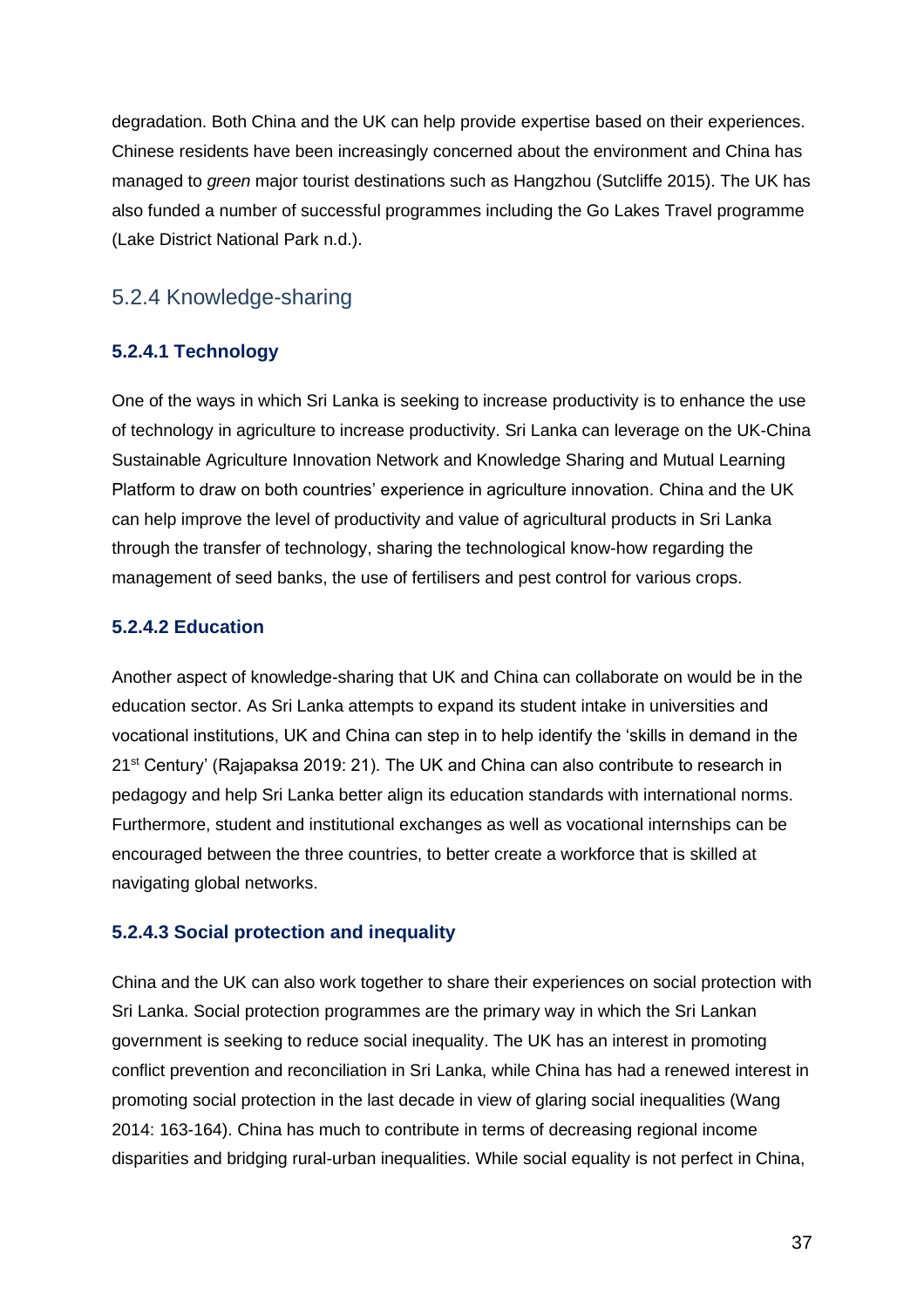the country has had much experience since the 2000s, with social security spending increasing from 5 per cent in 2000 to 10.5 per cent in 2012, rivalling that of Russia and Brazil (Wang 2014: 189). The UK, comparatively, has social protection policy experience, spending 17.5 per cent per capita more than the European average in 2014 (Office of National Statistics 2017: np). Furthermore, the UK also has direct experience in mediation, specifically in the Northern Ireland Peace Process (McAuley, McGlynn and Tonge 2008).The experiences of China and the UK can prove complementary to Sri Lanka as they represent differing extents of social protection and mediation in different political contexts, which may aid the Sri Lankan government in planning for the future and ease social ethnic tensions.

## <span id="page-38-0"></span>**5.2.4.4 A more effective bureaucracy**

Sri Lanka aims to manage its state-owned enterprises more efficiently and weed out corruption. China can share its experience of utilising state-owned enterprises to drive economic development. While Chinese state-owned enterprises have been used by the state to drive social change (Guluzade 2019), Sri Lanka and China share commonalities in the conviction that the public sector should not be privatised but yet should be marketoriented. China sharing its experience may help Sri Lankan leaders deal with the same dilemma. The UK can complement this effort by assisting Sri Lanka with achieving international standards of good governance, such as the Corruptions Perception Index. Being perceived to have a better government will elevate Sri Lanka's international standing and possibly boost its capacity in determining its development path.

Considering both the challenges inherent in trilateral cooperation with Sri Lanka and the developmental experiences of the UK and China, we make the following recommendations for trilateral cooperation in Sri Lanka:

| <b>Thematic area</b>       | <b>Contribution to</b><br>national<br>development<br>priorities | <b>Potential partners</b> | <b>Risks</b>           |
|----------------------------|-----------------------------------------------------------------|---------------------------|------------------------|
| <b>Trade: streamlining</b> | People-centred                                                  | DFID, Ministry of         | Need to convince all   |
| global supply chain        | economic growth;                                                | <b>Commerce China</b>     | parties of benefits of |
| of the apparel             | takes advantage of                                              |                           | securing a             |
| industry, promoting        | comparative                                                     |                           | streamlined supply     |

| Table 5: Recommendations for trilateral cooperation with Sri Lanka |  |  |
|--------------------------------------------------------------------|--|--|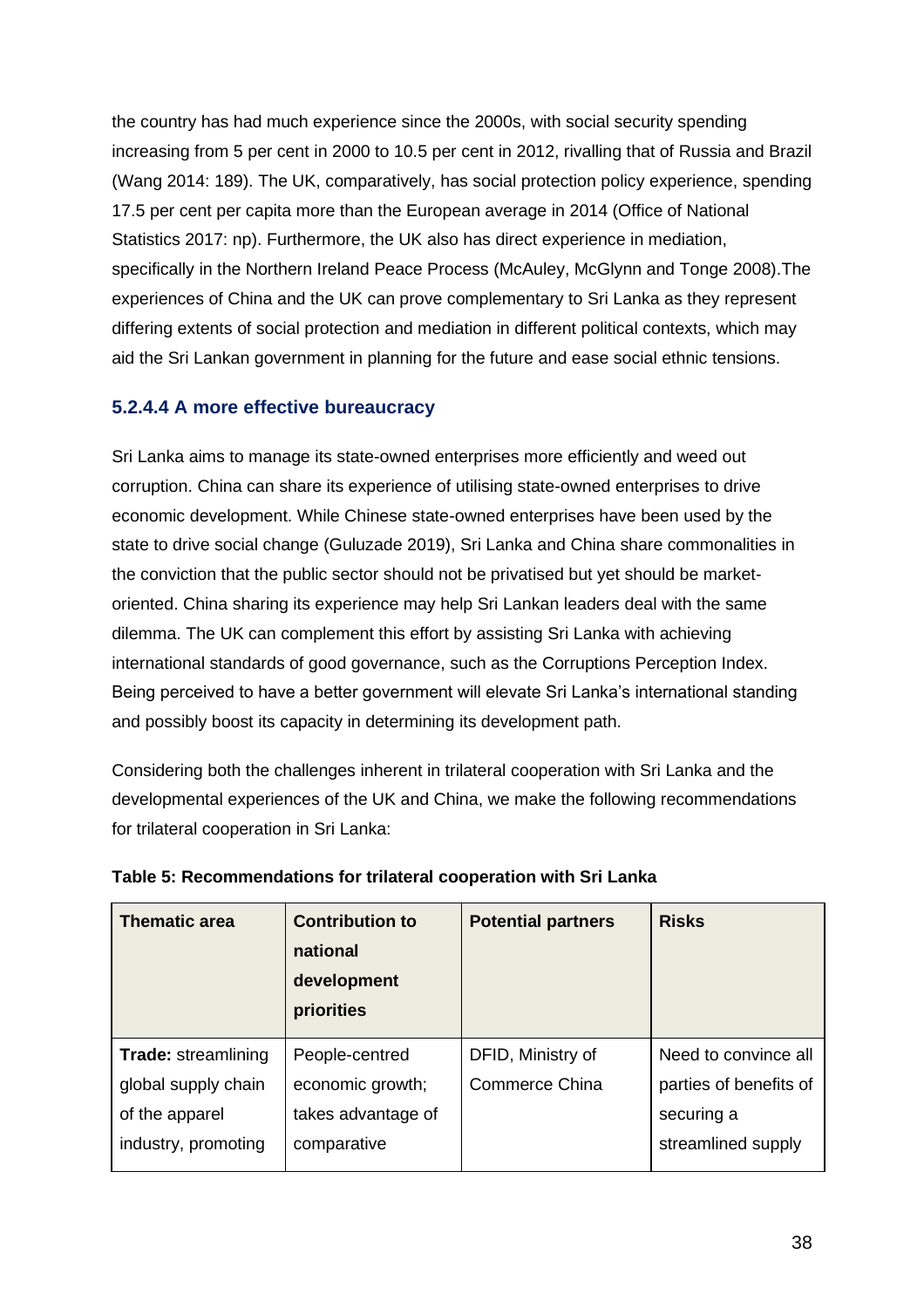| awareness of<br>current Asia Pacific<br><b>Trade Agreement</b><br>concessions for<br>specialty products<br>like tea and coconut | advantage (Sri<br>Lanka's niche and<br>reputation for<br>ratifying the ILO<br>convention) and<br>generates possibility<br>for value-addition                                                      | Sri Lanka-China<br><b>Business Council, UK</b><br>private retail firms,<br>Chinese suppliers,<br>advertising firms in the<br>UK, China and Sri<br>Lanka, SMEs in the<br>three countries | chain. This<br>cooperation is<br>susceptible to<br>competition from<br>other countries in<br>terms of quality and<br>price                    |
|---------------------------------------------------------------------------------------------------------------------------------|---------------------------------------------------------------------------------------------------------------------------------------------------------------------------------------------------|-----------------------------------------------------------------------------------------------------------------------------------------------------------------------------------------|-----------------------------------------------------------------------------------------------------------------------------------------------|
|                                                                                                                                 |                                                                                                                                                                                                   |                                                                                                                                                                                         | <b>APTA</b><br>concessionary<br>products will still be<br>in competition with<br>other global<br>substitutes;<br>dependent on world<br>prices |
| Trade: The UK and                                                                                                               | People-centred                                                                                                                                                                                    | DFID, Ministry of                                                                                                                                                                       | Region's preference                                                                                                                           |
| China can mediate<br>between South                                                                                              | economic growth.<br>Increase export                                                                                                                                                               | <b>Commerce China</b>                                                                                                                                                                   | for import<br>substitution policies                                                                                                           |
| Asian countries and                                                                                                             | revenue                                                                                                                                                                                           |                                                                                                                                                                                         | (Kathuria 2018)                                                                                                                               |
| help increase intra-<br>regional trade                                                                                          | Enrichment of the<br>BRI, potentially<br>increases overall<br>trade. Elevates Sri<br>Lanka's position in<br>South Asia by<br>leveraging its<br>Commonwealth<br>membership and ties<br>with the UK |                                                                                                                                                                                         | Mediation can be<br>seen as foreign<br>interference                                                                                           |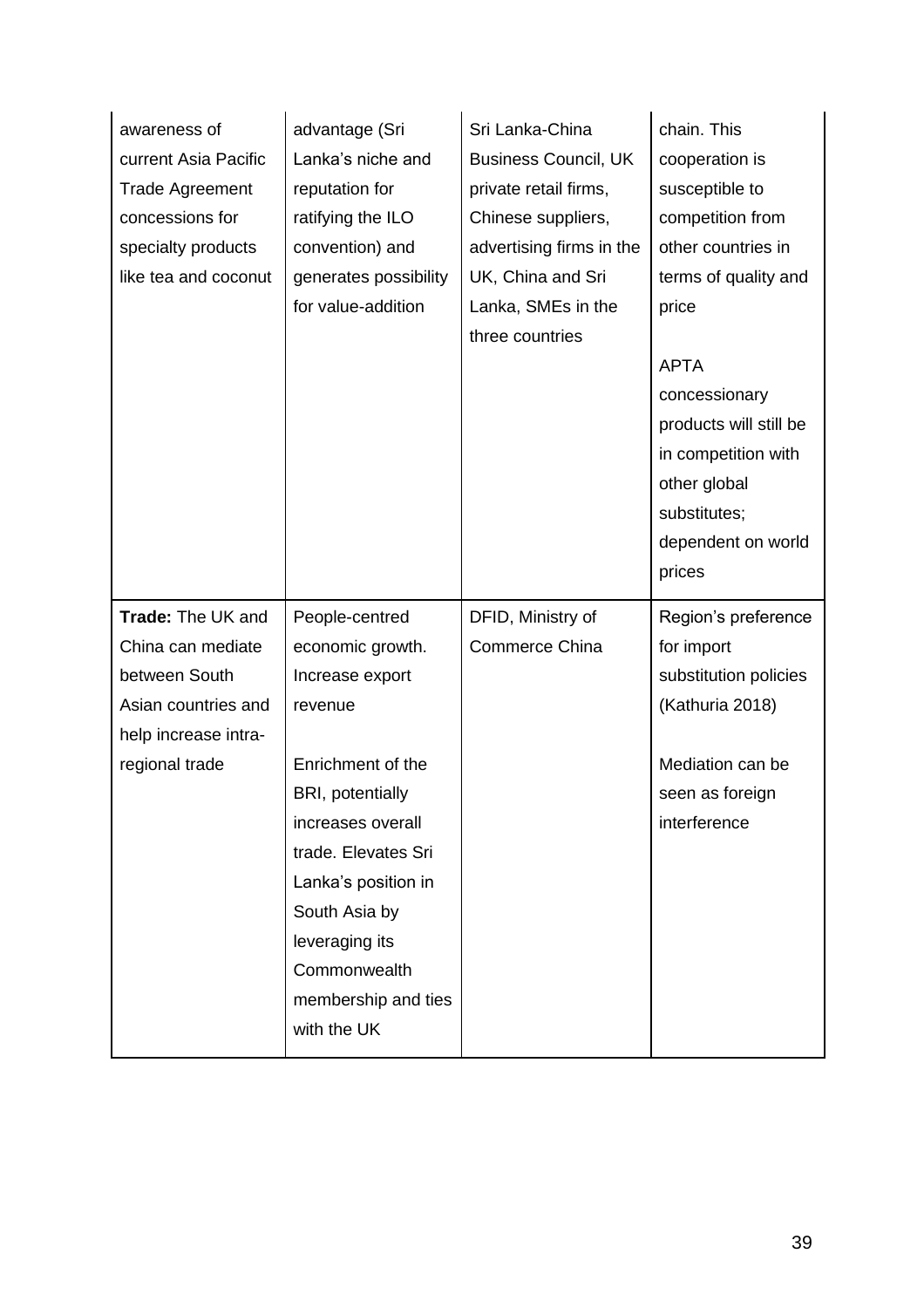| <b>Investment: simplify</b> | People-centric          | UK Home Office,               | Needs to be            |
|-----------------------------|-------------------------|-------------------------------|------------------------|
| visa processes for          | economic                | Ministry of Public            | complemented by a      |
| business and study;         | development;            | Security China                | stable political       |
| invest in human             | complements the         |                               | environment in Sri     |
| capital                     | <b>Business Revival</b> | <b>Education institutions</b> | Lanka, as well as Sri  |
|                             | Programme               | and commercial firms          | Lankan                 |
|                             |                         | from the UK, Sri Lanka        | entrepreneurial spirit |
|                             | A productive            | and China                     |                        |
|                             | citizenry and vibrant   |                               | Possibility of brain   |
|                             | human resource:         |                               | drain from Sri Lanka   |
|                             | exchanges can           |                               | to the UK and China    |
|                             | facilitate knowledge    |                               | in the long run        |
|                             | transfer in technical   |                               |                        |
|                             | skills and also soft    |                               |                        |
|                             | skills in cooperation   |                               |                        |
| <b>Investment in</b>        | Physical resources,     | Chinese firms involved        | Perceptions of 'debt-  |
| infrastructure:             | connectivity. Better    | in the BRI, Chinese           | trap diplomacy'.       |
| ease of doing               | infrastructure can      | state-owned                   | Projects identified    |
| business, meeting           | boost tourism,          | enterprises, the Asian        | may not be fiscally    |
| international               | increase agricultural   | Infrastructure                | or practically         |
| standards                   | productivity in         | Investment Bank, the          | sustainable. Truly     |
|                             | relation to transport,  | Sri Lankan                    | participatory          |
|                             | help Sri Lankan         | government, the UK            | approaches that        |
|                             | ports become            | Department for                | involve the local      |
|                             | logistical hubs         | Environment, Food             | communities in Sri     |
|                             |                         | and Rural Affairs, the        | Lanka will also make   |
|                             | Sustainable             | UK Infrastructure and         | execution more         |
|                             | environmental           | Projects Authority,           | difficult              |
|                             | management:             | local communities in          |                        |
|                             | infrastructure          | Sri Lanka                     |                        |
|                             | projects need to        |                               |                        |
|                             | keep in mind            |                               |                        |
|                             | environmental           |                               |                        |
|                             | impacts and effects     |                               |                        |
|                             | on local communities    |                               |                        |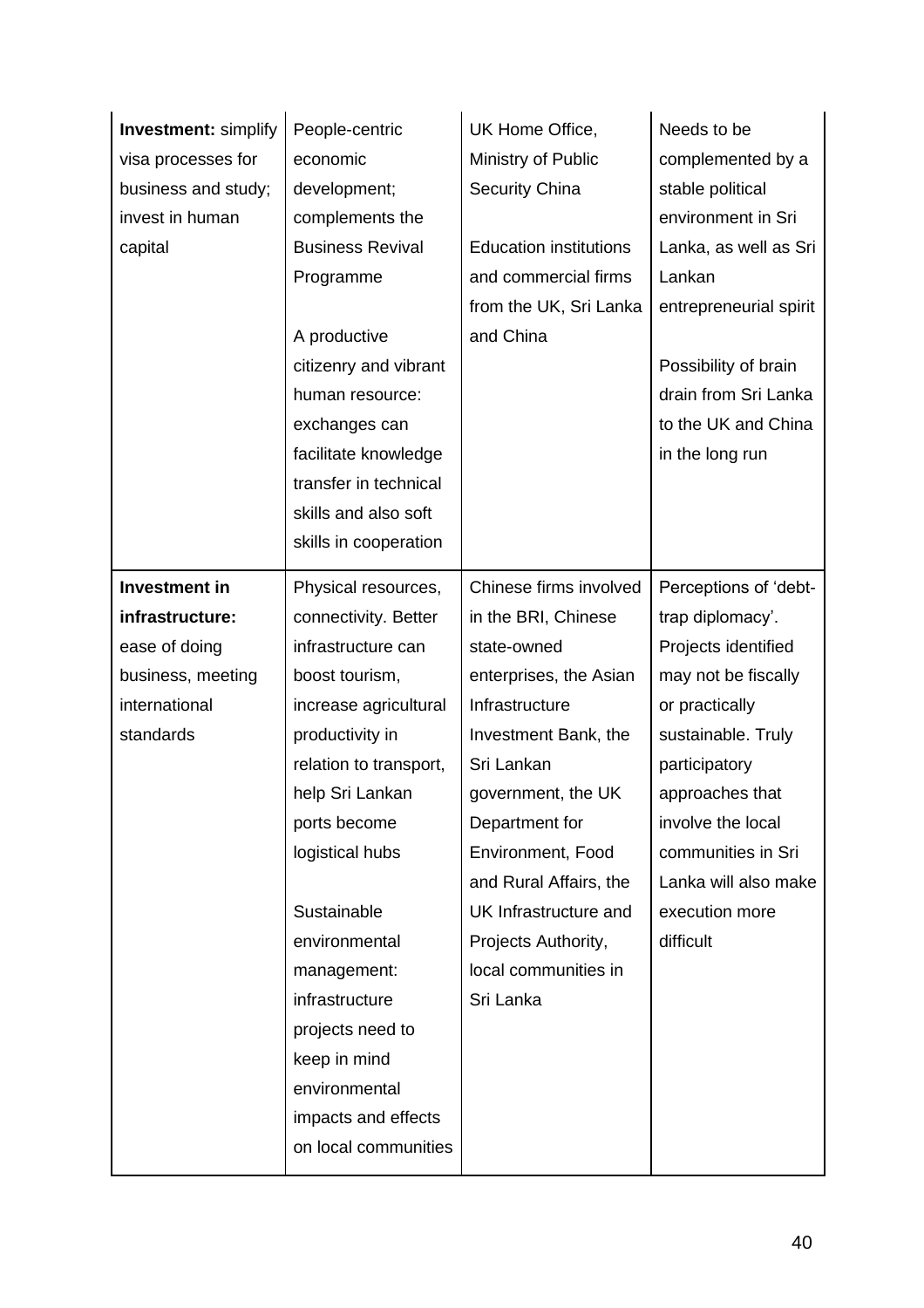| Ecotourism:        | People-centric          | <b>UK Department for</b>     | Creating greater            |
|--------------------|-------------------------|------------------------------|-----------------------------|
| leveraging on Sri  | economic                | Environment, Food            | social inequality or        |
| Lanka's natural    | development:            | and Rural Affairs,           | social unrest by            |
| landscape          | developing the          | Chinese Ministry of          | prioritising one            |
|                    | economy, involving      | Environmental                | geographic area             |
|                    | local communities       | Protection, Sri Lanka        | over another.               |
|                    | and focusing on         | Ecotourism                   | Sustainable tourism         |
|                    | sustainability          | Foundation                   | can cause greater           |
|                    |                         |                              | damage to the               |
|                    | Values based            | <b>Research institutions</b> | environment if              |
|                    | society: possibility of | from the UK, Sri Lanka       | implemented badly.          |
|                    | promoting               | and China, e.g. The          | Global dynamics             |
|                    | indigenous ways of      | <b>Travel Foundation,</b>    | such as financial           |
|                    | living including        | Asia Pacific Computer        | crises and the              |
|                    | products such as        | <b>Emergency Response</b>    | ongoing COVID-19            |
|                    | herbal remedies         | Team, Pacific Asia           | epidemic will               |
|                    |                         | <b>Travel Association</b>    | dampen the tourism          |
|                    |                         |                              | sector nonetheless          |
|                    |                         |                              |                             |
| <b>Technology:</b> | Technology-based        | FAO, UK-China                | Technologies will           |
| Agriculture        | society: increased      | Sustainable                  | have to be adapted          |
|                    | productivity through    | Agriculture Innovation       | to Sri Lankan's             |
|                    | the use of              | Network and                  | agricultural                |
|                    | biotechnology           | Knowledge Sharing            | landscape.                  |
|                    |                         | and Mutual Learning          | Knowledge sharing           |
|                    | People-centric          | Platform, The Joint          | may take a longer           |
|                    | economic                | <b>UK-China Centre for</b>   | time than expected          |
|                    | development:            | the Sustainable              | as a learning curve         |
|                    | making farming an       | Intensification of           | can be anticipated.         |
|                    | attractive profession,  | Agriculture                  | <b>Cultural perceptions</b> |
|                    | expanding export        |                              | of farming as a             |
|                    | markets and             | Sri Lankan Ministry of       | profession will take        |
|                    | increasing export       | Agriculture, the China       | time to change. The         |
|                    | revenue, contributing   | <b>National Agriculture</b>  | Sri Lankan may              |
|                    | to GDP growth,          | <b>Wholesale Market</b>      | need to adopt               |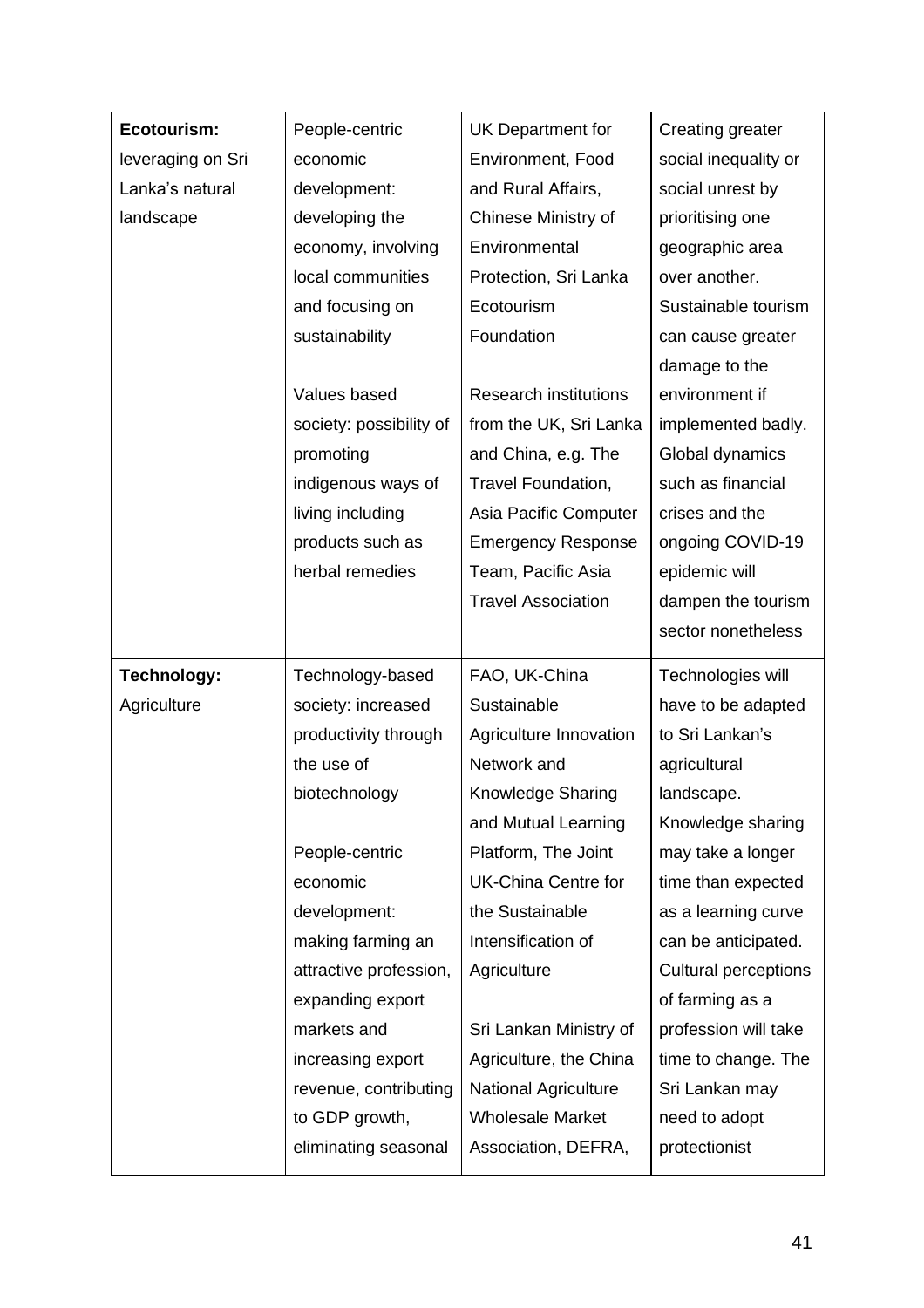|             | poverty,               | Chinese Ministry of           | measures for          |
|-------------|------------------------|-------------------------------|-----------------------|
|             | opportunities for      | <b>Agriculture and Rural</b>  | agricultural products |
|             | technical              | <b>Affairs</b>                | in the short-term,    |
|             | cooperation and        |                               | increasing the        |
|             | knowledge transfer     | <b>Research institutions</b>  | burden on the         |
|             |                        | from the UK, Sri Lanka        | country's balance of  |
|             | Sustainable            | and China e.g.                | payments              |
|             | environmental          | Biotechnology and             | temporarily.          |
|             | management:            | <b>Biological Sciences</b>    | Protectionist         |
|             | environmentally        | Research Council,             | measures              |
|             | friendly agricultural  | LCIRAH, Rothamsted            | (especially when      |
|             | practices              | Research, Chinese             | implemented or a      |
|             |                        | Academy of                    | long time and         |
|             |                        | Agricultural Sciences,        | without               |
|             |                        | Hector Kobbekaduwa            | complementary         |
|             |                        | Agrarian Research             | measures) may lead    |
|             |                        | and Training Institute,       | the agriculture       |
|             |                        | <b>Tea Research Institute</b> | industry to be less   |
|             |                        | of Sri Lanka, etc.            | competitive, stifling |
|             |                        |                               | innovation and        |
|             |                        |                               | productivity in the   |
|             |                        |                               | long run              |
| Technology: | National security:     | China-UK High Level           | Perception of foreign |
| security    | cybersecurity,         | <b>Security Dialogue</b>      | interference (e.g. US |
|             | terrorism, drug        |                               | and UK's perception   |
|             | trafficking, ICT       | Sri Lanka Ministry of         | of Huawei 5G-spy      |
|             | support for            | Digistal Infrastructure       | technology from       |
|             | personnel              | and Information               | China, previous       |
|             |                        | Security, UK National         | allegations of        |
|             | Technology based       | <b>Cyber Security Centre,</b> | cybergroup APT 10     |
|             | society: through ICT   | China Ministry of State       | acting on behalf of   |
|             | support, training, and | Security                      | the Chinese state     |
|             | sharing expertise on   |                               | targeting             |
|             | legislating for data   | Private technology            | commercial firms in   |
|             | protection,            | firms in the UK, China        | Europe, Asia and      |
|             |                        |                               |                       |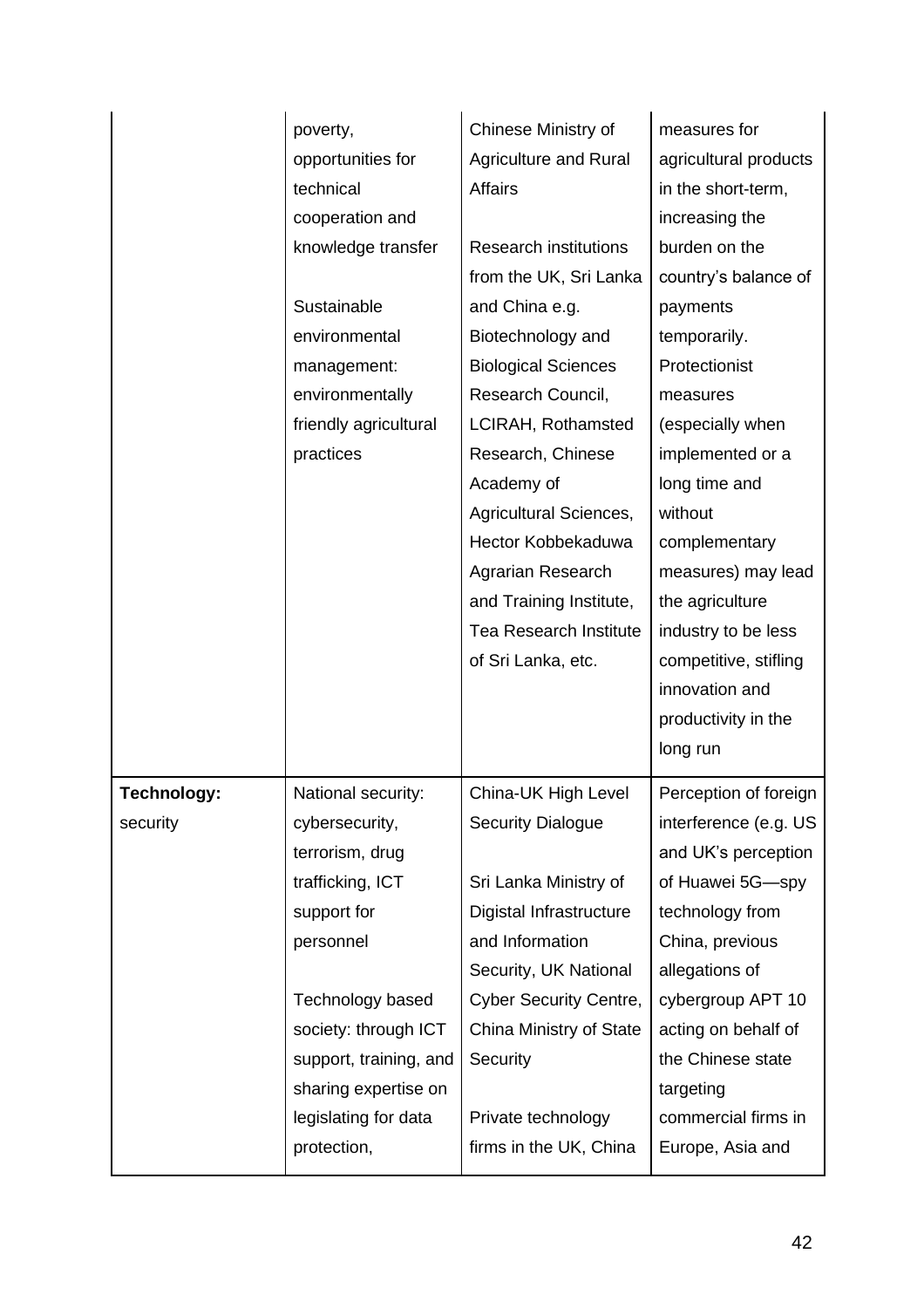|                             | cybersecurity and<br>intellectual property<br>rights | and Sri Lanka e.g.<br>Xiaomi, Huawei,<br>Virtusa, 99X<br>Technology, EY,<br>Clearswift | the US). China can<br>however provide<br>assistance in less<br>controversial areas,<br>for example<br>providing training on<br>the use of ICT and<br>the UK can share<br>knowledge on<br>legislation<br>Needs to be<br>complemented with |
|-----------------------------|------------------------------------------------------|----------------------------------------------------------------------------------------|------------------------------------------------------------------------------------------------------------------------------------------------------------------------------------------------------------------------------------------|
|                             |                                                      |                                                                                        | infrastructure<br>provisions                                                                                                                                                                                                             |
| <b>Education: training,</b> | A productive                                         | China's BRI project for                                                                | The UK and China                                                                                                                                                                                                                         |
| formal schooling,           | citizenry and vibrant                                | infrastructure                                                                         | can support the Sri                                                                                                                                                                                                                      |
| youth participation,        | human resource:                                      | investments, British                                                                   | Lankan government,                                                                                                                                                                                                                       |
| health                      | infrastructure and                                   | Council, UK FCO                                                                        | but implementation                                                                                                                                                                                                                       |
|                             | technology to be                                     | (Chevening                                                                             | will depend largely                                                                                                                                                                                                                      |
|                             | provided to needy                                    | Scholarships), Sri                                                                     | on Sri Lankan's                                                                                                                                                                                                                          |
|                             | rural schools,                                       | Lanka-China Business                                                                   | institutional                                                                                                                                                                                                                            |
|                             | reformation of                                       | Council                                                                                | capacities. The need                                                                                                                                                                                                                     |
|                             | curriculum, skill                                    |                                                                                        | to prioritise (due to                                                                                                                                                                                                                    |
|                             | alignment with job                                   | <b>Research institutions</b>                                                           | funding, capacities,                                                                                                                                                                                                                     |
|                             | markets, increase                                    | on pedagogy and on                                                                     | etc) may lead to a                                                                                                                                                                                                                       |
|                             | university capacities,                               | global market needs in                                                                 | less holistic                                                                                                                                                                                                                            |
|                             | reduce stress,                                       | all three countries                                                                    | transformative                                                                                                                                                                                                                           |
|                             | eradicate ragging                                    |                                                                                        | approach, focusing                                                                                                                                                                                                                       |
|                             |                                                      | <b>Businesses in Sri</b>                                                               | on some areas and                                                                                                                                                                                                                        |
|                             |                                                      | Lanka, China and the                                                                   | neglecting others                                                                                                                                                                                                                        |
|                             |                                                      | UK (corporate social                                                                   |                                                                                                                                                                                                                                          |
|                             |                                                      | responsibility                                                                         |                                                                                                                                                                                                                                          |
|                             |                                                      | programs) e.g.                                                                         |                                                                                                                                                                                                                                          |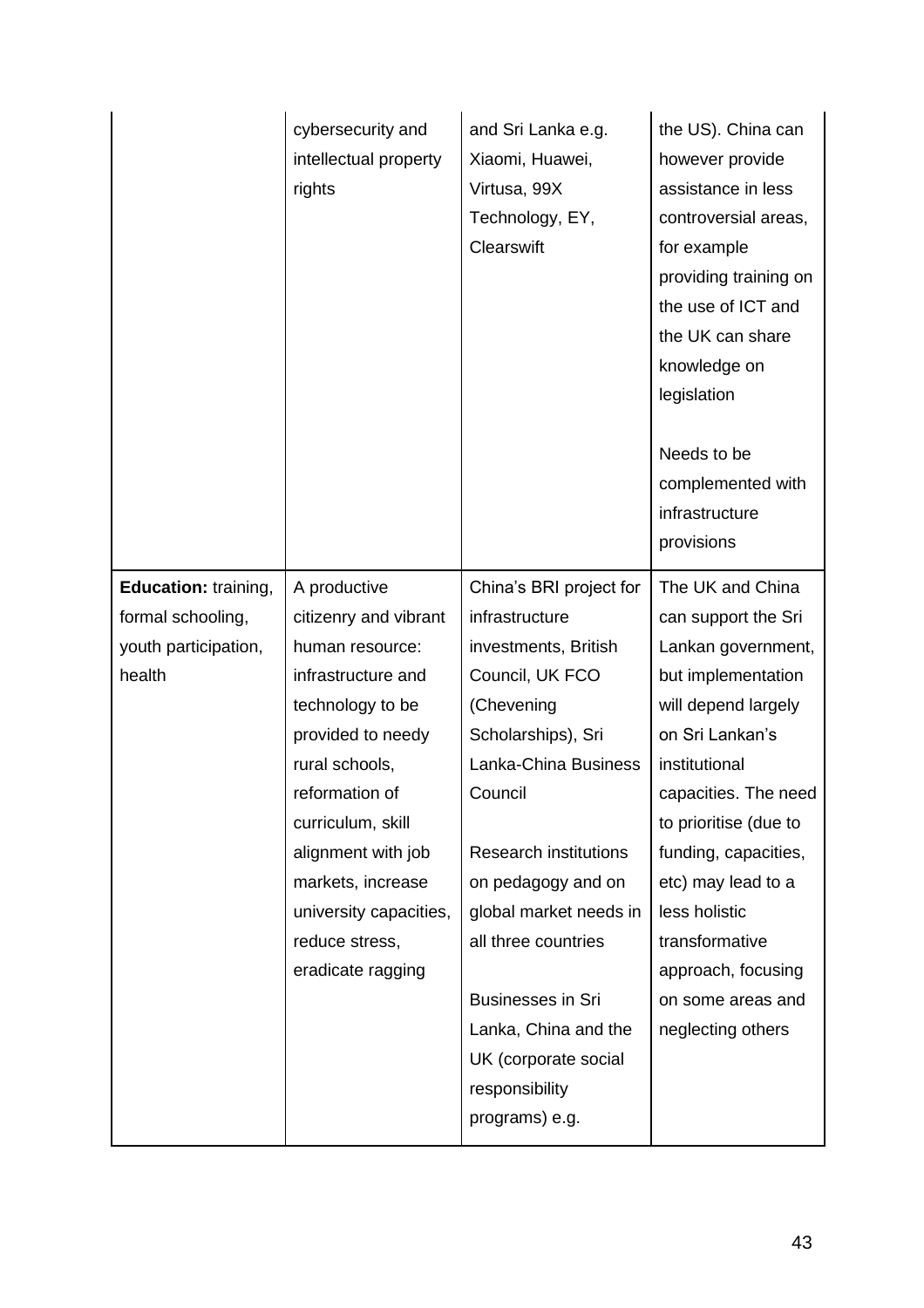|                           |                       | Huawei's Seeds for<br>the Future |                         |
|---------------------------|-----------------------|----------------------------------|-------------------------|
| Health: education,        | A productive          | China's BRI project for          | Sri Lanka's fiscal      |
| service delivery,         | citizenry and vibrant | infrastructure                   | management              |
| improving patient         | human resource:       | investments, Fleming             | strategy need to be     |
| care, building public     | shifting to           | Fund                             | sound or the country    |
| fitness facilities        | preventative care,    |                                  | may risk falling into   |
|                           | upgrading hospital    | <b>Experience sharing</b>        | a debt trap             |
|                           | infrastructure,       | from the UK on health            |                         |
|                           | reducing waiting      | systems; expertise on            | Lack of availability of |
|                           | lists, modernising    | nutrition programmes             | health system           |
|                           | indigenous health     | in other countries;              | provision for           |
|                           | systems, sporting     | support for                      | indigenous and rural    |
|                           | events for youth,     | endorsement of the               | groups may deepen       |
|                           | upholding the UN      | <b>UNCRC</b>                     | existing social         |
|                           | Convention on the     |                                  | inequalities            |
|                           | Rights of the Child   |                                  |                         |
|                           | (UNCRC) and           |                                  |                         |
|                           | address child         |                                  |                         |
|                           | undernutrition,       |                                  |                         |
|                           | training personnel    |                                  |                         |
| <b>Reconciliation and</b> | A productive          | Funding and                      | There is a need to      |
| social inequality:        | citizenry and vibrant | bureaucratic                     | respect knowledges      |
| women, differently        | human resource:       | coordination: Conflict,          | and ensure that the     |
| abled, right to           | increasing            | <b>Stability and Security</b>    | Sri Lankan              |
| practise religion         | productivity of       | Fund, FCO, Chinese               | perspective is not      |
| without fear, social      | workforce by          | Ministry of Civil Affairs,       | invalidated.            |
| protection for the        | including             | <b>Chinese National</b>          | Questions also          |
| poor                      | disadvantaged         | <b>Health Commission</b>         | remain regarding the    |
|                           | groups, provisions    |                                  | transferability of      |
|                           | for the less able and |                                  | knowledge to            |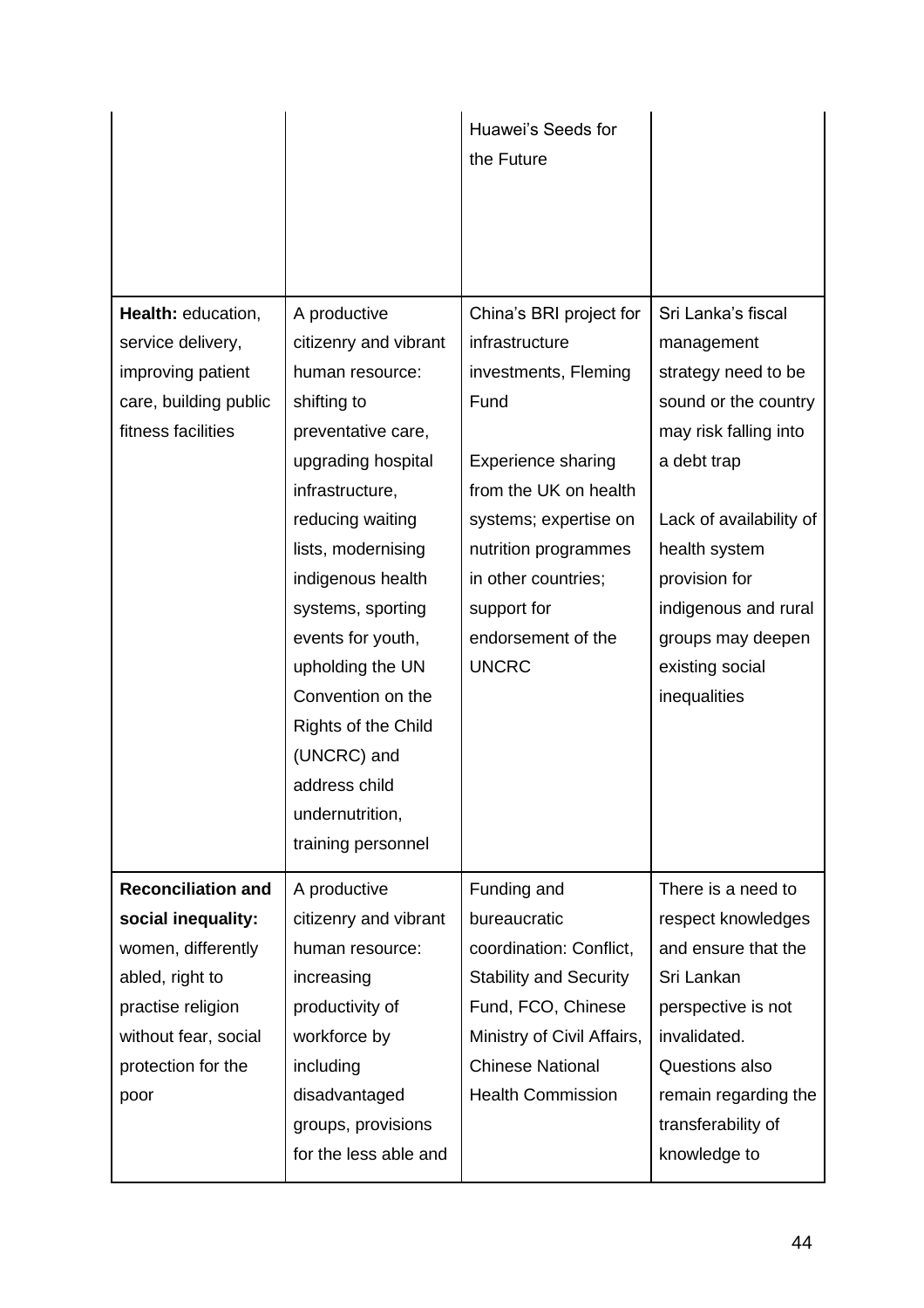| elderly to live with | K   |
|----------------------|-----|
| dignity through      | N   |
| welfare programmes   | l T |

Disciplined, law abiding and values based society: Buddhism first and foremost but in coexistence with other religion, rule of law, freedom of speech and publication, conservation of historical heritage, social protection and welfare to address social inequality

A new constitution that fulfils the wishes of the people: establishment of an Inter-Religious Advisory Council to resolve minor tensions between religious and ethnic groups before they grow, bridging the communication gap by making students learn Sinhalese and Tamil

nowledge sharing: **IHS, UK National** rust, research institutions

China and the UK to share experiences of conflict mediation: experiences in Syria, Israel-Palestine, Bangladesh-Myanmar, etc. UK to also share own experience on peace process in Northern Ireland

different national contexts

Reconciliation efforts may be quite superficial as the Sri Lankan government has conflated the cause with social inequality. Historical tensions may not be resolved and may persist or evolve when appearance does not match reality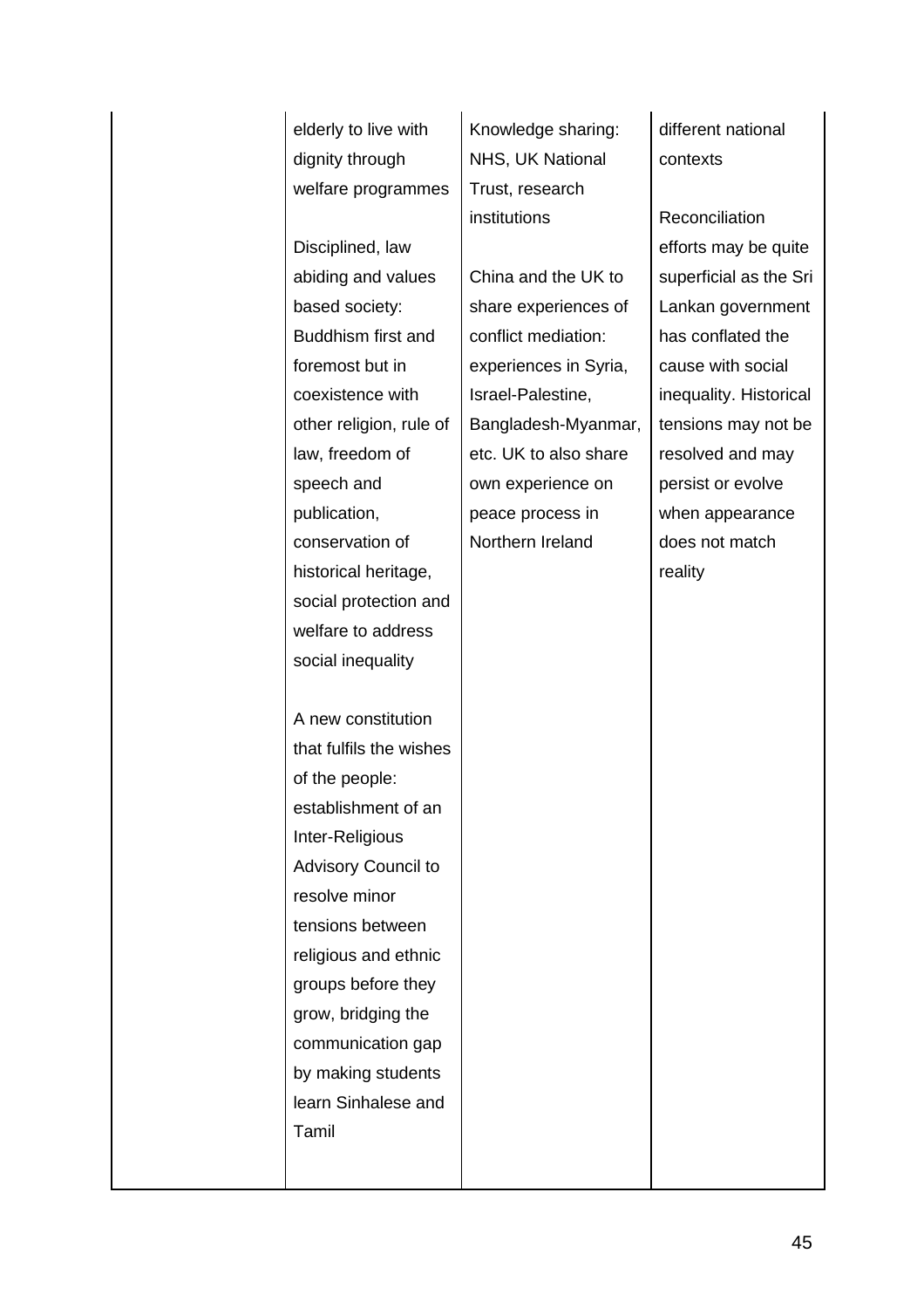| <b>Governance:</b> | A new constitution      | UNDP, FCO, China              | <b>Bureaucratic</b>   |
|--------------------|-------------------------|-------------------------------|-----------------------|
| Democratic         | that fulfils the wishes | <b>State Commission</b>       | inefficiency and      |
| governance,        | of the people:          | Office                        | corruption may        |
| corruption and     | appointment on the      |                               | manifest themselves   |
| bureaucratic       | basis of meritocracy,   | Non-governmental              | differently or even   |
| efficiency         | removal of              | Organisations (NGOs)          | serve different       |
|                    | bureaucratic red        | such as UK Youth and          | functions in the      |
|                    | tape, restructuring to  | <b>British Youth Council,</b> | varying contexts      |
|                    | meet the SDGs,          | Ministry of Education         |                       |
|                    | curbing election        | China on centralising         | It is difficult for   |
|                    | related expenditure     | education                     | China and the UK to   |
|                    |                         |                               | interfere in Sri      |
|                    | A productive            |                               | Lankan's national     |
|                    | citizenry and vibrant   |                               | politics and to hold  |
|                    | human resource:         |                               | the Sri Lankan        |
|                    | youth participation in  |                               | government            |
|                    | politics to be          |                               | accountable for their |
|                    | encouraged,             |                               | promises              |
|                    | education to be         |                               |                       |
|                    | unified under one       |                               |                       |
|                    | ministry                |                               |                       |
|                    |                         |                               |                       |
|                    | Disciplined, law        |                               |                       |
|                    | abiding and values      |                               |                       |
|                    | based society:          |                               |                       |
|                    | government to           |                               |                       |
|                    | protect and not         |                               |                       |
|                    | challenge the rule of   |                               |                       |
|                    | law                     |                               |                       |
|                    |                         |                               |                       |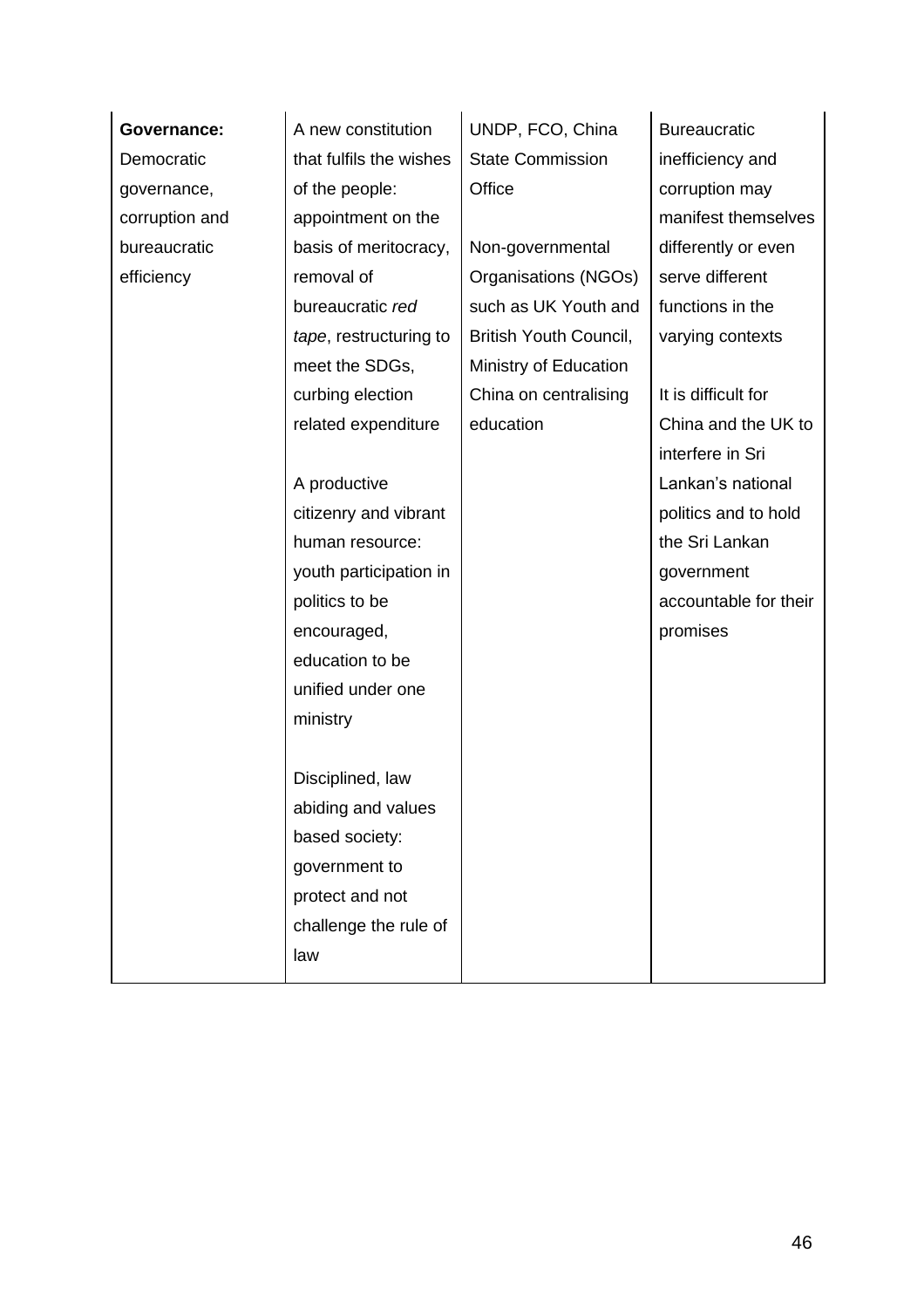# <span id="page-47-0"></span>6 Conclusion

This report focused on how the UK and China can help Sri Lanka attain its national development priorities. While all three countries have committed to the 2030 Sustainable Development Goals, national interests take precedence over the political commitment to mitigate against the effects of climate change and other key global issues. Rather, what is common for the three states is a converging perspective of development as economic growth driven through infrastructure and capacity building. The report first laid out the developmental challenges faced by Sri Lanka and its national aspirations for development. Then, we mapped out political and economic relations between Sri Lanka and the two countries; China and the UK. We suggested areas in which cooperation can be deepened by examining current engagement patterns. Finally, we proposed ways of engaging in trilateral cooperation, of which Sri Lanka is a relatively new participant of.

Sri Lanka is uniquely poised for economic development. Its strategic position and strong human development indicators despite years of conflict place it in a good position for economic growth. However, while China and the UK can play important roles in the national development of Sri Lanka, what remains the most crucial factor is political stability and the Sri Lankan government's willingness to move towards inclusive growth. Although China and the UK take a shared interest in increasing trade, investment and prioritising inclusive economic growth, the UK will not promote those priorities at the expense of human rights. That the UK's moral force contrasts with Chinese pragmatism and a hands-off approach that prioritises non-interference in sovereign affairs may mean tensions in certain aspects of China-UK cooperation in Sri Lanka.

While trilateral cooperation is expected to expand with the rise of Southern actors such as China and the growing convergence of interests around trade and infrastructure development, it is still a rather new initiative. We will need further research and evaluation as more countries participate, and perhaps pioneer different variations of trilateral cooperation.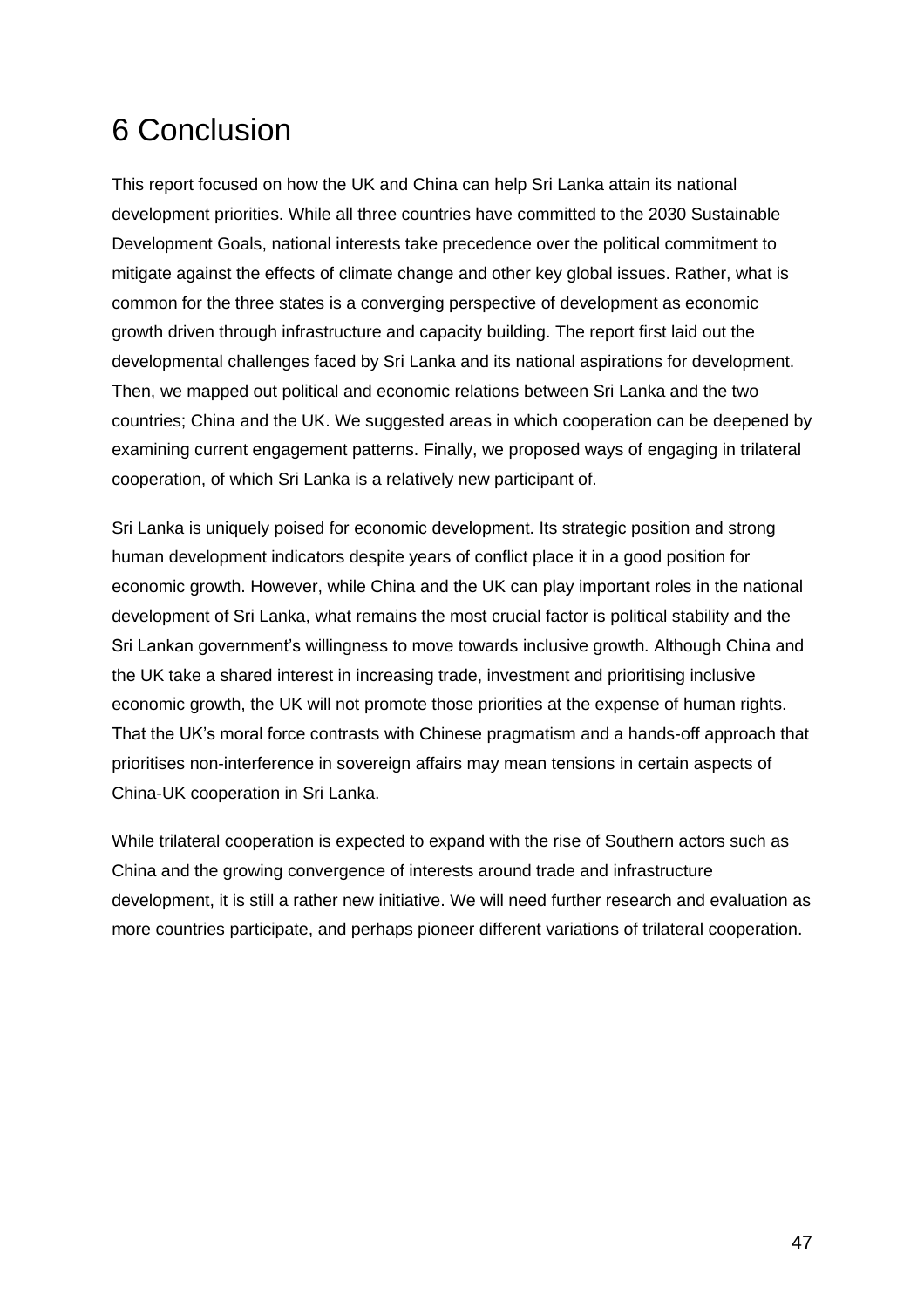# <span id="page-48-0"></span>7 References

- Abi-Habib, M. (2018) 'How China Got Sri Lanka to Cough Up a Port', *The New York Times*, 25 June,<https://www.nytimes.com/2018/06/25/world/asia/china-sri-lanka-port.html> (accessed 10 February 2020)
- admingajaba (2019a) 'Sri Lanka High Commission in London Conducts Economic Outreach Programme on "Investment and Trade Opportunities in Sri Lanka" Targeting the British-Sri Lankan Community', *High Commission of the Democratic Socialist Republic of Sri Lanka in the United Kingdom*, 5 September, [https://srilankahc.uk/2019/09/05/sri](about:blank)[lanka-high-commission-in-london-conducts-economic-outreach-programme-on](about:blank)[investment-and-trade-opportunities-in-sri-lanka-targeting-the-british-sri-lankan](about:blank)[community/](about:blank) (accessed 3 March 2020)
- admingajaba (2019b) 'High Commissioner of Sri Lanka Discusses Economic Cooperation with UK Secretary of State for International Trade Dr. Liam Fox', *High Commission of the Democratic Socialist Republic of Sri Lanka in the United Kingdom*, 26 March, [https://srilankahc.uk/2019/03/26/high-commissioner-of-sri-lanka-discusses-economic](about:blank)[cooperation-with-uk-secretary-of-state-for-international-trade-dr-liam-fox/](about:blank) (accessed 3 March 2020)
- Arif, A. and Rafique, N. (2017) *Growing Chinese Investments in Sri Lanka*, Islamabad: Institute of Strategic Studies (ISSI), [http://issi.org.pk/wp](about:blank)[content/uploads/2017/06/IB\\_Areeba\\_dated\\_1-6-2017.pdf](about:blank) (accessed 10 February 2020)
- Athukorala, P. and Ekanayake, R. (2018) 'Repositioning in the Global Apparel Value Chain in the Post-MFA Era: Strategic Issues and Evidence from Sri Lanka', *Development Policy Review* 36.S1: O247–O269, [doi:10.1111/dpr.12226](about:blank) (accessed 3 March 2020)
- British Council (2020) *Our Work in Society*,

https://www.britishcouncil.co.ke/programmes/society (accessed 11 February 2020) British Embassy Beijing (2017) *UK China and Afghanistan Trilateral Cooperation*,

<https://www.gov.uk/government/news/uk-china-and-afghanistan-trilateral-cooperation> (accessed 6 March 2020)

- Bruce, R.R. (2013) 'Sri Lanka Textile Industry's Public Private Partnership Project: A Case Study', *International Journal of Public Sector Management* 26.2: 153–162, doi[:10.1108/09513551311318022](https://doi.org/10.1108/09513551311318022) (accessed 15 February 2020)
- Buckley, L. (2017) *Trilateral Cooperation in Agriculture: Achievements and Lessons from AgriTT*, London: International Institute for Environment and Development, [https://static1.squarespace.com/static/553f9958e4b06d466cd3ce1e/t/59675005bebafb](https://static1.squarespace.com/static/553f9958e4b06d466cd3ce1e/t/59675005bebafb35fed6ad90/1499942960627/IIED+Lesson+Learning+Study+on+AgriTT.pdf)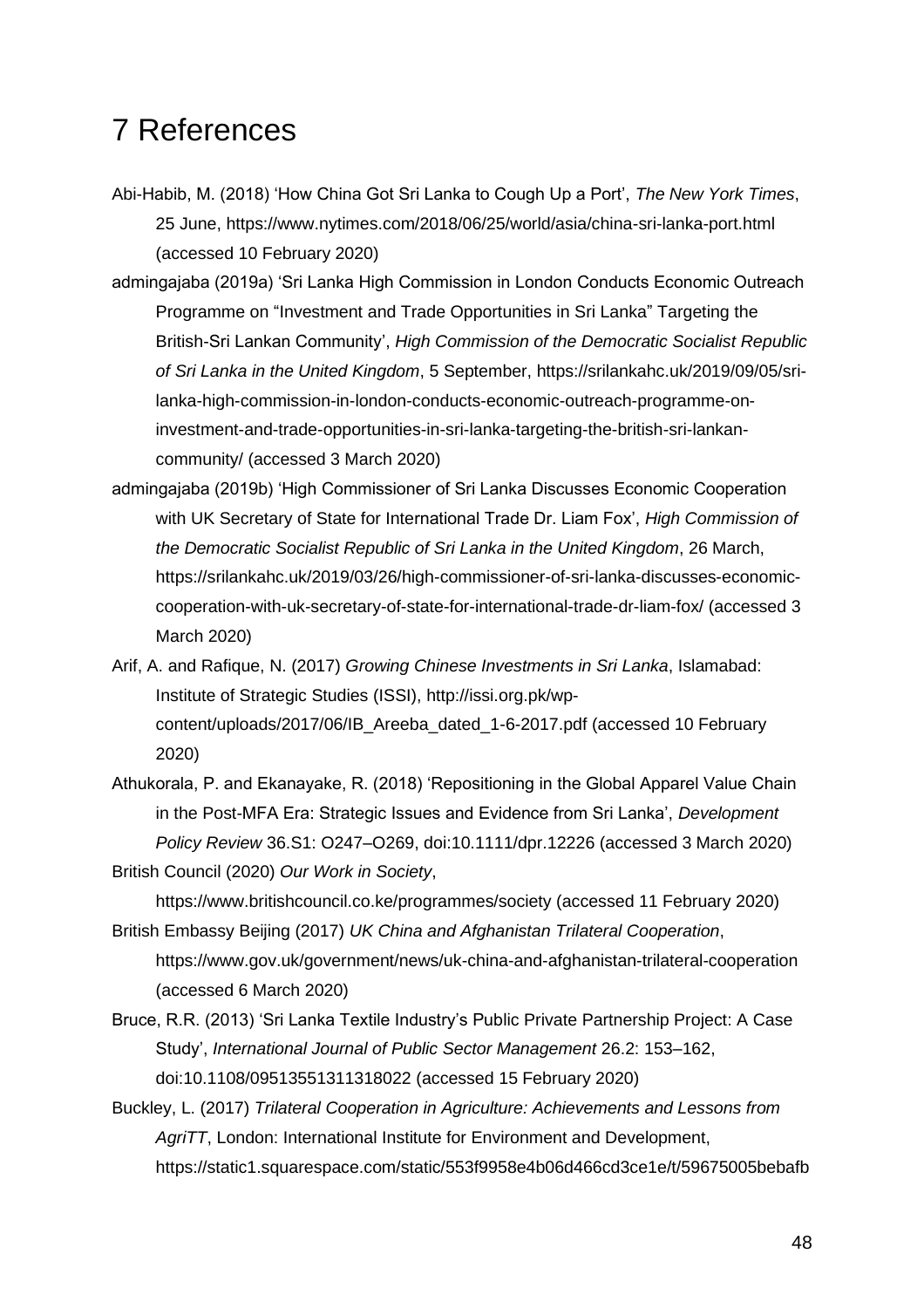[35fed6ad90/1499942960627/IIED+Lesson+Learning+Study+on+AgriTT.pdf](https://static1.squarespace.com/static/553f9958e4b06d466cd3ce1e/t/59675005bebafb35fed6ad90/1499942960627/IIED+Lesson+Learning+Study+on+AgriTT.pdf) (accessed 10 March 2020)

Burke, J. (2011) 'Adam Weritty and Liam Fox's Sri Lankan Connections', *The Guardian*, 13 October, [https://www.theguardian.com/politics/2011/oct/13/adam-werritty-liam-fox-sri](about:blank#maincontent)[lanka#maincontent](about:blank#maincontent) (accessed 3 March 2020)

Central Bank of Sri Lanka (2018) *Sri Lanka Economy Snapshot,* 

<https://www.cbsl.gov.lk/en/sri-lanka-economy-snapshot> (accessed 10 March 2020)

- Chevening (2019) *Chevening*, [https://www.chevening.org/](about:blank) (accessed 13 February 2020)
- Chinese Embassy UK (2020) *China, Sri Lanka Vow to Further Promote Cooperation, Ties*, 14 January, http://www.chinese-embassy.org.uk/eng/zgyw/t1732341.htm (accessed 15 February 2020)

Commonwealth Secretariat (2017) *Commonwealth Trade Policy Briefing: Brexit and Commonwealth Trade*, 10 January, [https://thecommonwealth.org/media/news/trade](https://thecommonwealth.org/media/news/trade-opportunities-commonwealth-post-brexit)[opportunities-commonwealth-post-brexit](https://thecommonwealth.org/media/news/trade-opportunities-commonwealth-post-brexit) (accessed 10 February 2020)

Commonwealth Secretariat (2020) *Brexit and the Commonwealth*, <https://thecommonwealth.org/brexit-and-commonwealth> (accessed 16 February 2020)

COMTRADE (n.d.) *Data*,<https://comtrade.un.org/data> (accessed 20 January 2020)

D'Souza, J.M. and Moore, T.D. (2017) 'Education in Sri Lanka: Current trends and Qualifications', *World Education News and Reviews,* 6 August,

<https://wenr.wes.org/2017/08/education-in-sri-lanka> (accessed 14 February 2020)

- *Daily FT* (2019) 'Chinese Help to Revive Sri Lanka's Tourism', 29 July, [http://www.ft.lk/front](http://www.ft.lk/front-page/Chinese-help-to-revive-Sri-Lanka-s-tourism/44-682879)[page/Chinese-help-to-revive-Sri-Lanka-s-tourism/44-682879](http://www.ft.lk/front-page/Chinese-help-to-revive-Sri-Lanka-s-tourism/44-682879) (accessed 12 February 2020)
- Darwin Initiative (2015) *Country: Sri Lanka*, darwininitiative.org.uk/project/location/country/sri-lanka/ (accessed 12 March 2020)
- Department of Commerce (2017) *International Trade Statistics of Sri Lanka – 2017*, [http://www.doc.gov.lk/images/pdf/downloads/statistic/statreports2017/Write-up---](http://www.doc.gov.lk/images/pdf/downloads/statistic/statreports2017/Write-up---New2017.pdf) [New2017.pdf](http://www.doc.gov.lk/images/pdf/downloads/statistic/statreports2017/Write-up---New2017.pdf) (accessed 13 March 2020)
- Deyshappriya, N.P.R. (2017) 'China is Sri Lanka's Biggest Source of FDI, But There is Room for More', *South Asia @ LSE blog*, 12 September, [https://blogs.lse.ac.uk/southasia/2017/09/12/china-is-sri-lankas-biggest-source-of-fdi](about:blank)[but-there-is-room-for-more/](about:blank) (accessed 16 February 2020)
- Deyshappriya, N.P.R. (2019) 'Sri Lanka–China Economic Relations in Comparative Perspective: Ample Room to Grow', *China Report* 55.4: 364–392, [http://doi.org/10.1177/0009445519875235](about:blank) (accessed 14 February 2020)
- DFID (2004) *Evaluation Summary of Victoria Project: Sri Lanka,* London: Department for International Development,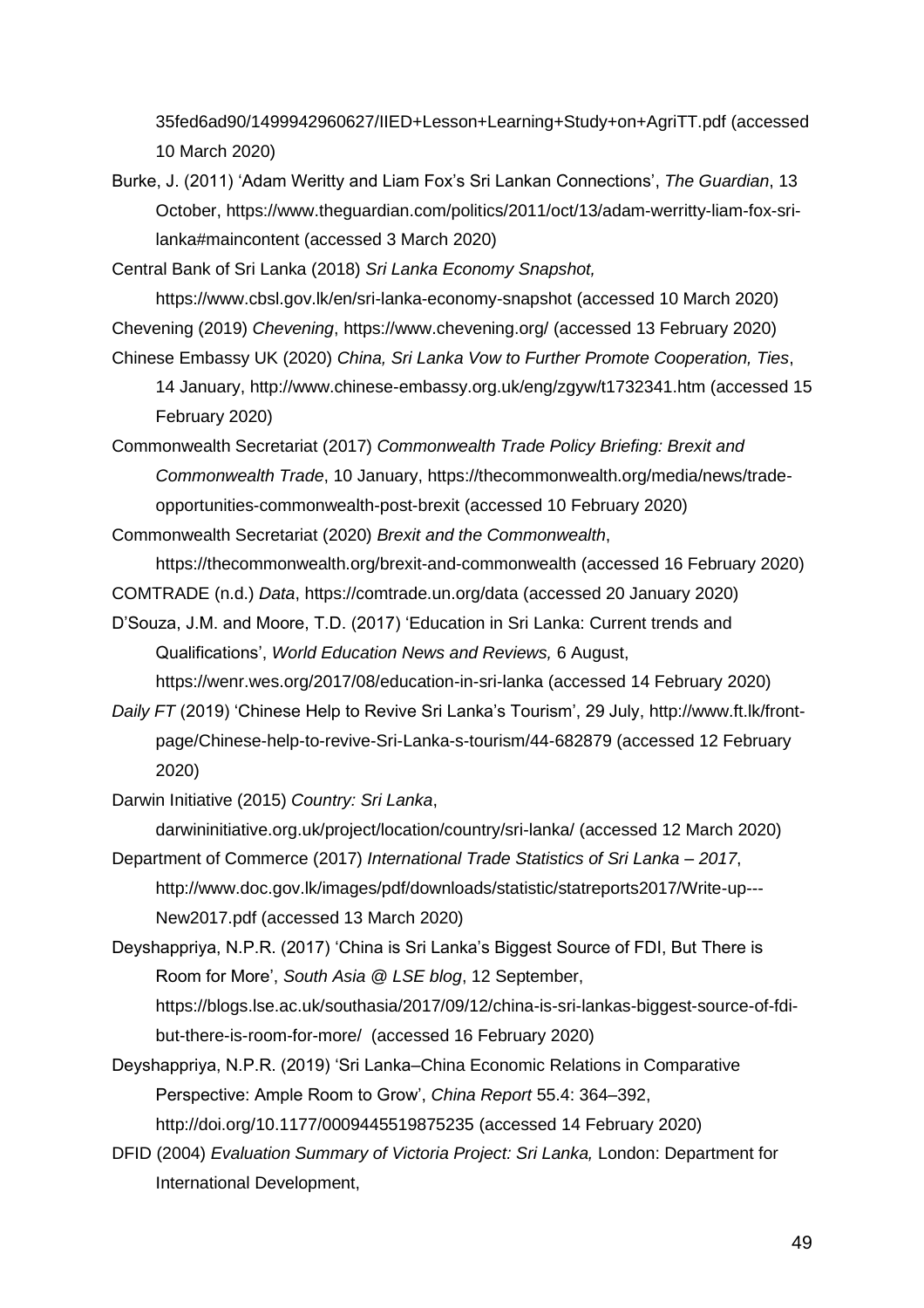https://assets.publishing.service.gov.uk/government/uploads/system/uploads/attachme nt\_data/file/67900/ev392s.pdf (accessed 11 February 2020)

- DFID (n.d.a) *DevTracker Country Sri Lanka Summary Page*, <https://devtracker.dfid.gov.uk/countries/LK> (accessed 13 February 2020)
- DFID (n.d.b) *About Us*, [https://www.gov.uk/government/organisations/department-for](https://www.gov.uk/government/organisations/department-for-international-development/about)[international-development/about](https://www.gov.uk/government/organisations/department-for-international-development/about) (accessed 13 February 2020)
- Dissanayake, A. *et al.* (2006) 'Capacity Building Through Research and Educational Collaboration: a Report of a UK–Sri Lanka Collaboration', *Practical Diabetes International* 23.8: 350–352, doi[:10.1002/pdi.1008](https://doi.org/10.1002/pdi.1008) (accessed 13 February 2020)
- Dissanayake, D.M.S.B. (2016) 'Identifying the Relationships Between Budget Deficit and Selected Macroeconomic Variables: A Study of Sri Lanka During the Post-Liberalisation Era', *13th International Conference on Business Management 2016*
- Embassy of Sri Lanka (2019) 'China to Enhance Cooperation with Sri Lanka in the Field of Agriculture', *Mission News*, 11 March, [https://www.mfa.gov.lk/china-to-enhance](https://www.mfa.gov.lk/china-to-enhance-cooperation-with-sri-lanka-in-the-field-of-agriculture/)[cooperation-with-sri-lanka-in-the-field-of-agriculture/](https://www.mfa.gov.lk/china-to-enhance-cooperation-with-sri-lanka-in-the-field-of-agriculture/) (accessed 13 March 2020)
- European Commission (2019) *Sri Lanka – Trade*, [https://ec.europa.eu/trade/policy/countries](https://ec.europa.eu/trade/policy/countries-and-regions/countries/sri-lanka/index_en.htm)[and-regions/countries/sri-lanka/index\\_en.htm](https://ec.europa.eu/trade/policy/countries-and-regions/countries/sri-lanka/index_en.htm) (accessed 15 February 2020)
- FAO (2018) *New FAO-China South-South Cooperation Project Launched to Strengthen Fruit Value Chain in Sri Lanka*, Rome: Food and Agricultural Organization of the United Nations, [http://www.fao.org/partnerships/south-south-cooperation/news/news](http://www.fao.org/partnerships/south-south-cooperation/news/news-article/en/c/1173840/)[article/en/c/1173840/](http://www.fao.org/partnerships/south-south-cooperation/news/news-article/en/c/1173840/) (accessed 10 March 2020)
- FAO (2019) *A New Memorandum of Understanding with the IPPC Secretariat will help Sri Lanka Boost its Phytosanitary Capacity - International Plant Protection Convention*, 11 March, [https://www.ippc.int/en/news/a-new-memorandum-of-understanding-with-the](https://www.ippc.int/en/news/a-new-memorandum-of-understanding-with-the-ippc-secretariat-will-help-sri-lanka-boost-its-phytosanitary-capacity/)[ippc-secretariat-will-help-sri-lanka-boost-its-phytosanitary-capacity/](https://www.ippc.int/en/news/a-new-memorandum-of-understanding-with-the-ippc-secretariat-will-help-sri-lanka-boost-its-phytosanitary-capacity/) (accessed February 13, 2020)
- FCO (2018) *Conflict, Stability and Security Fund: Annual Report 2017/2018*, [https://www.gov.uk/government/publications/conflict-stability-and-security-fund-annual](https://www.gov.uk/government/publications/conflict-stability-and-security-fund-annual-report-2017-to-2018)[report-2017-to-2018](https://www.gov.uk/government/publications/conflict-stability-and-security-fund-annual-report-2017-to-2018) (accessed 12 February 2020)
- Fleming Fund (2018) *About Us*,<https://www.flemingfund.org/about-us/> (accessed 11 February 2020)
- Fox, L. (2019) 'Secretary of State Keynote: UK Trade and Export Finance Forum', *speech by Secretary of State for International Trade Dr Liam Fox at the 2019 UK Trade and Export Finance Forum*, 5 June, [https://www.gov.uk/government/speeches/secretary-of](about:blank)[state-keynote-ukef-trade-and-export-finance-forum](about:blank) (accessed 3 March 2020)
- Gray, K. and Gills, B.K. (2016) 'South-South Cooperation and the Rise of the Global South', *Third World Quarterly* 37.4: 557-574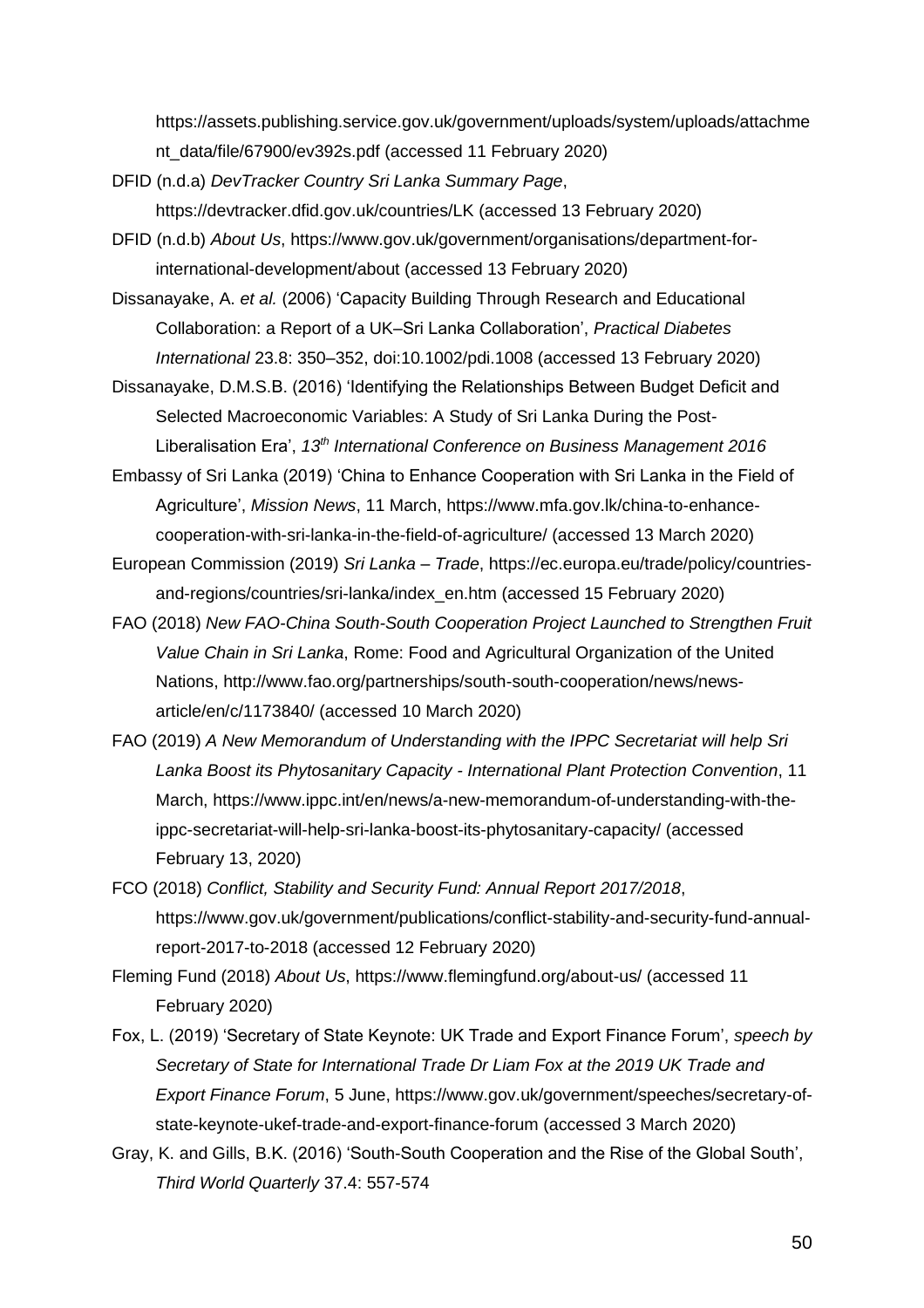- Gu, J. *et al.* (2017) 'China–UK–Africa Trilateral Cooperation on Trade and Investment: Prospects and Challenges for Partnership for Africa's Development', *IDS Evidence Report* 207, Brighton: IDS
- Guluzade, A. (2019) 'Explained, the Role of China's State-Owned Companies', *World Economic Forum blog*, 7 May, [https://www.weforum.org/agenda/2019/05/why-chinas](about:blank)[state-owned-companies-still-have-a-key-role-to-play/](about:blank) (accessed 15 February 15 2020)
- Han, C. (2016) *Trilateral Cooperation with China: Sharing China's Development Experience through Innovative Partnerships*, Beijing: United Nations Development Programme, [https://www.oecd.org/dac/dac-global-](https://www.oecd.org/dac/dac-global-relations/Discussion%20Paper_Trilateral%20Cooperation%20with%20China.pdf)

[relations/Discussion%20Paper\\_Trilateral%20Cooperation%20with%20China.pdf](https://www.oecd.org/dac/dac-global-relations/Discussion%20Paper_Trilateral%20Cooperation%20with%20China.pdf) (accessed 6 March 2020)

House of Lords Hansard (2014) *UK and Sri Lanka: Bilateral Trade,* https://hansard.parliament.uk/Lords/2014-12-

11/debates/14121152000140/UKAndSriLankaBilateralTrade (accessed 8 February 2020)

*India Times* (2019) 'Sri Lanka Signs Port Deal with India, Japan', 28 May,

[https://economictimes.indiatimes.com/news/defence/sri-lanka-signs-port-deal-with](https://economictimes.indiatimes.com/news/defence/sri-lanka-signs-port-deal-with-india-japan/articleshow/69547981.cms)[india-japan/articleshow/69547981.cms](https://economictimes.indiatimes.com/news/defence/sri-lanka-signs-port-deal-with-india-japan/articleshow/69547981.cms) (accessed 10 March 2020)

International Monetary Fund (2019) *Sri Lanka: Fifth Review Under the Extended Arrangement Under the Extended Fund Facility, Request for Waivers of Nonobservance of Performance Criteria, Extension of the Arrangement and Rephasing of Purchases-Press Release; Staff Report and Statement by the Executive Director for Sri Lanka*, Washington DC: International Monetary Fund, [https://www.imf.org/en/Publications/CR/Issues/2019/05/15/Sri-Lanka-Fifth-Review-](https://www.imf.org/en/Publications/CR/Issues/2019/05/15/Sri-Lanka-Fifth-Review-Under-the-Extended-Arrangement-Under-the-Extended-Fund-Facility-46900)[Under-the-Extended-Arrangement-Under-the-Extended-Fund-Facility-46900](https://www.imf.org/en/Publications/CR/Issues/2019/05/15/Sri-Lanka-Fifth-Review-Under-the-Extended-Arrangement-Under-the-Extended-Fund-Facility-46900) (accessed 14 February 2020)

- Invest Sri Lanka CSE (2018) *Sri Lanka Tells UK Investors to Partner and Profit from New Resurgence*, [https://investsrilanka.net/tour/sri-lanka-tells-uk-investors-to-partner-and](about:blank)[profit-from-new-resurgence/](about:blank) (accessed 3 March 2020).
- Jariya, M.I. and Hassan, S.L.A.M. (2018) 'Analysis of Balance of Trade: Sri Lankan Context', *Journal of Management* 14.1: 32-38
- Kandaudahewa, H. (2015) 'Sri Lanka in Commonwealth: UK-Sri Lanka Political and Economic Relations 2009-2015', *SSRN Electronic Journal* 8.1: 54-59, [doi:10.2139/ssrn.2852947](http://doi.org/10.2139/ssrn.2852947) (accessed 16 February 2020)

Kathuria, S. (2018) *A Glass Half Full: The Promise of Regional Trade in South Asia*, Washington DC: World Bank,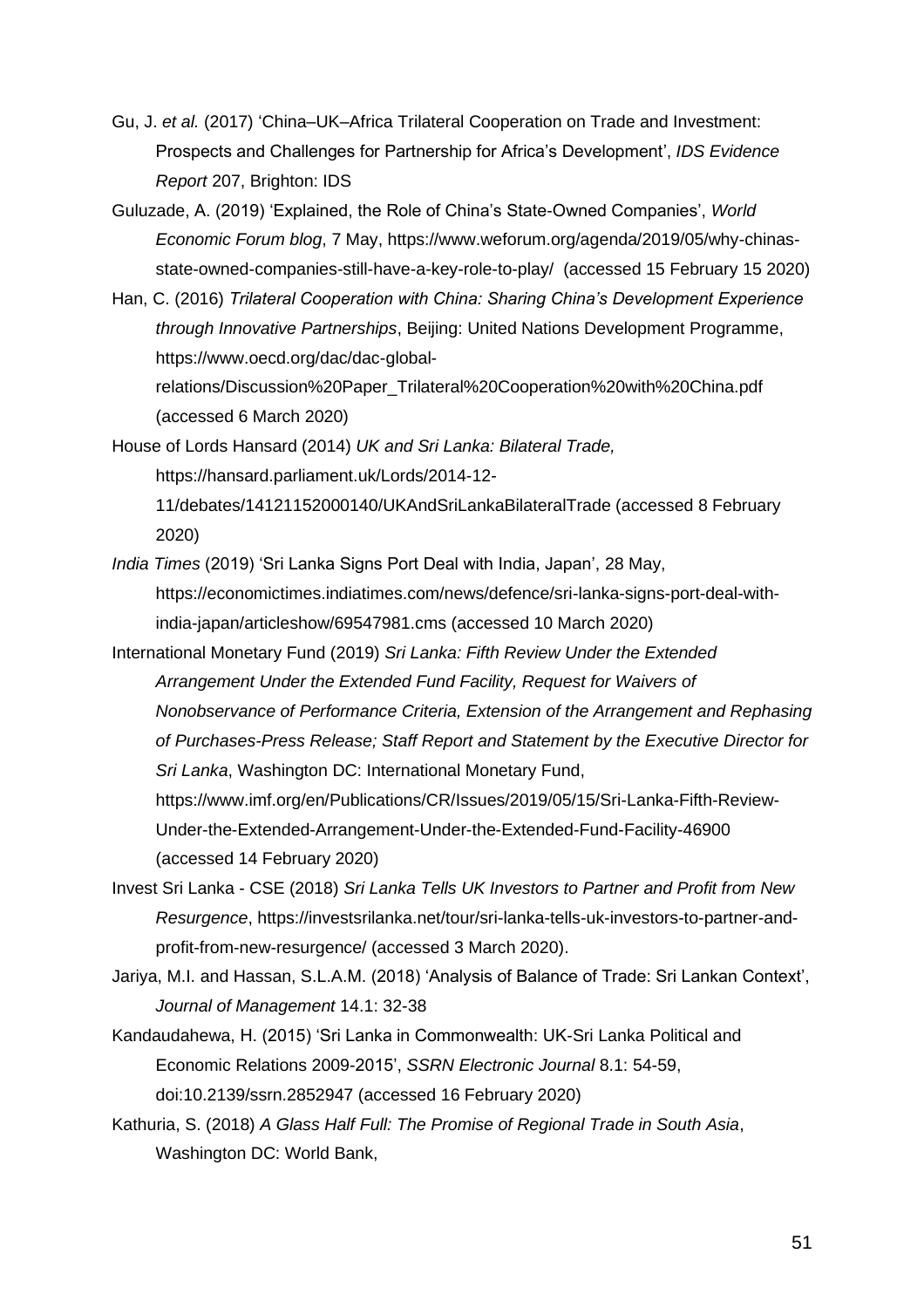[https://openknowledge.worldbank.org/bitstream/handle/10986/30246/9781464812941.](https://openknowledge.worldbank.org/bitstream/handle/10986/30246/9781464812941.pdf?sequence=8&isAllowed=y) [pdf?sequence=8&isAllowed=y,](https://openknowledge.worldbank.org/bitstream/handle/10986/30246/9781464812941.pdf?sequence=8&isAllowed=y) (accessed 8 March 2020)

- Kelegama, S. (2014) 'China–Sri Lanka Economic Relations: An Overview', *China Report* 50.2: 131–149,<http://doi.org/10.1177/0009445514523646> (accessed 15 February 2020)
- Lake District National Park (n.d.) *Sustainable Tourism Initiatives*, [https://www.lakedistrict.gov.uk/learning/factstourism/sustainable-tourism/sustainable](https://www.lakedistrict.gov.uk/learning/factstourism/sustainable-tourism/sustainable-tourism-initatives)[tourism-initatives](https://www.lakedistrict.gov.uk/learning/factstourism/sustainable-tourism/sustainable-tourism-initatives) (accessed 3 March 2020)
- Lopez-Acevedo, G. and Robertson, R. (2016) *Stiches to Riches? Apparel Employment, Trade, and Economic Development in South Asia*, Washington DC: World Bank Group,

[https://openknowledge.worldbank.org/bitstream/handle/10986/23961/9781464808135.](https://openknowledge.worldbank.org/bitstream/handle/10986/23961/9781464808135.pdf?sequence=2&isAllowed=y) [pdf?sequence=2&isAllowed=y](https://openknowledge.worldbank.org/bitstream/handle/10986/23961/9781464808135.pdf?sequence=2&isAllowed=y) (accessed 10 March 2020)

- McAuley, J.W.; McGlynn, C. and Tonge, J. (2008) 'Conflict Resolution in Asymmetric and Symmetric Situations: Northern Ireland as a Case Study', *Dynamics of Asymmetric Conflict* 1.1: 88-102
- *Mission News* (2019) 'South-South Cooperation on Renewable Energy: Sri Lanka- Ethiopia & China', 2 August, Colombo: Ministry of Foreign Relations- Sri Lanka, [http://www.mfa.gov.lk/south-south-cooperation-on-renewable-energy-sri-lanka](http://www.mfa.gov.lk/south-south-cooperation-on-renewable-energy-sri-lanka-ethiopia-china/)[ethiopia-china/](http://www.mfa.gov.lk/south-south-cooperation-on-renewable-energy-sri-lanka-ethiopia-china/) (accessed 14 February 2020)
- Moramudali, U. (2019a) 'Is Sri Lanka Really a Victim of China's 'Debt Trap'?', *The Diplomat,* 14 May, [https://thediplomat.com/2019/05/is-sri-lanka-really-a-victim-of-chinas-debt](https://thediplomat.com/2019/05/is-sri-lanka-really-a-victim-of-chinas-debt-trap/)[trap/](https://thediplomat.com/2019/05/is-sri-lanka-really-a-victim-of-chinas-debt-trap/) (accessed 12 February 2020)
- Moramudali, U. (2019b) 'Against the Tide: The Growth of China-Sri Lanka Trade', *The Diplomat,* 1 August, [https://thediplomat.com/2019/08/against-the-tide-the-growth-of](https://thediplomat.com/2019/08/against-the-tide-the-growth-of-china-sri-lanka-trade/)[china-sri-lanka-trade/](https://thediplomat.com/2019/08/against-the-tide-the-growth-of-china-sri-lanka-trade/) (accessed 15 February 2020)
- Moramudali, U. (2020) 'The Hambantota Port Deal: Myths and Realities', *The Diplomat*, 1 January, [https://thediplomat.com/2020/01/the-hambantota-port-deal-myths-and](https://thediplomat.com/2020/01/the-hambantota-port-deal-myths-and-realities/)[realities/](https://thediplomat.com/2020/01/the-hambantota-port-deal-myths-and-realities/) (accessed 10 February 2020)
- Office of National Statistics (2017) *Social Protection: European Comparisons of Expenditure, 2007 to 2014*,

[https://www.ons.gov.uk/peoplepopulationandcommunity/wellbeing/articles/socialprotec](https://www.ons.gov.uk/peoplepopulationandcommunity/wellbeing/articles/socialprotection/europeancomparisonsofexpenditure2007to2014) [tion/europeancomparisonsofexpenditure2007to2014](https://www.ons.gov.uk/peoplepopulationandcommunity/wellbeing/articles/socialprotection/europeancomparisonsofexpenditure2007to2014) (accessed 13 March 2020)

OHCHR (2014) *Session25 Resolutions, Decisions and President's Statements*, [https://www.ohchr.org/EN/HRBodies/HRC/RegularSessions/Session25/Pages/ResDec](https://www.ohchr.org/EN/HRBodies/HRC/RegularSessions/Session25/Pages/ResDecStat.aspx) [Stat.aspx](https://www.ohchr.org/EN/HRBodies/HRC/RegularSessions/Session25/Pages/ResDecStat.aspx) (accessed 10 February 2020)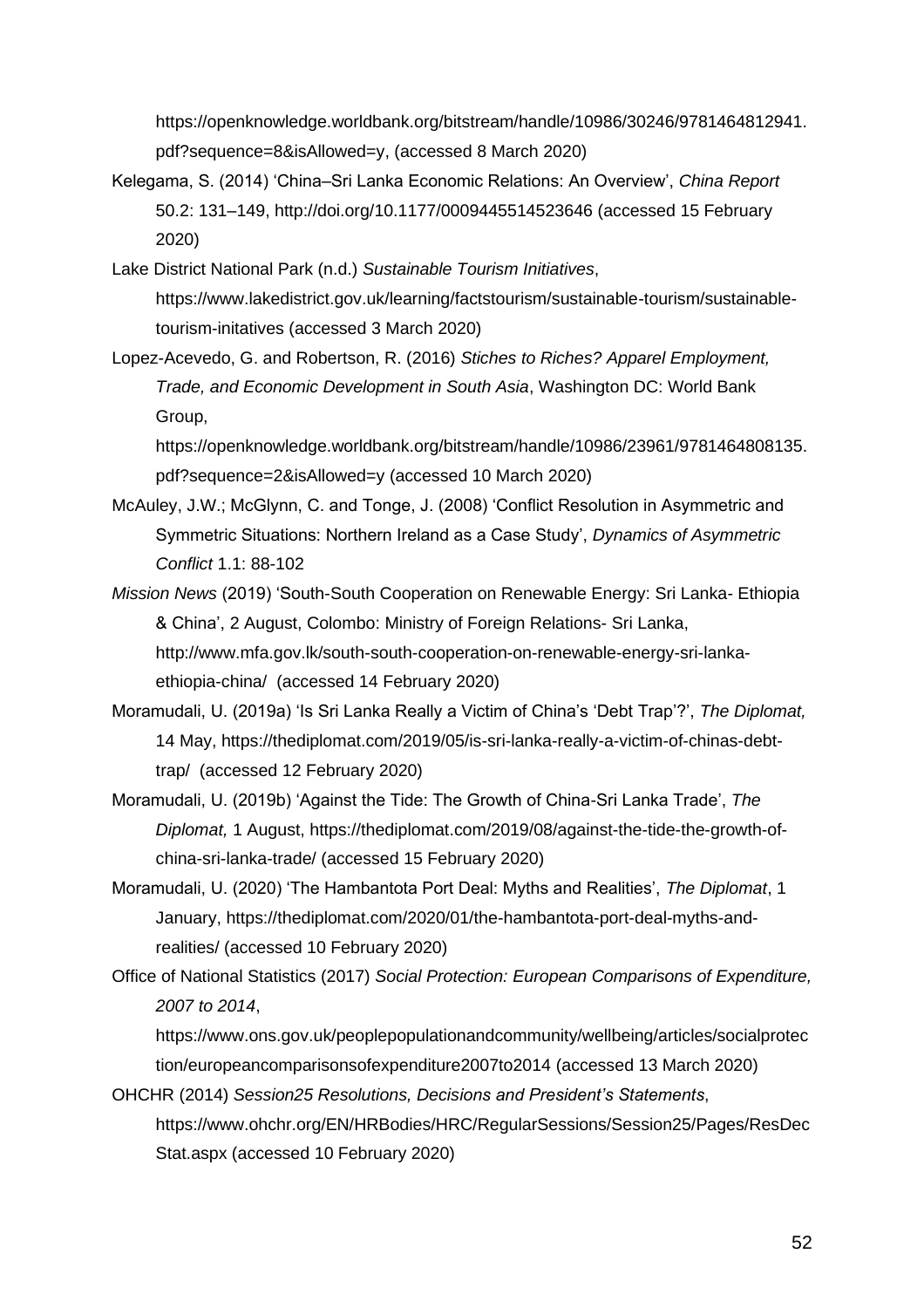- OHCHR (2015) P*romoting Reconciliation, Accountability and Human rights in Sri Lanka – Report of the Office of the United Nations High Commissioner for Human Rights (A/HRC/30/61)*, Geneva: Office of the United Nations High Commissioner for Human Rights (OHCHR), <https://www.ohchr.org/EN/HRBodies/HRC/Pages/OISL.aspx> (accessed 14 February 2020)
- Parks, B. (2018) 'Will Chinese Development Projects Pave the Way to inclusive Growth', *Brookings*, 11 September, [https://www.brookings.edu/blog/future](https://www.brookings.edu/blog/future-development/2018/09/11/will-chinese-development-projects-pave-the-way-to-inclusive-growth/)[development/2018/09/11/will-chinese-development-projects-pave-the-way-to-inclusive](https://www.brookings.edu/blog/future-development/2018/09/11/will-chinese-development-projects-pave-the-way-to-inclusive-growth/)[growth/](https://www.brookings.edu/blog/future-development/2018/09/11/will-chinese-development-projects-pave-the-way-to-inclusive-growth/) (accessed 12 February 2020)
- Perera, A. (2018) 'Fears Grow Over Chinese Projects in Sri Lanka', *China Dialogue*, 12 May, https://www.chinadialogue.net/article/show/single/en/10954-Fears-grow-over-Chineseprojects-in-Sri-Lanka (accessed 12 February 2020)
- Rajapaksa, G. (2019) 'Gotabaya Presents to You a Reconstructed Country with a Future: Vistas of Prosperity and Splendour', *Gotabaya,* [https://gota.lk/sri-lanka-podujana](https://gota.lk/sri-lanka-podujana-peramuna-manifesto-english.pdf)[peramuna-manifesto-english.pdf](https://gota.lk/sri-lanka-podujana-peramuna-manifesto-english.pdf) (accessed 10 February 2020)
- Rajapaksa, G. (2020) 'The Policy Statement Made by His Excellency Gotabaya Rajapaksa, President of the Democratic Socialist Republic of Sri Lanka at the Inauguration of the Fourth Session of the 8th Parliament of Sri Lanka', *Permanent Mission of Sri Lanka to the UN*, 3 January, [https://www.un.int/srilanka/news/policy-statement-made-his](https://www.un.int/srilanka/news/policy-statement-made-his-excellency-gotabaya-rajapaksa-president-democratic-socialist-republic)[excellency-gotabaya-rajapaksa-president-democratic-socialist-republic](https://www.un.int/srilanka/news/policy-statement-made-his-excellency-gotabaya-rajapaksa-president-democratic-socialist-republic) (accessed 16 February 2020)
- Ratnapalan, L.M. (2016) 'Britain and the Politics of Ceylon, 1948–1961', *The Historical Journal* 59.2: 541–565, [doi:10.1017/S0018246X15000151](http://doi.org/10.1017/S0018246X15000151) (accessed 10 February 2020)
- Razzaque, M; Vickers, B. and Goel, P. (2016) *Commonwealth Trade Policy Briefing: Brexit and Commonwealth Trade,* London: Commonwealth Secretariat, [https://thecommonwealth.org/sites/default/files/news-](https://thecommonwealth.org/sites/default/files/news-items/documents/BrexitandCommonwealthTrade.pdf)

[items/documents/BrexitandCommonwealthTrade.pdf](https://thecommonwealth.org/sites/default/files/news-items/documents/BrexitandCommonwealthTrade.pdf) (accessed 13 March 2020) Santander (2019) *Sri Lanka: Foreign Investment*,

<https://santandertrade.com/en/portal/establish-overseas/sri-lanka/investing-3> (accessed 3 March 2020)

- Shepard, W. (2016) 'The Story Behind The World's Emptiest International Airport', *Forbes*, 28 May, [https://www.forbes.com/sites/wadeshepard/2016/05/28/the-story-behind-the](https://www.forbes.com/sites/wadeshepard/2016/05/28/the-story-behind-the-worlds-emptiest-international-airport-sri-lankas-mattala-rajapaksa/)[worlds-emptiest-international-airport-sri-lankas-mattala-rajapaksa/](https://www.forbes.com/sites/wadeshepard/2016/05/28/the-story-behind-the-worlds-emptiest-international-airport-sri-lankas-mattala-rajapaksa/) (accessed 12 February 2020)
- Sirisena, R. (2015) 'A Compassionate Maithri: Governance: A Stable Country', *Manifesto*, Battaramulla: New Democratic Front,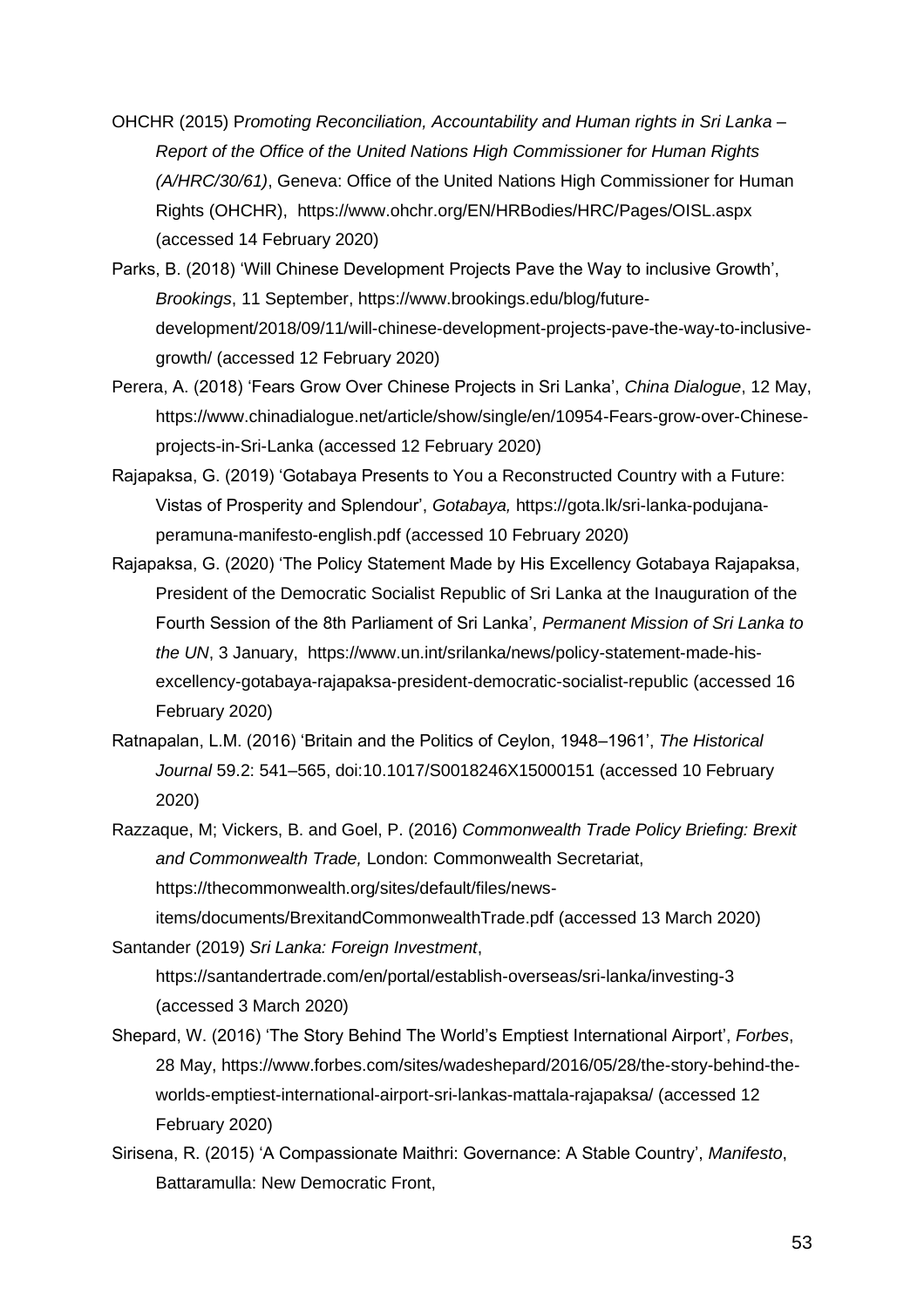<https://www.mfa.gov.lk/images/stories/pdf/manifesto-english.pdf> (accessed 12 March 2020)

- SLTDA (2018) *Annual Statistical Report 2018*, Colombo: Sri Lanka Tourism Development Authority (SLTDA), <http://www.sltda.lk/node/763> (accessed 12 February 2020)
- SLTPB (2020) *Sri Lanka Tourism Promotion Bureau Collaborates with ITV UK for Destination Promotion*, Colombo: Sri Lanka Tourism Promotion Bureau (SLTPB), <https://srilanka.travel/travel-news&news=714> (accessed 3 March 2020)
- Sri Lanka Export Development Board (2018) 'Exports to China Gets Major Boost', *Daily Mirror*, 11 June, [https://www.srilankabusiness.com/news/exports-to-china-gets-major](https://www.srilankabusiness.com/news/exports-to-china-gets-major-boost.html)[boost.html](https://www.srilankabusiness.com/news/exports-to-china-gets-major-boost.html) (accessed 8 March 2020)
- Sri Lanka-China Business Council (2015) *About the Council*, <http://www.srilankachinabusiness.cn/en/about-the-council/> (accessed 12 February 2020)
- Steele, P. *et al.* (2019) *Darwin Initiative Main and Post Project Annual Report*, London: Department for Environment Food and Rural Affairs, <https://pubs.iied.org/pdfs/G04412.pdf> (accessed 15 February 2020)
- Sutcliffe, T. (2015) 'Hangzhou Leads the Way for Sustainable Tourism in China', *The Guardian*, 13 June, [https://www.theguardian.com/travel/2015/jun/13/china-hangzhou](https://www.theguardian.com/travel/2015/jun/13/china-hangzhou-green-sustainable-eco-tourism#maincontent)[green-sustainable-eco-tourism#maincontent](https://www.theguardian.com/travel/2015/jun/13/china-hangzhou-green-sustainable-eco-tourism#maincontent) (accessed 3 March 2020)
- The Associated Press (2020) 'UN Rights Chief Regrets Sri Lankan Withdrawal From Resolution', *The New York Times*, 27 February, <https://www.nytimes.com/aponline/2020/02/27/world/asia/ap-as-sri-lanka-un.html> (accessed 3 March 2020)
- The Embassy of Sri Lanka in the People's Republic of China (2019) *Sri Lanka China Trade Relations*, 21 March, [http://www.slemb.com/third.php?menu\\_code=38&lang=en](http://www.slemb.com/third.php?menu_code=38&lang=en) (accessed 15 February 2020)
- The State Council (2015) *Action Plan on the Belt and Road Initiative*, Beijing: The State Council,

http://english.www.gov.cn/archive/publications/2015/03/30/content\_281475080249035. htm (accessed 3 March 2020)

- *The Straits Times* (2019) 'Sri Lanka President Rajapaksa Warns India, West Investment Needed to Keep China at Bay', 1 December, [https://www.straitstimes.com/asia/south](https://www.straitstimes.com/asia/south-asia/sri-lanka-president-rajapaksa-warns-india-west-investment-needed-to-keep-china-at)[asia/sri-lanka-president-rajapaksa-warns-india-west-investment-needed-to-keep-china](https://www.straitstimes.com/asia/south-asia/sri-lanka-president-rajapaksa-warns-india-west-investment-needed-to-keep-china-at)[at](https://www.straitstimes.com/asia/south-asia/sri-lanka-president-rajapaksa-warns-india-west-investment-needed-to-keep-china-at) (accessed 10 March 2020)
- UNCTAD (n.d.) *UNCTAD South-South Integration and the SDGs*, Geneva: United Nations Conference on Trade and Development (UNCTAD),

[https://unctad.org/en/Pages/GDS/Economic%20Cooperation%20and%20Integration%](https://unctad.org/en/Pages/GDS/Economic%20Cooperation%20and%20Integration%20among%20Developing%20Countries/2030Agenda-South-South-Integration-and-the-SDGs.aspx)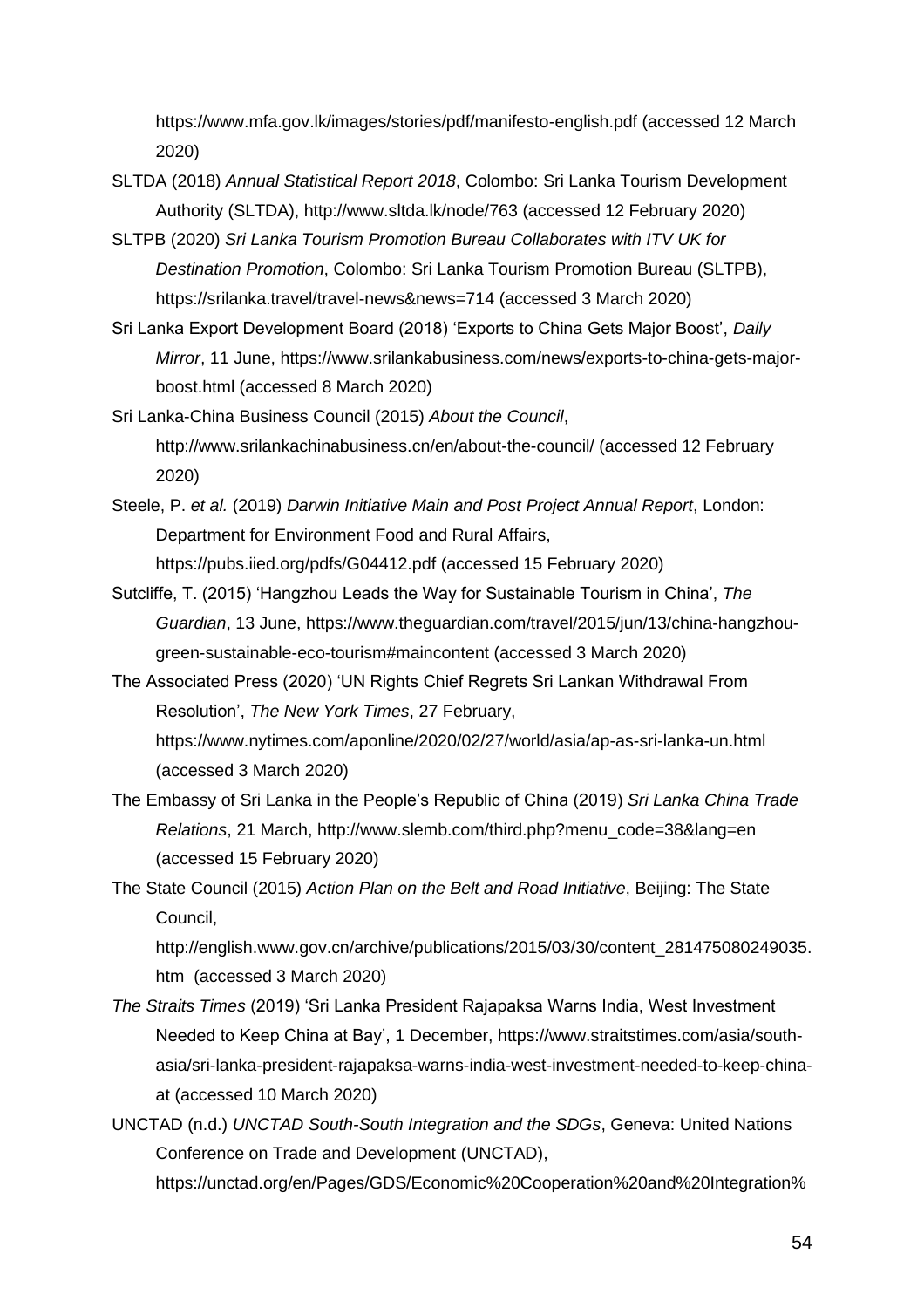[20among%20Developing%20Countries/2030Agenda-South-South-Integration-and-the-](https://unctad.org/en/Pages/GDS/Economic%20Cooperation%20and%20Integration%20among%20Developing%20Countries/2030Agenda-South-South-Integration-and-the-SDGs.aspx)[SDGs.aspx](https://unctad.org/en/Pages/GDS/Economic%20Cooperation%20and%20Integration%20among%20Developing%20Countries/2030Agenda-South-South-Integration-and-the-SDGs.aspx) (accessed 13 February 2020)

- UNDP (2016) *Trilateral Cooperation with China*, New York, NY: United Nations Development Programme (UNDP), [https://www.oecd.org/dac/dac-global](https://www.oecd.org/dac/dac-global-relations/Discussion%20Paper_Trilateral%20Cooperation%20with%20China.pdf)[relations/Discussion%20Paper\\_Trilateral%20Cooperation%20with%20China.pdf](https://www.oecd.org/dac/dac-global-relations/Discussion%20Paper_Trilateral%20Cooperation%20with%20China.pdf) (accessed 13 February 2020)
- UNDP China (2020) *MOFOM-UNDP: Trilateral Cooperation on Renewable Energy in Sri Lanka*, Beijing: United Nations Development Programme (UNDP), [https://www.cn.undp.org/content/china/en/home/projects/mofcom-undp--trilateral](https://www.cn.undp.org/content/china/en/home/projects/mofcom-undp--trilateral-cooperation-on-renewable-energy-in-sri-l.html)[cooperation-on-renewable-energy-in-sri-l.html](https://www.cn.undp.org/content/china/en/home/projects/mofcom-undp--trilateral-cooperation-on-renewable-energy-in-sri-l.html) (accessed 6 March 2020)
- UNDP Ethiopia (2019) *Promoting South-South Cooperation in Renewable Energy: Ethiopia, Sri Lanka and China*, Addis Ababa: United Nations Development Programme (UNDP), [https://www.et.undp.org/content/ethiopia/en/home/presscenter/articles/2019/04/promot](https://www.et.undp.org/content/ethiopia/en/home/presscenter/articles/2019/04/promoting-south-south-cooperation-in-renewable-energy--ethiopia-.html) [ing-south-south-cooperation-in-renewable-energy--ethiopia-.html](https://www.et.undp.org/content/ethiopia/en/home/presscenter/articles/2019/04/promoting-south-south-cooperation-in-renewable-energy--ethiopia-.html) (accessed 10 March 2020)
- Venugopal, R. (2018) *Nationalism, Development and Ethnic Conflict in Sri Lanka,*  Cambridge: Cambridge University Press, [doi:10.1017/9781108553414](http://doi.org/10.1017/9781108553414) (accessed 3 March 2020)
- Wang, S. (2014) 'Toward Shared Prosperity: China's New Leap Forward in Social Protection', *Economic and Political Studies* 2.1: 161–196, [doi:10.1080/20954816.2014.11673856](http://doi.org/10.1080/20954816.2014.11673856) (accessed 3 March 2020)
- Wang, Z. and Ye, F. (2019) 'China–Sri Lanka Relations in the Context of the 21st-Century Maritime Silk Road: Motives, Challenges, and Prospects'. *Asian Perspective* 43.3: 481–503, doi[:10.1353/apr.2019.0020](https://doi.org/10.1353/apr.2019.0020) (accessed 20 February 2020)
- Ward, M. (2020) *Statistics on UK trade with the Commonwealth*, London: House of Commons Library, [https://researchbriefings.files.parliament.uk/documents/CBP-](https://researchbriefings.files.parliament.uk/documents/CBP-8282/CBP-8282.pdf)[8282/CBP-8282.pdf](https://researchbriefings.files.parliament.uk/documents/CBP-8282/CBP-8282.pdf) (accessed 14 February 2020)
- Weerakoon, D.; Kumar, U. and Dime, R. (2019) 'Sri Lanka's Macroeconomic Challenges: A Tale of Two Deficits', *ADB South Asia Working Paper Series* 63, Manila: Asian Development Bank
- Wheeler, T. *et al.* (2012) *China and Conflict-Affected States: Between Principle and Pragmatism*, London: Saferworld, [https://assets.publishing.service.gov.uk/media/57a08aad40f0b649740006f2/China](https://assets.publishing.service.gov.uk/media/57a08aad40f0b649740006f2/China-and-conflict-affected-states.pdf)[and-conflict-affected-states.pdf](https://assets.publishing.service.gov.uk/media/57a08aad40f0b649740006f2/China-and-conflict-affected-states.pdf) (accessed 10 January 2020)
- Wijayasiri, J. and Senaratne, N. (2018) 'China's Belt and Road Initiative (BRI) and Sri Lanka', in A. García (ed), *China: BRI o el nuevo camino de la seda*, Mexico City: National Autonomous University of Mexico,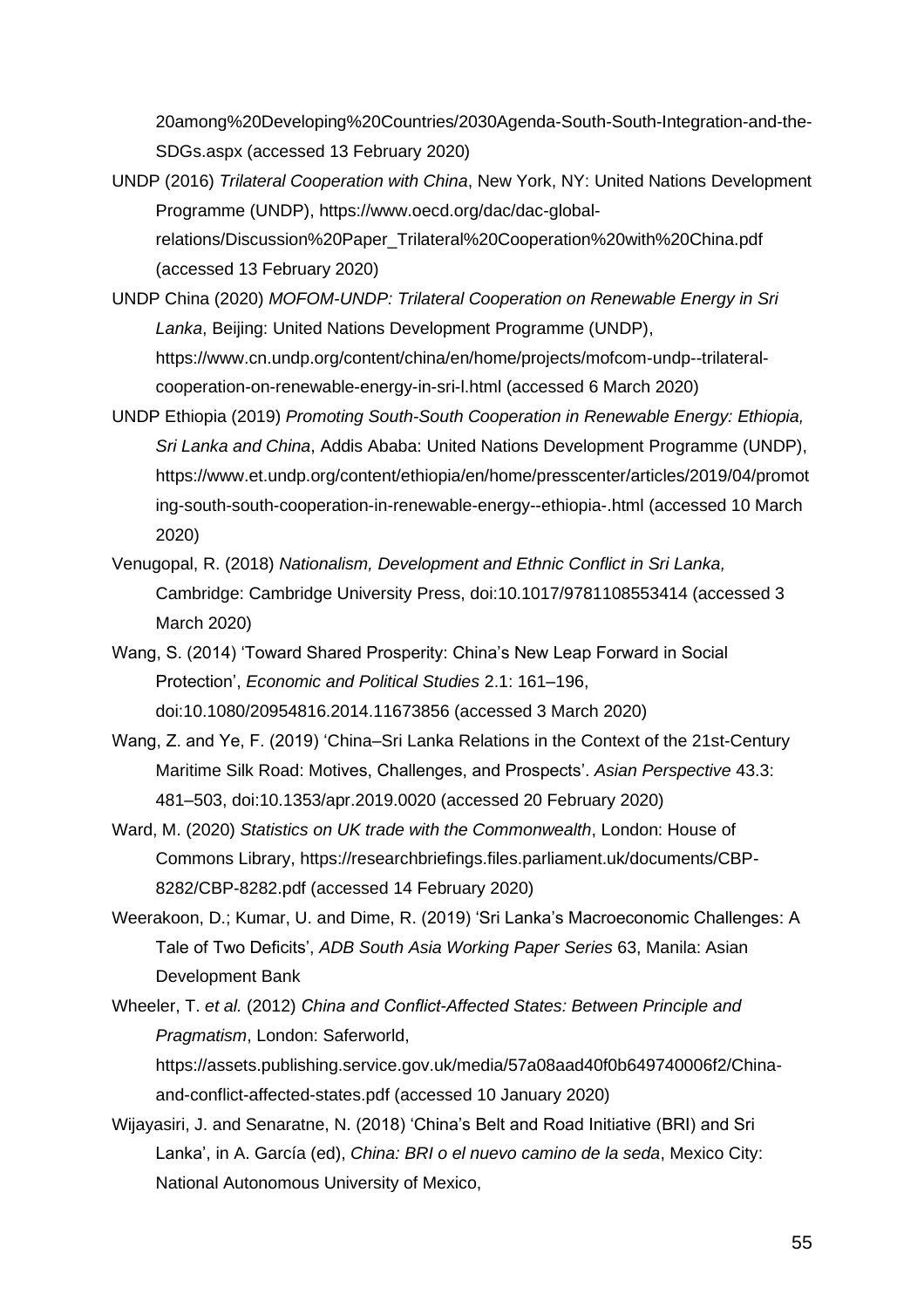<https://archivos.juridicas.unam.mx/www/bjv/libros/12/5550/19.pdf> (accessed 15 February 2020)

- Wijayasiri, J.; Perera, N.; Jayaratne, S. and Premaratne, D. (2014) *Study on China-Sri Lanka Free Trade Agreement*, Colombo: The Institute of Policy Studies of Sri Lanka (IPS), http://www.ips.lk/study-on-china-sri-lanka-free-trade-agreement/ (accessed 9 February 2020)
- Wilson, A. (2019) 'Sri Lankan Government to Boost Tourism by Reducing Airline Charges', *The Guardian*, 9 July, [https://www.theguardian.com/travel/2019/jul/09/sri-lanka](https://www.theguardian.com/travel/2019/jul/09/sri-lanka-government-plans-tourism-boost-with-reduced-airline-charges#maincontent)[government-plans-tourism-boost-with-reduced-airline-charges#maincontent](https://www.theguardian.com/travel/2019/jul/09/sri-lanka-government-plans-tourism-boost-with-reduced-airline-charges#maincontent) (accessed 3 March 2020)
- Wilton Park (2016) 'Report: Improving the Impact of Development Projects in Sub-Saharan Africa Through Increased UK/Brazil Cooperation and Partnerships'*, Improving the Impact of Development Projects in Sub-Saharan Africa Through Increased UK/Brazil Cooperation and Partnerships even*t, 17-18 November, Brasilia: Wilton Park, <https://www.wiltonpark.org.uk/wp-content/uploads/WP1492-Report.pdf> (accessed 10 March 2020)
- World Bank (2003) *Appendix 1: The Root Causes of Ethnic Conflict in Sri Lanka*, Washington DC: World Bank,

<https://siteresources.worldbank.org/INTSRILANKA/Resources/App1.pdf> (accessed 14 February 2020)

World Bank (2009) P*roject Information Document (PID) Concept Stage*, Washington DC: World Bank,

[http://documents.worldbank.org/curated/en/753881468103455835/pdf/PID010from0E](http://documents.worldbank.org/curated/en/753881468103455835/pdf/PID010from0EM01010saved0July0702009.pdf) [M01010saved0July0702009.pdf](http://documents.worldbank.org/curated/en/753881468103455835/pdf/PID010from0EM01010saved0July0702009.pdf) (accessed 13 February 2020)

- World Bank (n.d.) *Country Overview Sri Lanka*, Washington DC: World Bank, https://www.worldbank.org/en/country/srilanka/overview (accessed February 14, 2020)
- World Food Programme (2019) *Country Experiences in South-South and Triangular Cooperation Enabled by the United Nations Rome-based Agencies*, Rome: World Food Programme, [https://www.wfp.org/publications/country-experiences-south-south](https://www.wfp.org/publications/country-experiences-south-south-and-triangular-cooperation-enabled-united-nations-rome)[and-triangular-cooperation-enabled-united-nations-rome](https://www.wfp.org/publications/country-experiences-south-south-and-triangular-cooperation-enabled-united-nations-rome) (accessed 15 February 2020)
- Worley, W. (2020) 'DFID Country Directors Told to Report to the Foreign Office', *Devex*, 6 March, [https://www.devex.com/news/dfid-country-directors-told-to-report-to-the](https://www.devex.com/news/dfid-country-directors-told-to-report-to-the-foreign-office-96704)[foreign-office-96704](https://www.devex.com/news/dfid-country-directors-told-to-report-to-the-foreign-office-96704) (accessed 10 March 2020)
- Xianliang, Y. (2017) 'Goodbye and Good Luck, Sri Lanka', *Embassy of the People's Republic of China in the Democratic Socialist Republic of Sri Lanka,* 18 December, <http://lk.china-embassy.org/eng/xwdt/t1520232.htm> (accessed 2 March 2020)